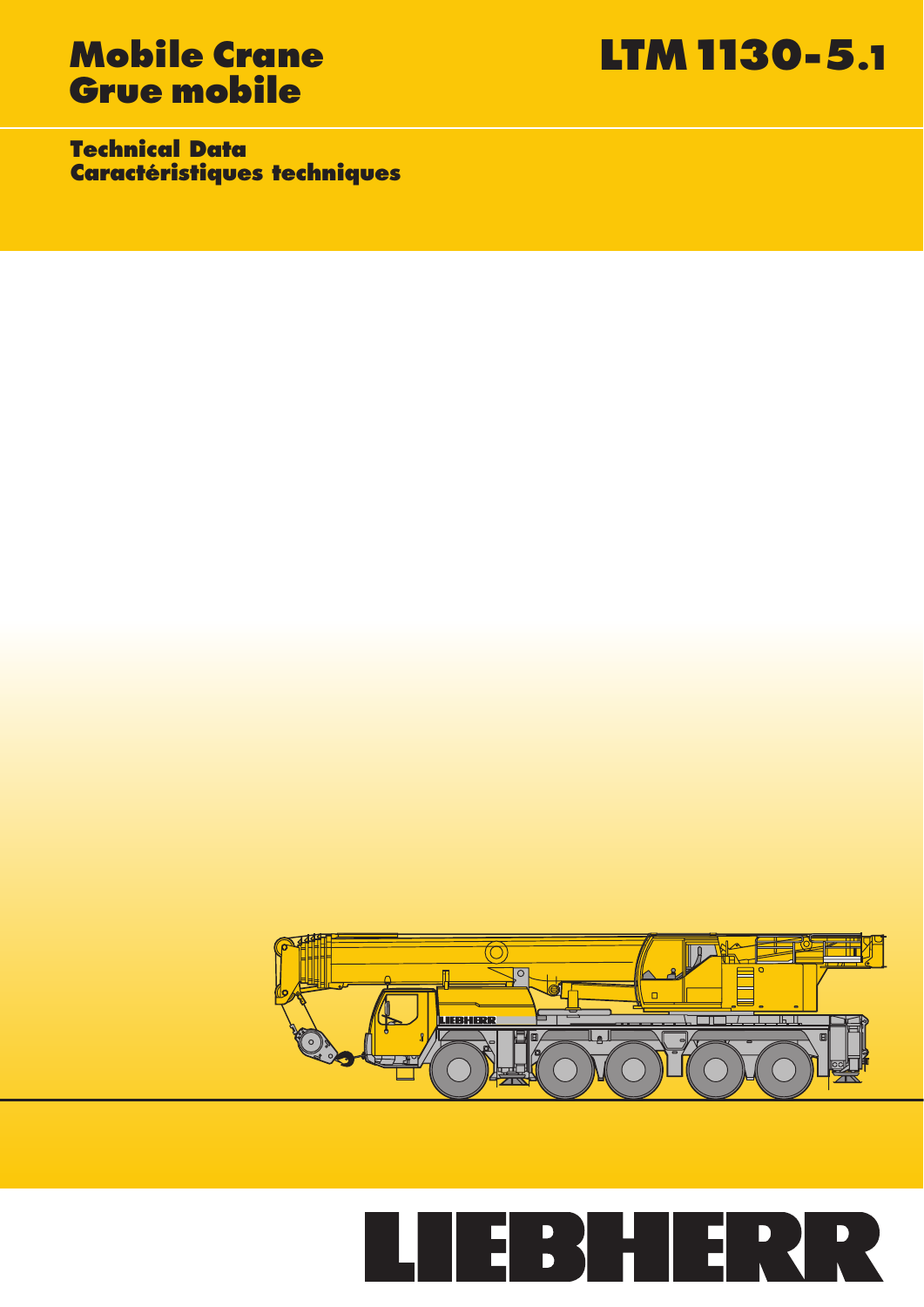|            | $42 - 197$ ft |           |           | 360°      | 92600 lbs    |          | 85%        |            |                                                                                |              |              |              |            |          |              |                       |
|------------|---------------|-----------|-----------|-----------|--------------|----------|------------|------------|--------------------------------------------------------------------------------|--------------|--------------|--------------|------------|----------|--------------|-----------------------|
|            |               | 42 ft     | 56 ft     | 70 ft     | 84 ft        | 99 ft    |            |            | 113 ft   127 ft   141 ft   156 ft   166 ft   170 ft   180 ft   184 ft   197 ft |              |              |              |            |          |              |                       |
|            |               |           |           |           |              |          |            |            |                                                                                |              |              |              |            |          |              | $\leftrightarrow$ ft  |
| 9          |               | 242       | 182       |           |              |          |            |            |                                                                                |              |              |              |            |          |              | $9\,$                 |
| 10         | 305           | 238       | 182       | 182       | 164          |          |            |            |                                                                                |              |              |              |            |          |              | 10                    |
| 12         | 199           | 199       | 182       | 180       | 164          | 130      |            |            |                                                                                |              |              |              |            |          |              | 12                    |
| 14         | 182           | 182       | 175       | 168       | 160          | 130      |            |            |                                                                                |              |              |              |            |          |              | 14                    |
| 16         | 168           | 168       | 161       | 156       | 151          | 130      | 105        |            |                                                                                |              |              |              |            |          |              | 16                    |
| 18         | 157           | 157       | 151       | 145       | 140          | 128      | 104        | 76         |                                                                                |              |              |              |            |          |              | 18                    |
| 20         | 146           | 146       | 140       | 135       | 130          | 125      | 102        | 76         | 57.5                                                                           |              |              |              |            |          |              | 20                    |
| 23         | 132           | 132       | 127       | 122       | 118          | 117      | 98.5       | 76         | 57.5                                                                           |              |              |              |            |          |              | 23                    |
| 26         | 119           | 119       | 117       | 112       | 108          | 107      | 95.5       | 75         | 57.5                                                                           | 47.5         |              |              |            |          |              | 26                    |
| 29         | 105<br>88     | 105<br>88 | 108<br>99 | 104<br>96 | 100          | 98<br>91 | 92<br>87.5 | 73<br>70   | 57.5<br>56.9                                                                   | 46.9<br>46.1 | 35.2<br>35.2 | 38.6<br>38.6 |            | 31.5     |              | 29<br>32              |
| 32<br>35   |               |           | 90.5      | 89.5      | 93.5<br>87.5 | 84.5     | 82         | 67         | 55.6                                                                           | 45.4         | 34.6         | 38.5         | 31<br>31   | 31.5     | 25.5         | 35                    |
| 38         |               |           | 82.5      | 82.5      | 82           | 79       | 76.5       | 63.5       | 53.6                                                                           | 44.5         | 33.6         | 38           | 30.8       | 31.4     | 25.5         | 38                    |
| 44         |               |           | 67        | 70.5      | 70.5         | 69.5     | 67         | 57.4       | 48.9                                                                           | 42           | 31.3         | 36.2         | 29.6       | 30.4     | 25.4         | 44                    |
| 50         |               |           |           | 60.5      | 60.5         | 59.9     | 57.8       | 51.7       | 44.8                                                                           | 38.8         | 29.1         | 34.2         | 28.1       | 29.2     | 24.9         | 50                    |
| 56         |               |           |           | 52.2      | 52.3         | 51.6     | 49.9       | 46.5       | 40.9                                                                           | 35.9         | 27           | 31.9         | 26.4       | 27.7     | 24.1         | 56                    |
| 62         |               |           |           |           | 45.6         | 44.8     | 43.5       | 42.6       | 37.4                                                                           | 33.1         | 25           | 29.7         | 24.8       | 26.1     | 23.1         | 62                    |
| 68         |               |           |           |           | 40.1         | 39.3     | 38.4       | 38.9       | 34.4                                                                           | 30.5         | 23.2         | 27.7         | 23.2       | 24.6     | 21.8         | 68                    |
| 74         |               |           |           |           |              | 34.7     | 34.8       | 34.7       | 31.3                                                                           | 28.2         | 21.4         | 25.7         | 21.7       | 23.2     | 20.5         | 74                    |
| 80         |               |           |           |           |              | 31       | 32.1       | 30.9       | 28.3                                                                           | 26.2         | 19.9         | 23.9         | 20.3       | 21.9     | 19.4         | 80                    |
| 86         |               |           |           |           |              |          | 28.8       | 27.6       | 26.4                                                                           | 24.1         | 18.5         | 22.3         | 19.1       | 20.5     | 18.3         | 86                    |
| 92         |               |           |           |           |              |          | 26         | 24.8       | 24.2                                                                           | 22           | 17.1         | 20.7         | 17.9       | 19.3     | 17           | 92                    |
| 98         |               |           |           |           |              |          | 23.6       | 22.3       | 22.8                                                                           | 20.3         | 16           | 19.4         | 16.8       | 18.1     | 16           | 98                    |
| 104        |               |           |           |           |              |          | 18.2       | 20.2       | 20.7                                                                           | 19           | 15           | 18.2         | 15.8       | 16.9     | 15           | 104                   |
| 110<br>116 |               |           |           |           |              |          |            | 19<br>16.7 | 18.7<br>17                                                                     | 17.9<br>16.8 | 13.9<br>13   | 16.6<br>15.4 | 14.9<br>14 | 16<br>15 | 13.9<br>13.1 | 110<br>116            |
| 122        |               |           |           |           |              |          |            |            | 15.5                                                                           | 15.5         | 12.2         | 14.6         | 13.2       | 13.9     | 12.2         | 122                   |
| 128        |               |           |           |           |              |          |            |            | 14.2                                                                           | 14.1         | 11.4         | 13.6         | 12.5       | 12.7     | 11.4         | 128                   |
| 134        |               |           |           |           |              |          |            |            |                                                                                | 12.8         | 10.7         | 12.4         | 11.8       | 11.4     | 10.7         | 134                   |
| 140        |               |           |           |           |              |          |            |            |                                                                                | 11.7         | 10.1         | 11.3         | 11.1       | 10.3     | 9.9          | 140                   |
| 146        |               |           |           |           |              |          |            |            |                                                                                |              | 9.5          | 10.3         | 10.3       | 9.2      | 9.1          | 146                   |
| 152        |               |           |           |           |              |          |            |            |                                                                                |              | 8.7          | 9.5          | 9.5        | 8.4      | 8.3          | 152                   |
| 158        |               |           |           |           |              |          |            |            |                                                                                |              |              |              | 8.8        | 7.7      | 7.5          | 158                   |
| 164        |               |           |           |           |              |          |            |            |                                                                                |              |              |              | 8.1        | 6.9      | 6.8          | 164                   |
| 170        |               |           |           |           |              |          |            |            |                                                                                |              |              |              | 6.5        | 6.2      | 6.2          | 170                   |
| 176        |               |           |           |           |              |          |            |            |                                                                                |              |              |              |            |          | 5.5          | 176                   |
| over rear  |               |           |           |           |              |          |            |            |                                                                                |              |              |              |            |          |              | TAB 1825031 / 1825051 |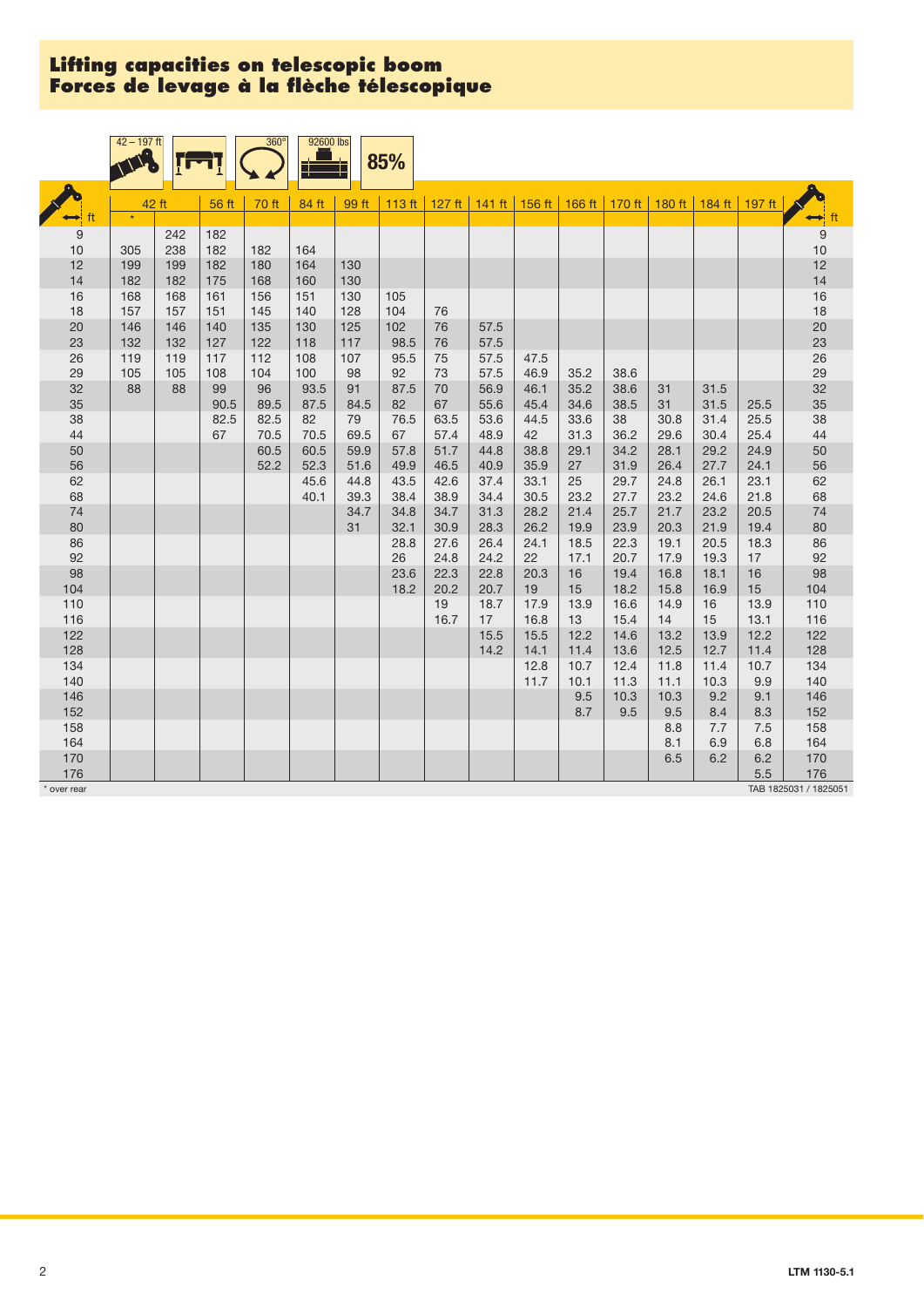|            | $42 - 197$ ft |            |            | $360^\circ$ | 64600 lbs   | 85%        |          |              |              |            |            |            |                        |            |                      |
|------------|---------------|------------|------------|-------------|-------------|------------|----------|--------------|--------------|------------|------------|------------|------------------------|------------|----------------------|
|            | 42 ft         | 56 ft      | 70 ft      | 84 ft       | 99 ft       | 113 ft     | $127$ ft | $141$ ft     | 156 ft       | 166 ft     | 170 ft     | 180 ft     | 184 ft                 | $197$ ft   | $\leftrightarrow$ ft |
| 9          | 244           | 182        |            |             |             |            |          |              |              |            |            |            |                        |            | $\boldsymbol{9}$     |
| 10         | 240           | 182        | 182        | 164         |             |            |          |              |              |            |            |            |                        |            | 10                   |
| 12         | 199           | 182        | 180        | 164         | 130         |            |          |              |              |            |            |            |                        |            | 12                   |
| 14         | 182           | 175        | 168        | 160         | 130         |            |          |              |              |            |            |            |                        |            | 14                   |
| 16         | 168           | 161        | 156        | 151         | 130         | 105        |          |              |              |            |            |            |                        |            | 16                   |
| 18         | 157           | 151        | 145        | 140         | 128         | 104        | 76       |              |              |            |            |            |                        |            | 18                   |
| 20         | 146           | 140        | 135        | 130         | 125         | 102        | 76       | 57.5         |              |            |            |            |                        |            | 20                   |
| 23         | 131           | 127        | 122        | 118         | 117         | 98.5       | 76       | 57.5         |              |            |            |            |                        |            | 23                   |
| 26<br>29   | 115<br>102    | 117<br>104 | 112<br>104 | 108<br>100  | 107<br>96.5 | 95.5<br>90 | 75<br>73 | 57.5<br>57.5 | 47.5<br>46.9 | 35.2       | 38.6       |            |                        |            | 26<br>29             |
| 32         | 87            | 92         | 92.5       | 90.5        | 86          | 81         | 70       | 56.9         | 46.1         | 35.2       | 38.6       | 31         | 31.5                   |            | 32                   |
| 35         |               | 82.5       | 84         | 81          | 77          | 72.5       | 67       | 55.6         | 45.4         | 34.6       | 38.5       | 31         | 31.5                   | 25.5       | 35                   |
| 38         |               | 74         | 76         | 73          | 69          | 65         | 61.5     | 53.6         | 44.5         | 33.6       | 38         | 30.8       | 31.4                   | 25.5       | 38                   |
| 44         |               | 62         | 63         | 60.5        | 57.4        | 54.1       | 53.2     | 48.3         | 42           | 31.3       | 36.2       | 29.6       | 30.4                   | 25.4       | 44                   |
| 50         |               |            | 52.7       | 51.1        | 48.4        | 47.5       | 45.8     | 42.6         | 38.8         | 29.1       | 34.2       | 28.1       | 29.2                   | 24.9       | 50                   |
| 56         |               |            | 44.4       | 43.8        | 41.4        | 41.9       | 39.2     | 37           | 34.5         | 27         | 31.9       | 26.4       | 27.7                   | 24.1       | 56                   |
| 62         |               |            |            | 37.8        | 36.9        | 36.4       | 33.9     | 32.8         | 30.6         | 25         | 29.2       | 24.8       | 26.1                   | 23.1       | 62                   |
| 68         |               |            |            | 32.6        | 33.6        | 32         | 30       | 29.7         | 27.9         | 23.2       | 26.2       | 23.2       | 24.6                   | 21.8       | 68                   |
| 74         |               |            |            |             | 29.8        | 28.3       | 27.4     | 26.2         | 25.3         | 21.4       | 23.6       | 21.7       | 22.9                   | 20.5       | 74                   |
| 80         |               |            |            |             | 26.3        | 25.2       | 25.2     | 23.4         | 23           | 19.9       | 21.9       | 20.3       | 20.4                   | 19.3       | 80                   |
| 86         |               |            |            |             |             | 22.5       | 22.6     | 21.3         | 20.5         | 18.5       | 19.6       | 19         | 18.1                   | 17.8       | 86                   |
| 92         |               |            |            |             |             | 20.2       | 20.3     | 19.8         | 18.4         | 17.1       | 17.6       | 17.4       | 16.1                   | 15.8       | 92                   |
| 98         |               |            |            |             |             | 18.9       | 18.1     | 17.8         | 16.8         | 16         | 15.7       | 15.6       | 14.3                   | 14         | 98                   |
| 104        |               |            |            |             |             | 17.3       | 16.3     | 16           | 15.1         | 14.9       | 14.2       | 14.1       | 12.7                   | 12.5       | 104                  |
| 110        |               |            |            |             |             |            | 14.9     | 14.4         | 13.5         | 13.5       | 12.7       | 12.7       | 11.4                   | 11.1       | 110                  |
| 116        |               |            |            |             |             |            | 13.5     | 13           | 12.1         | 12.1       | 11.3       | 11.3       | 10.1                   | 9.9        | 116                  |
| 122        |               |            |            |             |             |            |          | 11.7         | 10.9         | 10.8       | 10         | 10.1       | 8.9                    | 8.8        | 122                  |
| 128<br>134 |               |            |            |             |             |            |          | 10.6         | 9.7          | 9.7<br>8.7 | 9          | $9\,$      | 7.9<br>$7\overline{ }$ | 7.8<br>6.9 | 128<br>134           |
| 140        |               |            |            |             |             |            |          |              | 8.8<br>7.9   | 7.9        | 8.1<br>7.2 | 8.1<br>7.2 | 6.2                    | 6.1        | 140                  |
| 146        |               |            |            |             |             |            |          |              |              | 7.1        | 6.4        | 6.5        | 5.4                    | 5.3        | 146                  |
| 152        |               |            |            |             |             |            |          |              |              | 6.3        | 5.6        | $5.7\,$    | 4.6                    | 4.6        | 152                  |
| 158        |               |            |            |             |             |            |          |              |              |            |            | 5          | 3.8                    | 3.8        | 158                  |
| 164        |               |            |            |             |             |            |          |              |              |            |            | 4.4        | 3.2                    | 3.2        | 164                  |
| 170        |               |            |            |             |             |            |          |              |              |            |            | 3.8        | 2.6                    | 2.6        | 170                  |
|            |               |            |            |             |             |            |          |              |              |            |            |            |                        |            | TAB 1825053          |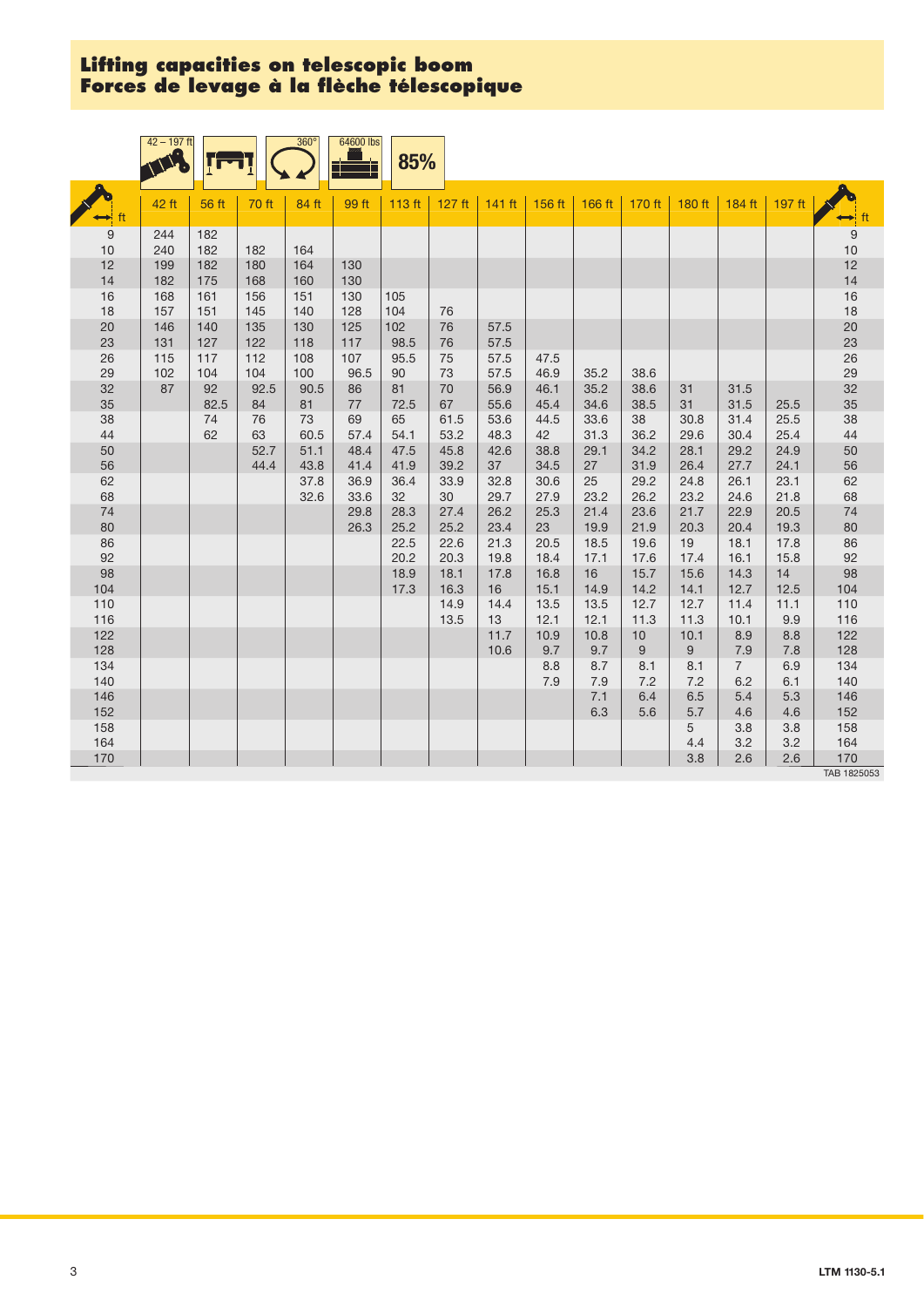|            | $42 - 197$ ft |              |              | $360^\circ$  | 49800 lbs    | 85%          |              |              |              |              |              |              |              |              |                                                    |
|------------|---------------|--------------|--------------|--------------|--------------|--------------|--------------|--------------|--------------|--------------|--------------|--------------|--------------|--------------|----------------------------------------------------|
|            | 42 ft         | 56 ft        | 70 ft        | 84 ft        | 99 ft        | 113 ft       | $127$ ft     | $141$ ft     | 156 ft       | 166 ft       | 170 ft       | 180 ft       | $184$ ft     | 197 ft       |                                                    |
| 9          | 244           | 182          |              |              |              |              |              |              |              |              |              |              |              |              | $\begin{array}{c} 9 \\ 10 \\ 12 \\ 14 \end{array}$ |
| 10<br>12   | 240<br>199    | 182<br>182   | 182<br>180   | 164<br>164   | 130          |              |              |              |              |              |              |              |              |              |                                                    |
| 14         | 182           | 175          | 168          | 160          | 130          |              |              |              |              |              |              |              |              |              |                                                    |
| 16         | 168           | 161          | 156          | 151          | 130          | 105          |              |              |              |              |              |              |              |              |                                                    |
| 18<br>20   | 157<br>146    | 151<br>140   | 145<br>135   | 140<br>130   | 128<br>125   | 104<br>102   | 76<br>76     | 57.5         |              |              |              |              |              |              |                                                    |
| 23         | 126           | 127          | 122          | 118          | 115          | 98.5         | 76           | 57.5         |              |              |              |              |              |              |                                                    |
| 26<br>29   | 110<br>96     | 112<br>98    | 108<br>95.5  | 105<br>91    | 98.5<br>85.5 | 91.5<br>80   | 75<br>73     | 57.5<br>57.5 | 47.5<br>46.9 | 35.2         | 38.6         |              |              |              | 16<br>18<br>20<br>23<br>26<br>32<br>33<br>34<br>4  |
| 32         | 84.5          | 85.5         | 84           | 80           | 75.5         | 71           | 67.5         | 56.9         | 46.1         | 35.2         | 38.6         | 31           | 31.5         |              |                                                    |
| 35         |               | 76.5         | 74.5         | 71           | 67.5         | 63.5         | 62           | 55.3         | 45.4         | 34.6         | 38.5         | 31           | 31.5         | 25.5         |                                                    |
| 38<br>44   |               | 68.5<br>54.9 | 66.5<br>54.7 | 64<br>52.4   | 60<br>49.7   | 57.8<br>49.1 | 56.2<br>46.4 | 51.3<br>43.2 | 44.5<br>39.9 | 33.6<br>31.3 | 38<br>36.2   | 30.8<br>29.6 | 31.4<br>30.4 | 25.5<br>25.4 |                                                    |
| 50         |               |              | 45.4         | 43.7         | 43.1         | 41.7         | 39.4         | 37.7         | 35.2         | 29.1         | 33.1         | 28.1         | 29.2         | 24.9         |                                                    |
| 56         |               |              | 38           | 37.1         | 37.6         | 35.6         | 34.6         | 32.9         | 31.5         | 27           | 29.6         | 26.4         | 27.6         | 24.1         | 50<br>56<br>62                                     |
| 62<br>68   |               |              |              | 32.6<br>29.1 | 32.6<br>28.6 | 30.7<br>27.2 | 30.5<br>26.7 | 28.9<br>25.9 | 27.9<br>24.4 | 25<br>23.2   | 26.4<br>23.3 | 24.8<br>22.8 | 24.9<br>21.6 | 23<br>21.1   | 68                                                 |
| 74         |               |              |              |              | 25.2         | 24.8         | 23.5         | 22.8         | 21.6         | 21.1         | 20.4         | 20.2         | 18.8         | 18.4         | 74                                                 |
| 80         |               |              |              |              | 22           | 22.3         | 20.9         | 20.2         | 19.1         | 18.9         | 17.9         | 17.7         | 16.4         | 16.1         |                                                    |
| 86         |               |              |              |              |              | 19.7         | 18.9         | 18           | 16.9         | 16.7         | 15.8         | 15.7         | 14.3         | 14           | $80$<br>$86$<br>$92$<br>$98$                       |
| 92         |               |              |              |              |              | 17.5         | 16.7         | 16.1         | 15           | 14.8         | 14           | 13.9         | 12.5         | 12.3         |                                                    |
| 98<br>104  |               |              |              |              |              | 15.6<br>14   | 14.9<br>13.2 | 14.3<br>12.7 | 13.4<br>11.9 | 13.2<br>11.8 | 12.4<br>11   | 12.3<br>10.9 | 11<br>9.6    | 10.7<br>9.4  | 104                                                |
| 110        |               |              |              |              |              |              | 11.8         | 11.3         | 10.4         | 10.4         | 9.6          | 9.6          | 8.4          | 8.2          | 110                                                |
| 116        |               |              |              |              |              |              | 10.7         | 10           | 9.2          | 9.2          | 8.5          | 8.5          | 7.3          | 7.1          | 116                                                |
| 122        |               |              |              |              |              |              |              | $9$          | 8.2          | 8.2          | 7.5          | 7.5          | 6.3          | 6.1          | 122                                                |
| 128        |               |              |              |              |              |              |              | 8.1          | 7.3          | 7.3          | 6.6          | 6.6          | 5.4          | 5.2          | 128                                                |
| 134<br>140 |               |              |              |              |              |              |              |              | 6.5<br>5.6   | 6.5<br>5.7   | 5.8<br>4.9   | 5.8<br>5.1   | 4.6<br>3.9   | 4.4<br>3.7   | 134<br>140                                         |
| 146        |               |              |              |              |              |              |              |              |              | 4.9          | 4.2          | 4.3          | 3.1          | 3.1          | 146                                                |
| 152        |               |              |              |              |              |              |              |              |              | 4.2          | 3.5          | 3.6          |              |              | 152                                                |
| 158        |               |              |              |              |              |              |              |              |              |              |              | 3            |              |              | 158                                                |
| 164        |               |              |              |              |              |              |              |              |              |              |              | 2.4          |              |              | 164                                                |

TAB 1825055

|                | $42 - 197$ ft |            |            | $360^\circ$  | $28000$ lbs  | 85%          |            |            |              |                |                 |              |              |                |                                                    |
|----------------|---------------|------------|------------|--------------|--------------|--------------|------------|------------|--------------|----------------|-----------------|--------------|--------------|----------------|----------------------------------------------------|
|                |               |            |            |              |              |              |            |            |              |                |                 |              |              |                |                                                    |
|                | 42 ft         | 56 ft      | 70 ft      | 84 ft        | 99 ft        | 113 ft       | $127$ ft   |            |              |                |                 | 180 ft       | 184 ft       |                |                                                    |
|                |               |            |            |              |              |              |            | $141$ ft   | 156 ft       | 166 ft         | 170 ft          |              |              | 197 ft         | $\rightarrow$                                      |
| 9              | 221           |            |            |              |              |              |            |            |              |                |                 |              |              |                |                                                    |
| 10             | 219           | 182        | 181        | 154          |              |              |            |            |              |                |                 |              |              |                | $\begin{array}{c} 9 \\ 10 \\ 12 \\ 14 \end{array}$ |
| 12             | 196           | 182        | 179        | 153          | 126          |              |            |            |              |                |                 |              |              |                |                                                    |
| 14             | 175           | 175        | 168        | 148          | 125          |              |            |            |              |                |                 |              |              |                |                                                    |
| 16<br>18       | 157<br>141    | 158<br>142 | 154<br>141 | 143<br>131   | 122<br>117   | 96<br>94.5   | 72         |            |              |                |                 |              |              |                | 16<br>18<br>20<br>23<br>26<br>32<br>33<br>33       |
| 20             | 125           | 127        | 127        | 117          | 111          | 92.5         | 72         | 55.1       |              |                |                 |              |              |                |                                                    |
| 23             | 106           | 108        | 103        | 99           | 92           | 85           | 70         | 55.1       |              |                |                 |              |              |                |                                                    |
| 26             | 90            | 91.5       | 89         | 84           | 78           | 72           | 67.5       | 54.1       | 43.2         |                |                 |              |              |                |                                                    |
| 29             | 74            | 77.5       | 76         | 72           | 67           | 62.5         | 60.5       | 53         | 42.7         | 32             | 35.3            |              |              |                |                                                    |
| $\frac{1}{32}$ | 61.5          | 65.5       | 65.5       | 62.5         | 58.2         | 56.9         | 53.4       | 49.1       | 42           | 32             | 35.3            | 28.2         | 28.7         |                |                                                    |
|                |               | 55.3       | 56.8       | 54.7         | 52.1         | 51.1         | 47.3       | 44.2       | 40           | 31.4           | 35.1            | 28.2         | 28.7         | 23.2           |                                                    |
| 38             |               | 47.5       | 49.3       | 48.4         | 47.8         | 45.6         | 42.7       | 40.6       | 37.6         | 30.5           | 34.5            | 28           | 28.5         | 23.2           |                                                    |
| 44             |               | 36.7       | 38.5       | 39.6         | 39.6         | 37.2         | 36.3       | 34.3       | 32.6         | 28.5           | 30.9            | 26.9         | 27.6         | 23.1           | 44                                                 |
| 50             |               |            | 30.8       | 32.3         | 32.2         | 31.8         | 30.6       | 29.2       | 27.8         | 26.4           | 26.3            | 24.9         | 24.3         | 22.3           | 50<br>56                                           |
| 56<br>62       |               |            | 25.2       | 26.6<br>22.3 | 26.6<br>22.4 | 27.1<br>22.7 | 26<br>22.3 | 25<br>21.4 | 23.6<br>20.1 | 23.2<br>19.8   | 22.2<br>18.8    | 21.8<br>18.5 | 20.3<br>17.1 | 19.8<br>16.7   |                                                    |
| 68             |               |            |            | 18.9         | 19           | 19.3         | 19         | 18.4       | 17.2         | 17             | 16              | 15.8         | 14.4         | 14.1           | 62<br>68                                           |
| 74             |               |            |            |              | 16.3         | 16.6         | 16.2       | 15.9       | 14.8         | 14.6           | 13.7            | 13.6         | 12.2         | 11.9           | 74                                                 |
| 80             |               |            |            |              | 14.1         | 14.4         | 14         | 13.7       | 12.8         | 12.6           | 11.7            | 11.6         | 10.3         | 10             |                                                    |
| 86             |               |            |            |              |              | 12.5         | 12         | 11.7       | 10.9         | 10.8           | 10 <sup>1</sup> | 9.9          | 8.6          | 8.4            | 80<br>86<br>92<br>98                               |
| 92             |               |            |            |              |              | 10.8         | 10.3       | 9.9        | 9.2          | 9.2            | 8.5             | 8.5          | 7.2          | $\overline{7}$ |                                                    |
| 98             |               |            |            |              |              | 9.4          | 8.9        | 8.6        | 8            | 7.9            | 7.3             | 7.2          | 5.9          | 5.8            |                                                    |
| 104            |               |            |            |              |              | 8.2          | 7.7        | 7.4        | 6.8          | 6.8            | 6.2             | 6.1          | 4.9          | 4.7            | 104                                                |
| 110            |               |            |            |              |              |              | 6.6        | 6.3        | 5.7          | 5.8            | 5.1             | 5.1          | 3.9          | 3.7            | 110                                                |
| 116            |               |            |            |              |              |              | 5.7        | 5.4        | 4.8          | 4.9            | 4.2             | 4.3          | 3            |                | 116                                                |
| 122            |               |            |            |              |              |              |            | 4.6        | 3.9          | $\overline{4}$ | 3.3             | 3.5          |              |                | 122                                                |
| 128            |               |            |            |              |              |              |            | 3.8        | 3.2          | 3.2            |                 |              |              |                | 128                                                |
|                |               |            |            |              |              |              |            |            |              |                |                 |              |              |                | TAB 1820057                                        |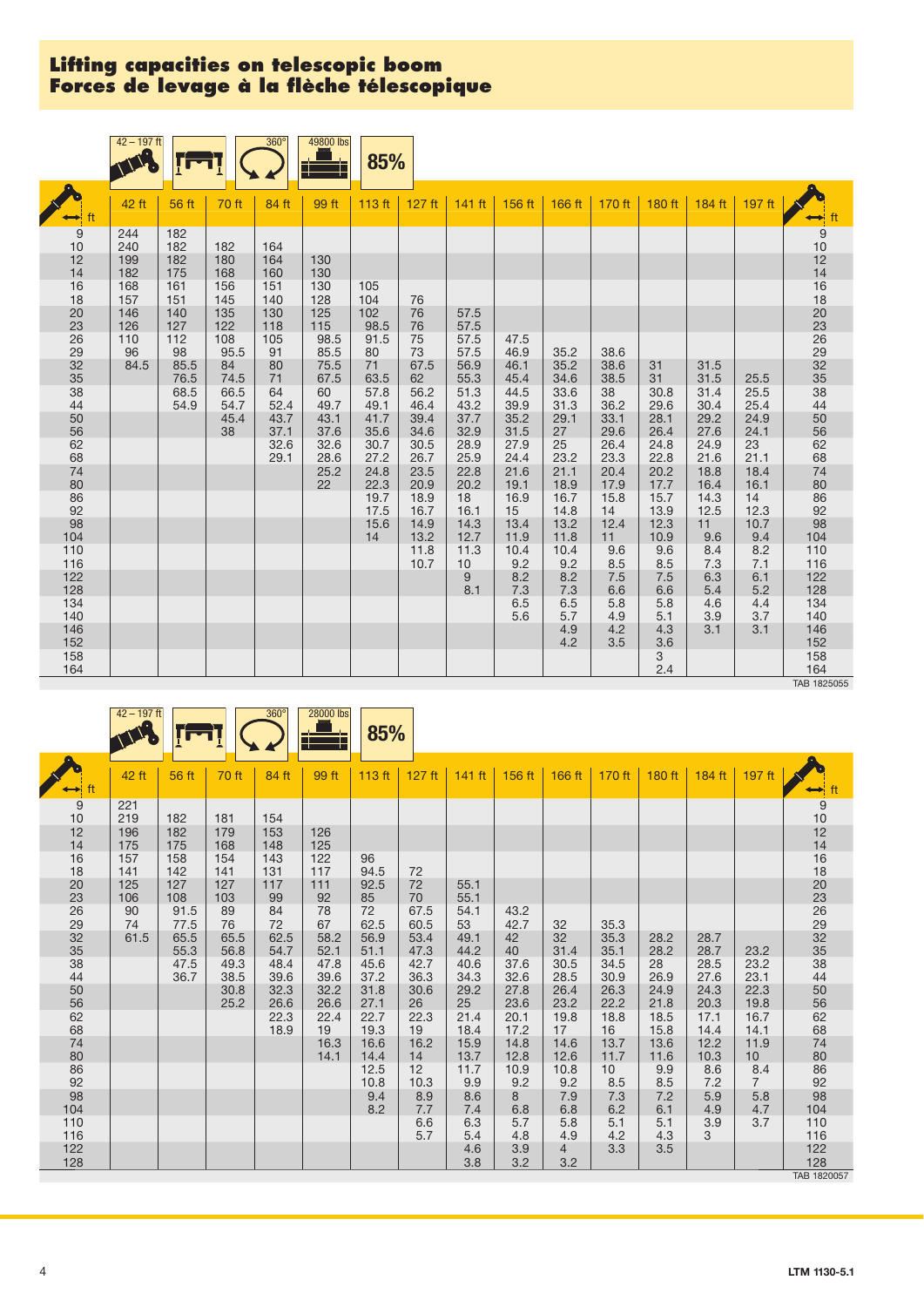|          | $42 - 197$ ft |       |       | $360^\circ$ | 24700 lbs | 85%         |             |            |            |            |            |            |            |          |                                  |
|----------|---------------|-------|-------|-------------|-----------|-------------|-------------|------------|------------|------------|------------|------------|------------|----------|----------------------------------|
|          | 42 ft         | 56 ft | 70 ft | 84 ft       | 99 ft     | 113 ft      | $127$ ft    | $141$ ft   | 156 ft     | 166 ft     | 170 ft     | 180 ft     | 184 ft     | $197$ ft | ⊷                                |
| $9\,$    | 243           | 182   |       |             |           |             |             |            |            |            |            |            |            |          | $\boldsymbol{9}$                 |
| 10       | 239           | 182   | 182   | 164         |           |             |             |            |            |            |            |            |            |          | 10                               |
| 12       | 199           | 182   | 180   | 164         | 130       |             |             |            |            |            |            |            |            |          | 12                               |
| 14       | 182           | 175   | 168   | 160         | 130       |             |             |            |            |            |            |            |            |          | 14                               |
| 16       | 168           | 161   | 156   | 150         | 130       | 105         |             |            |            |            |            |            |            |          | 16                               |
| 18       | 153           | 147   | 139   | 133         | 120       | 103         | 76          |            |            |            |            |            |            |          | 18                               |
| 20       | 136           | 132   | 122   | 116         | 107       | 98          | 76          | 57.5       |            |            |            |            |            |          | 20<br>23<br>26<br>29<br>29<br>32 |
| 23       | 112           | 106   | 102   | 95.5        | 88.5      | 82          | 76          | 57.5       |            |            |            |            |            |          |                                  |
| 26       | 92.5          | 89.5  | 85.5  | 80.5        | 74.5      | 71          | 67          | 57.5       | 47.5       |            |            |            |            |          |                                  |
| 29       | 77.5          | 75.5  | 72.5  | 68.5        | 64.5      | 62.5        | 58.1        | 53.3       | 46.9       | 35.2       | 38.6       |            |            |          |                                  |
| 32       | 65.5          | 64.5  | 62.5  | 59.4        | 58.1      | 55.1        | 51.7        | 49.1       | 45         | 35.2       | 38.6       | 31         | 31.5       |          |                                  |
| 35       |               | 56.1  | 54.7  | 52.8        | 51.9      | 48.7        | 47          | 44.1       | 40.8       | 34.6       | 37.2       | 31         | 31.5       | 25.5     | 35                               |
| 38       |               | 49.4  | 48.4  | 47.9        | 46.2      | 43.9        | 42.5        | 40.2       | 37.5       | 33.6       | 35.4       | 30.8       | 31.4       | 25.5     | 38                               |
| 44       |               | 39.1  | 39.3  | 39.4        | 37.7      | 36.8        | 35.1        | 33.6       | 31.7       | 30.3       | 29.9       | 28.4       | 27.4       | 25.2     | 44                               |
| 50       |               |       | 32.5  | 32.6        | 31.4      | 30.8        | 29.3        | 28         | 26.4       | 25.9       | 24.8       | 24.4       | 22.8       | 22.3     | 50                               |
| 56       |               |       | 26.9  | 27.5        | 26.5      | 26.1        | 24.7        | 23.6       | 22.2       | 21.9       | 20.8       | 20.5       | 19         | 18.5     | 56                               |
| 62       |               |       |       | 23.4        | 22.6      | 22.3        | 21.1        | 20.1       | 18.8       | 18.6       | 17.6       | 17.3       | 15.9       | 15.5     | 62                               |
| 68       |               |       |       | 19.9        | 19.5      | 19.3        | 18.1        | 17.2       | 16.1       | 15.9       | 14.9       | 14.7       | 13.3       | 13       | 68                               |
| 74       |               |       |       |             | 16.9      | 16.8        | 15.7        | 14.9       | 13.8       | 13.6       | 12.7       | 12.5       | 11.2       | 10.9     | 74                               |
| 80       |               |       |       |             | 14.5      | 14.6        | 13.6        | 12.8       | 11.8       | 11.7       | 10.8       | 10.7       | 9.3        | 9.1      | 80                               |
| 86       |               |       |       |             |           | 12.6        | 11.9        | 11.1       | 10.2       | 10         | 9.1        | 9.1        | 7.7        | 7.5      | 86                               |
| 92<br>98 |               |       |       |             |           | 10.9<br>9.5 | 10.2<br>8.8 | 9.6        | 8.7        | 8.6<br>7.3 | 7.7<br>6.5 | 7.7<br>6.5 | 6.4<br>5.2 | 6.2      | 92<br>98                         |
| 104      |               |       |       |             |           |             |             | 8.3        | 7.4        |            | 5.4        |            |            | 5        | 104                              |
| 110      |               |       |       |             |           | 8.4         | 7.7<br>6.7  | 7.2<br>6.3 | 6.3<br>5.4 | 6.2<br>5.3 | 4.5        | 5.4<br>4.5 | 4.1<br>3.2 | 4<br>3   |                                  |
| 116      |               |       |       |             |           |             | 5.7         | 5.3        | 4.5        | 4.4        | 3.6        | 3.6        |            |          | 110                              |
| 122      |               |       |       |             |           |             |             | 4.5        | 3.7        | 3.6        | 2.8        |            |            |          | 116<br>122                       |
| 128      |               |       |       |             |           |             |             | 3.7        | 2.9        | 2.9        |            |            |            |          | 128                              |
|          |               |       |       |             |           |             |             |            |            |            |            |            |            |          | TAB 1825058                      |

|           | $42 - 197$ ft |            |            | $360^\circ$ | 19800 lbs  | 85%        |            |            |            |            |            |            |        |          |                      |
|-----------|---------------|------------|------------|-------------|------------|------------|------------|------------|------------|------------|------------|------------|--------|----------|----------------------|
|           | 42 ft         | 56 ft      | 70 ft      | 84 ft       | 99 ft      | 113 ft     | $127$ ft   | $141$ ft   | 156 ft     | 166 ft     | 170 ft     | $180$ ft   | 184 ft | $197$ ft | ft<br>⇔              |
| 9         | 242           | 182        |            |             |            |            |            |            |            |            |            |            |        |          | 9                    |
| 10        | 238           | 182        | 182        | 164         |            |            |            |            |            |            |            |            |        |          | 10                   |
| 12        | 199           | 182        | 180        | 164         | 130        |            |            |            |            |            |            |            |        |          | 12                   |
| 14        | 182           | 175        | 168        | 160         | 130        |            |            |            |            |            |            |            |        |          | 14                   |
| 16<br>18  | 168<br>151    | 161<br>143 | 156<br>136 | 144<br>126  | 130<br>117 | 105<br>100 | 76         |            |            |            |            |            |        |          | 16<br>18             |
| 20        | 133           | 124        | 116        | 109         | 101        | 92.5       | 76         | 57.5       |            |            |            |            |        |          |                      |
| 23        | 105           | 99.5       | 96         | 90          | 82.5       | 77         | 73.5       | 57.5       |            |            |            |            |        |          | 20<br>23<br>26       |
| 26        | 86            | 83.5       | 80         | 75          | 70.5       | 67.5       | 62.5       | 57         | 47.5       |            |            |            |        |          |                      |
| 29        | 71.5          | 70         | 67.5       | 64          | 62.5       | 58.6       | 54.9       | 52         | 46.3       | 35.2       | 38.6       |            |        |          |                      |
| 32        | 60.5          | 59.9       | 58.2       | 56.1        | 54.7       | 51.2       | 49.3       | 46         | 42.2       | 35.2       | 38.4       | 31         | 31.5   |          | 29<br>32<br>35<br>38 |
| 35        |               | 51.9       | 51.1       | 50.3        | 48.2       | 46.1       | 44.1       | 41.7       | 38.8       | 34.6       | 36.7       | 31         | 31.5   | 25.5     |                      |
| 38        |               | 45.6       | 45.3       | 45          | 42.9       | 41.7       | 39.6       | 37.8       | 35.5       | 33.6       | 33.6       | 30.8       | 30.3   | 25.5     |                      |
| 44        |               | 36         | 36.4       | 36.5        | 35         | 34.3       | 32.5       | 30.9       | 29.2       | 28.6       | 27.4       | 26.7       | 25.2   | 23.6     | 44                   |
| 50        |               |            | 29.8       | 30.1        | 29         | 28.4       | 26.9       | 25.7       | 24.2       | 23.7       | 22.6       | 22.2       | 20.7   | 20.1     | 50                   |
| 56        |               |            | 24.6       | 25.3        | 24.3       | 23.9       | 22.6       | 21.5       | 20.2       | 19.9       | 18.8       | 18.6       | 17.1   | 16.6     | 56                   |
| 62        |               |            |            | 21.3        | 20.7       | 20.4       | 19.2       | 18.2       | 17         | 16.8       | 15.8       | 15.6       | 14.1   | 13.8     | 62                   |
| 68        |               |            |            | 18          | 17.7       | 17.5       | 16.4       | 15.6       | 14.4       | 14.2       | 13.3       | 13.1       | 11.7   | 11.4     | 68                   |
| 74        |               |            |            |             | 15.2       | 15.1       | 14.1       | 13.3       | 12.3       | 12.1       | 11.2       | 11.1       | 9.7    | 9.4      | 74                   |
| 80        |               |            |            |             | 13         | 13.1       | 12.2       | 11.4       | 10.4       | 10.3       | 9.4        | 9.3        | 8      | 7.7      | $80\,$               |
| 86        |               |            |            |             |            | 11.2       | 10.5       | 9.8        | 8.8        | 8.7        | 7.9        | 7.8        | 6.5    | 6.3      | 86                   |
| 92        |               |            |            |             |            | 9.6        | 8.9        | 8.4        | 7.5        | 7.4        | 6.5        | 6.5        | 5.2    | 5        | 92<br>98             |
| 98<br>104 |               |            |            |             |            | 8.4<br>7.3 | 7.7<br>6.7 | 7.2        | 6.3        | 6.2<br>5.2 | 5.4<br>4.4 | 5.3        | 4.1    | 3.9      | 104                  |
| 110       |               |            |            |             |            |            | 5.6        | 6.2<br>5.3 | 5.2<br>4.3 | 4.3        | 3.5        | 4.3<br>3.4 |        |          | 110                  |
| 116       |               |            |            |             |            |            | 4.7        | 4.4        | 3.5        | 3.5        |            |            |        |          |                      |
| 122       |               |            |            |             |            |            |            | 3.5        |            |            |            |            |        |          | 116<br>122           |
| 128       |               |            |            |             |            |            |            | 2.8        |            |            |            |            |        |          | 128                  |
|           |               |            |            |             |            |            |            |            |            |            |            |            |        |          | TAB 1825060          |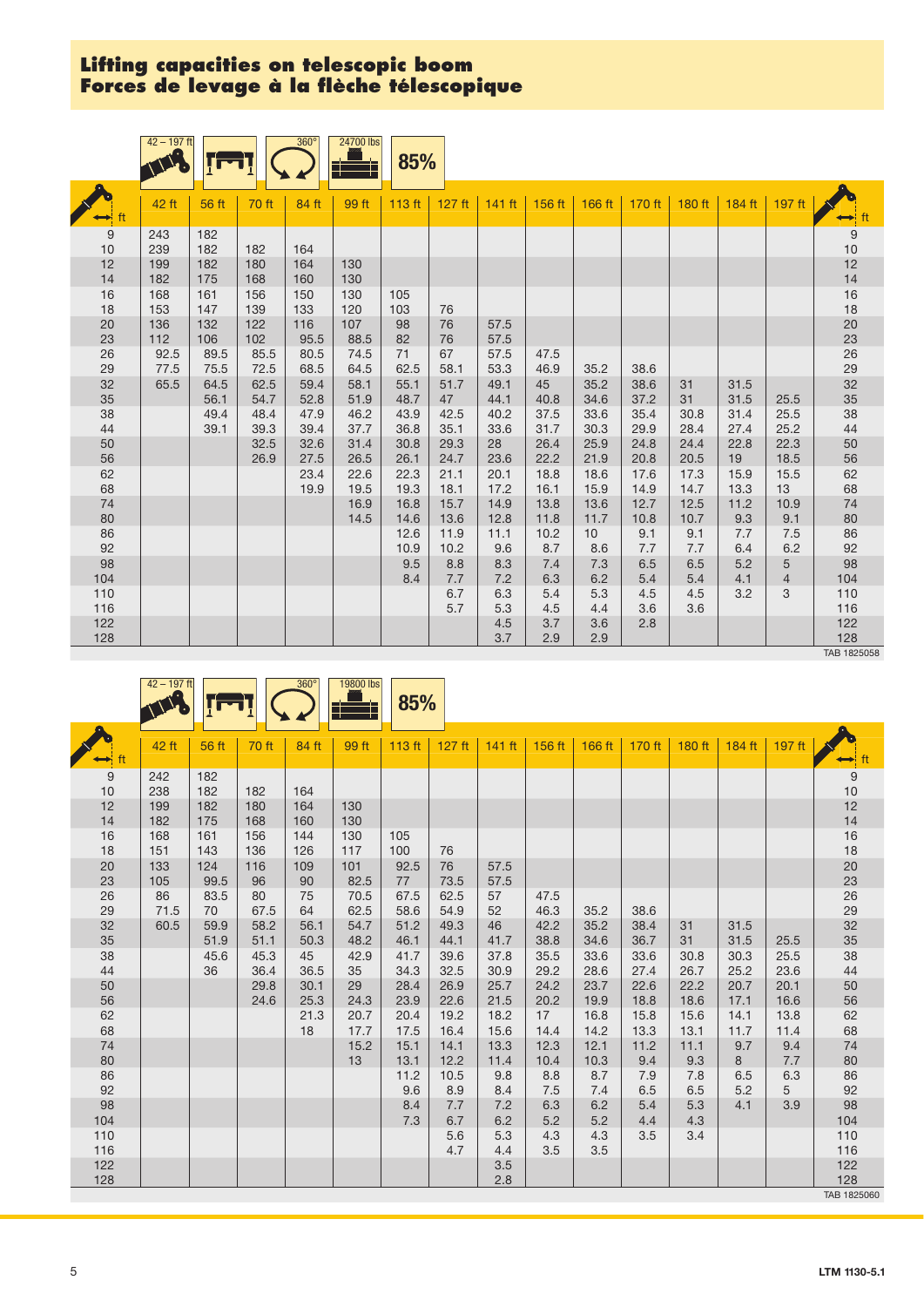|          | $42 - 197$ ft |            |            | $360^\circ$ | 14600 lbs  | 85%          |              |              |              |        |        |          |        |        |                                        |
|----------|---------------|------------|------------|-------------|------------|--------------|--------------|--------------|--------------|--------|--------|----------|--------|--------|----------------------------------------|
|          | 42 ft         | 56 ft      | 70 ft      | 84 ft       | 99 ft      | 113 $ft$     | $127$ ft     | $141$ ft     | 156 ft       | 166 ft | 170 ft | $180$ ft | 184 ft | 197 ft |                                        |
| 9        | 241           | 182        |            |             |            |              |              |              |              |        |        |          |        |        | $\begin{array}{c} 9 \\ 10 \end{array}$ |
| 10       | 238           | 182        | 182        | 164         |            |              |              |              |              |        |        |          |        |        |                                        |
| 12       | 199           | 182        | 180        | 164         | 130        |              |              |              |              |        |        |          |        |        | 12                                     |
| 14       | 182           | 175        | 168        | 157         | 130        |              |              |              |              |        |        |          |        |        | 14                                     |
| 16       | 166           | 161        | 149        | 136         | 124        | 105          |              |              |              |        |        |          |        |        | 16<br>18                               |
| 18       | 146           | 139        | 129        | 118         | 109        | 97           | 76           |              |              |        |        |          |        |        |                                        |
| 20       | 125           | 116        | 111        | 102         | 94         | 86.5         | 75.5         | 57.5         |              |        |        |          |        |        | 20                                     |
| 23       | 98            | 94         | 89         | 83          | 76         | 74           | 67.5         | 57.5         |              |        |        |          |        |        | 23                                     |
| 26<br>29 | 79<br>65.5    | 77<br>64.5 | 73.5<br>62 | 69<br>60    | 67<br>57.8 | 62.5<br>53.8 | 58.4<br>51.8 | 53.9<br>47.9 | 47.5<br>43.7 | 35.2   | 38.6   |          |        |        | 26<br>29                               |
| 32       | 55.3          | 54.8       | 53.8       | 52.9        | 50.3       | 48.3         | 45.6         | 43.2         | 39.7         | 35.2   | 36.9   | 31       | 31.5   |        | 32                                     |
| 35       |               | 47.4       | 47         | 46.5        | 44.3       | 43.1         | 40.6         | 38.6         | 36.1         | 34.4   | 33.9   | 31       | 30.5   | 25.5   | 35                                     |
| 38       |               | 41.5       | 41.4       | 41.2        | 39.5       | 38.4         | 36.3         | 34.5         | 32.5         | 31.8   | 30.4   | 29.4     | 28     | 25.5   | 38                                     |
| 44       |               | 32.6       | 33.1       | 33.3        | 32         | 31.3         | 29.6         | 28.1         | 26.4         | 25.9   | 24.7   | 24.2     | 22.6   | 21.9   | 44                                     |
| 50       |               |            | 26.9       | 27.3        | 26.3       | 25.8         | 24.4         | 23.2         | 21.7         | 21.3   | 20.2   | 19.9     | 18.3   | 17.8   | 50                                     |
| 56       |               |            | 22.1       | 22.8        | 22         | 21.6         | 20.3         | 19.3         | 18           | 17.7   | 16.7   | 16.5     | 15     | 14.6   | 56                                     |
| 62       |               |            |            | 19.2        | 18.5       | 18.3         | 17.1         | 16.2         | 15.1         | 14.8   | 13.8   | 13.7     | 12.2   | 11.9   | 62                                     |
| 68       |               |            |            | 16.1        | 15.8       | 15.6         | 14.6         | 13.7         | 12.6         | 12.4   | 11.5   | 11.4     | 10     | 9.7    | 68                                     |
| 74       |               |            |            |             | 13.4       | 13.4         | 12.4         | 11.6         | 10.6         | 10.5   | 9.5    | 9.4      | 8.1    | 7.8    | 74                                     |
| 80       |               |            |            |             | 11.3       | 11.5         | 10.6         | 9.9          | 8.9          | 8.8    | 7.9    | 7.8      | 6.5    | 6.3    | $80\,$                                 |
| 86       |               |            |            |             |            | 9.7          | 9            | 8.4          | 7.4          | 7.3    | 6.5    | 6.4      | 5.1    | 4.9    | 86                                     |
| 92       |               |            |            |             |            | 8.3          | 7.7          | 7.1          | 6.1          | 6      | 5.2    | 5.2      |        |        | 92                                     |
| 98       |               |            |            |             |            | 7.2          | 6.6          | 6            | 5            | 5      | 4.1    | 4.1      |        |        | 98                                     |
| 104      |               |            |            |             |            | 6.1          | 5.5          | 5            | 4.1          | 4      | 3.2    | 3.2      |        |        | 104                                    |
| 110      |               |            |            |             |            |              | 4.5          | 4.1          | 3.2          | 3.2    |        |          |        |        | $110$                                  |
| 116      |               |            |            |             |            |              | 3.7          | 3.3          |              |        |        |          |        |        | 116                                    |
|          |               |            |            |             |            |              |              |              |              |        |        |          |        |        | TAB 1825062                            |

| 180 ft<br>184 ft<br>197 ft<br>170 ft<br>42 ft<br>70 ft<br>84 ft<br>99 ft<br>113 ft<br>$127$ ft<br>156 ft<br>166 ft<br>56 ft<br>$141$ ft                                                                              | $\leftrightarrow$ ft<br>9 |
|----------------------------------------------------------------------------------------------------------------------------------------------------------------------------------------------------------------------|---------------------------|
| $\leftrightarrow$ ft                                                                                                                                                                                                 |                           |
| 216<br>9<br>10<br>214<br>182<br>154<br>181                                                                                                                                                                           | 10                        |
| 12<br>190<br>180<br>176<br>150<br>126<br>14<br>166<br>164<br>151<br>133<br>120                                                                                                                                       | 12<br>14                  |
| 144<br>16<br>123<br>113<br>101<br>87<br>135<br>18<br>95.5<br>121<br>113<br>103<br>86<br>79<br>63                                                                                                                     | 16<br>18                  |
| 62<br>20<br>97.5<br>92.5<br>86.5<br>79<br>73<br>69<br>49<br>23<br>73<br>71.5<br>68<br>63<br>61.5<br>48.9<br>56.3<br>52.8                                                                                             | 20<br>23                  |
| 26<br>42.9<br>57.7<br>56.3<br>54.6<br>51.3<br>45.5<br>38.6<br>57.4<br>49.1<br>29<br>37.1<br>47.7<br>47.2<br>46.4<br>39.4<br>34.4<br>32<br>31.2<br>45<br>43.9<br>42.2                                                 | 26<br>29<br>32            |
| 32<br>36<br>39.8<br>40.2<br>39.9<br>38<br>34.3<br>32.3<br>30.1<br>24.3<br>36.6<br>29.1<br>27.9<br>26.1<br>35<br>33.3<br>34.7<br>25.7<br>23.8<br>22.1<br>34.6<br>33.1<br>32.1<br>30.1<br>28.3<br>26.4<br>20.2<br>24.4 | 35                        |
| 38<br>28.1<br>30<br>30.4<br>26.6<br>25<br>22.7<br>21<br>19.3<br>18.7<br>29.1<br>28.3<br>23.3<br>21.5<br>21.2<br>15<br>20.8<br>22.8<br>23.1<br>19.9<br>18.5<br>18.1<br>16.6<br>14.5<br>44<br>24<br>22.6<br>17         | 38<br>44                  |
| 50<br>17.5<br>19<br>17<br>16<br>14.7<br>13.1<br>11.6<br>11.2<br>18.6<br>18.3<br>14.4<br>13.4<br>56<br>13.6<br>15.1<br>13.8<br>12.9<br>11.8<br>9<br>8.7<br>15.1<br>14.9<br>11.6<br>10.4<br>10.6                       | 50<br>56                  |
| 62<br>12.1<br>11.3<br>8.2<br>12.2<br>12.3<br>10.5<br>9.4<br>9.3<br>8.3<br>6.8<br>6.5<br>68<br>9.7<br>9.2<br>9.8<br>8.5<br>7.5<br>10 <sup>°</sup><br>7.4<br>6.4<br>6.4                                                | 62<br>68                  |
| 74<br>4.8<br>8.2<br>7.5<br>6.8<br>5.9<br>5.8<br>7.8<br>4.9<br>80<br>6.2<br>6.6<br>6<br>5.4                                                                                                                           | 74<br>80                  |
| 86<br>4.8<br>5.3<br>92<br>4.1                                                                                                                                                                                        | 86<br>92                  |
| 98<br>3.2<br>104<br>2.4                                                                                                                                                                                              | 98<br>104                 |

TAB 1825065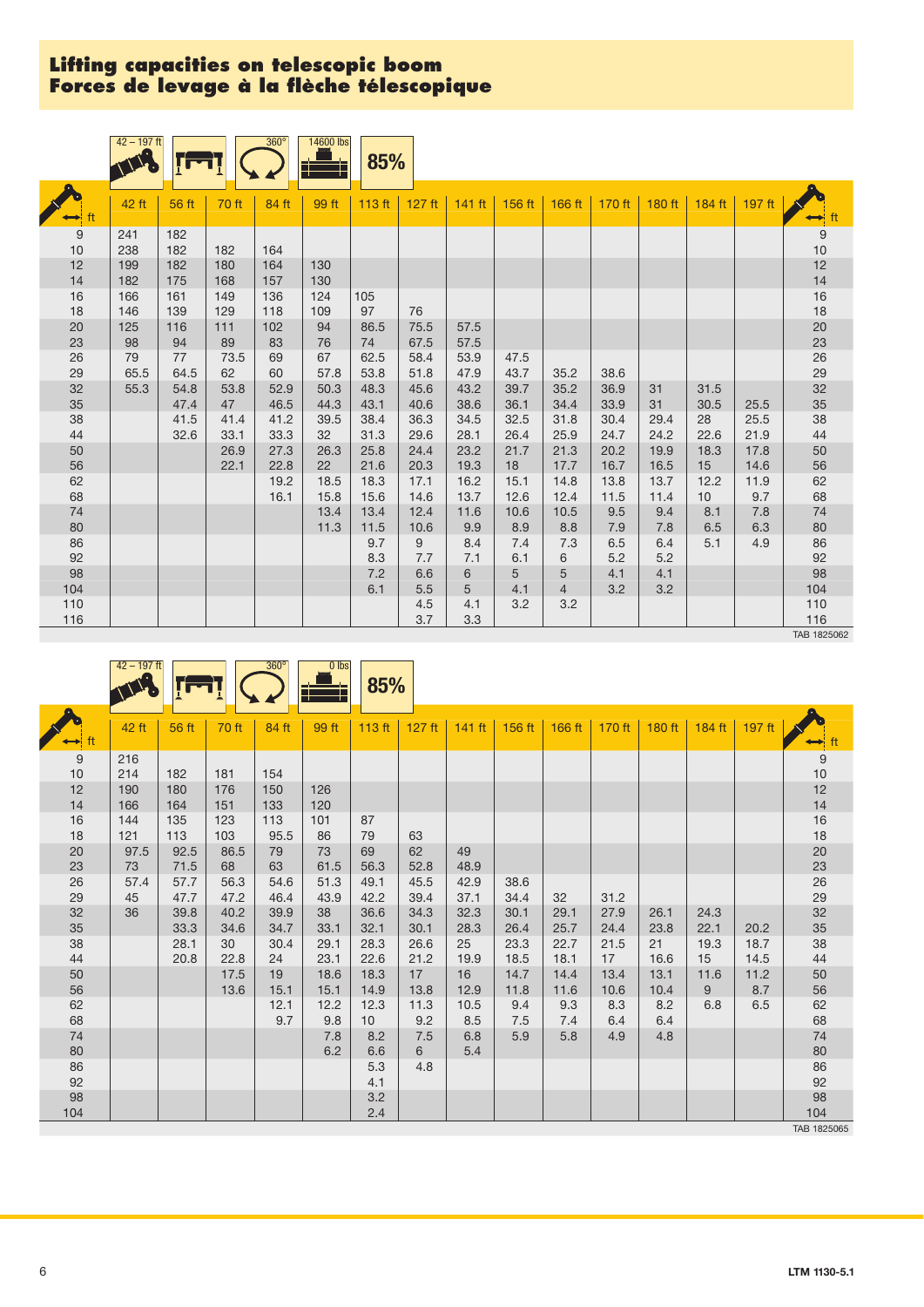## **Lifting heights Hauteurs de levage**

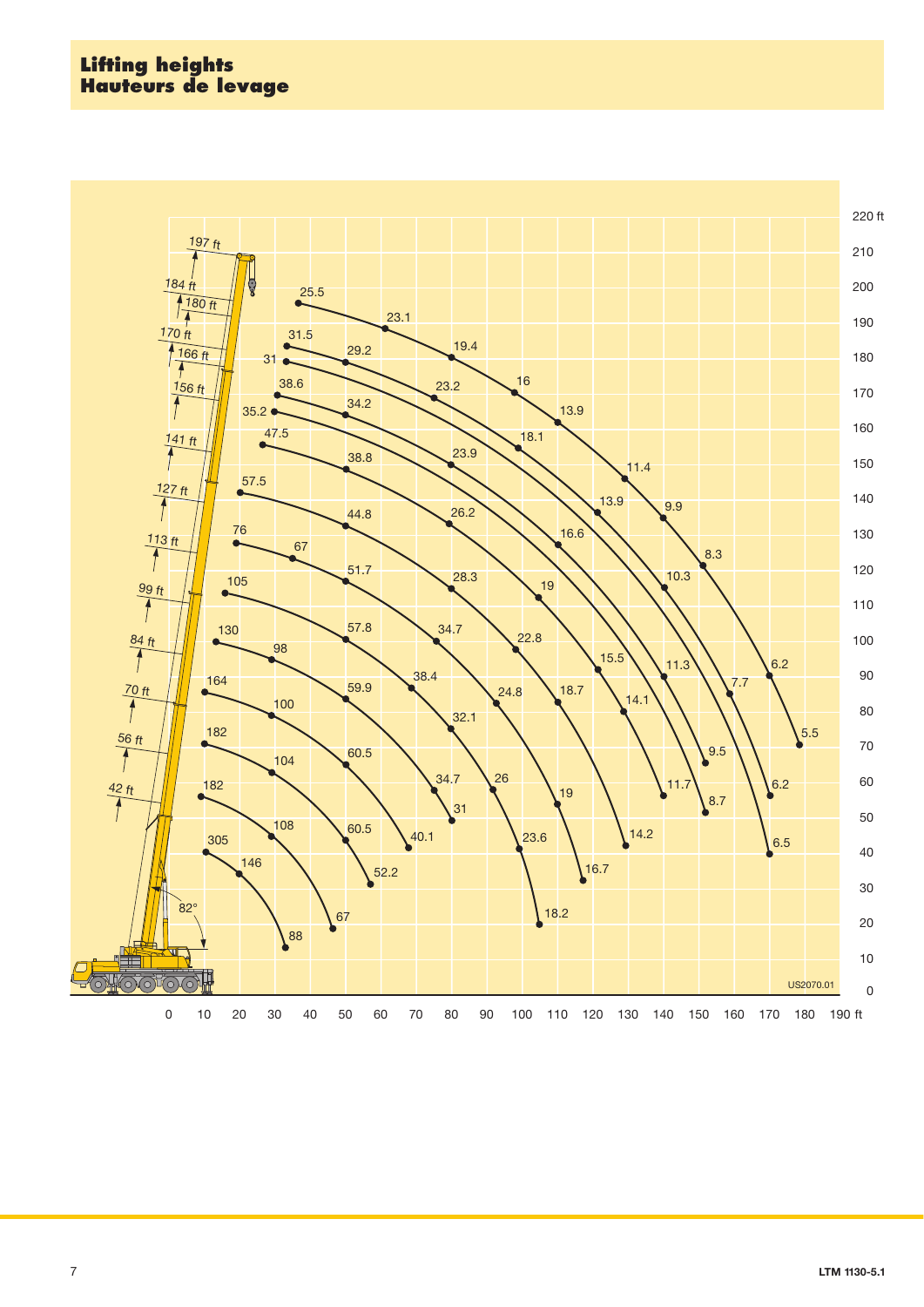|                | $42 - 197$ ft |              | 35 ft        |              |              | $360^\circ$  | 92600 lbs    | 85%          |              |              |              |              |                       |              |              |                       |
|----------------|---------------|--------------|--------------|--------------|--------------|--------------|--------------|--------------|--------------|--------------|--------------|--------------|-----------------------|--------------|--------------|-----------------------|
|                |               | 42 ft        |              |              | 113 ft       |              |              | 127 ft       |              |              | 141 ft       |              |                       | 156 ft       |              |                       |
|                |               | 35 ft        |              |              | 35 ft        |              |              | 35 ft        |              |              | 35 ft        |              |                       | 35 ft        |              |                       |
|                | $0^{\circ}$   | $20^\circ$   | $40^\circ$   | $0^{\circ}$  | $20^\circ$   | $40^\circ$   | $0^{\circ}$  | $20^\circ$   | $40^\circ$   | $0^{\circ}$  | $20^\circ$   | $40^\circ$   | $0^{\circ}$           | $20^\circ$   | $40^\circ$   | ft                    |
| 12<br>14       | 38.6<br>38.6  | 37.6         |              |              |              |              |              |              |              |              |              |              |                       |              |              | 12                    |
| 17<br>20       | 38.5<br>37.7  | 37.2<br>35.5 |              | 38.6<br>38.6 |              |              | 37.1         |              |              |              |              |              |                       |              |              |                       |
| 23<br>26       | 35.7<br>33.6  | 33.7<br>32   | 26           | 38.6<br>38.6 |              |              | 37.1<br>36.9 |              |              | 31.3         |              |              |                       |              |              |                       |
| 29<br>32<br>35 | 31.5<br>29.3  | 30.3<br>28.6 | 25<br>24     | 38.6<br>38.6 | 32.3<br>31.4 |              | 36.3<br>35.6 | 29.3         |              | 31.3<br>31.1 |              |              | 26<br>26              |              |              |                       |
| 38             | 27.1<br>25.3  | 27<br>25.4   | 23.1<br>22.2 | 38<br>37.1   | 30.4<br>29.5 | 23.5         | 34.9<br>34.2 | 29.3<br>28.8 |              | 30.8<br>30.3 | 27           |              | 26<br>25.9            |              |              | 147033693258445066274 |
| 44<br>50       | 21.8<br>19.1  | 21.8<br>19.4 | 19.9<br>18.4 | 35.2<br>33.5 | 27.9<br>26.4 | 22.8<br>21.9 | 32.8<br>31.4 | 27.3<br>26.1 | 22.2<br>21.7 | 29.4<br>28.5 | 26.1<br>25   | 21.8<br>21.3 | 25.4<br>24.9          | 23.8<br>23.3 | 20.2         |                       |
| 56<br>62       | 17<br>15.2    | 17.9<br>16.8 | 17.4<br>11.6 | 31.7<br>29.9 | 25.2<br>24   | 21.2<br>20.5 | 30.2<br>29   | 24.9<br>23.9 | 21<br>20.4   | 27.6<br>26.7 | 24.1<br>23.2 | 20.6<br>20.1 | 24.3<br>23.7          | 22.5<br>21.8 | 19.8<br>19.4 |                       |
| 68<br>74       |               |              |              | 28<br>26.1   | 23<br>22.1   | 20<br>19.4   | 27.7<br>26.3 | 23<br>22.1   | 19.9<br>19.4 | 25.8<br>24.8 | 22.3<br>21.6 | 19.6<br>19.1 | 22.9<br>21.7          | 21.2<br>20.5 | 18.9<br>18.5 |                       |
| 80<br>86       |               |              |              | 24.3<br>22.6 | 21.2<br>20.4 | 19<br>18.5   | 25<br>23.6   | 21.3<br>20.6 | 19<br>18.6   | 23.6<br>22.1 | 21<br>20.2   | 18.8<br>18.4 | 20.6<br>19.4          | 19.7<br>18.8 | 18.2<br>17.7 | 80<br>86<br>92<br>98  |
| 92<br>98       |               |              |              | 21<br>19.7   | 19.6<br>18.8 | 18<br>17.6   | 22.3<br>20.8 | 19.9<br>19.3 | 18.2<br>17.8 | 20.6<br>19.2 | 19.4<br>18.6 | 18<br>17.7   | 18.2<br>17            | 17.9<br>17   | 17.3<br>16.9 |                       |
| 104<br>110     |               |              |              | 18.5<br>17.4 | 18.1<br>17.5 | 17.3<br>17   | 19.2<br>17.3 | 18.6<br>17.8 | 17.5<br>17.1 | 17.6<br>16   | 17.8<br>16.7 | 17.4<br>16.7 | 15.8<br>14.8          | 15.9<br>14.9 | 16<br>15     | $104$<br>$110$        |
| 116<br>122     |               |              |              | 16.2<br>14.9 | 16.6<br>15.2 | 16.6<br>12.1 | 15.6<br>14.1 | 16.3<br>14.7 | 16.4<br>15   | 14.6<br>13.6 | 15.2<br>13.7 | 15.5<br>14   | 13.9<br>12.7          | 14<br>13.1   | 14.1<br>13.3 | 116<br>122            |
| 128<br>134     |               |              |              | 13.6<br>12   | 13.8<br>12.6 |              | 12.7<br>11.4 | 13.2<br>11.8 | 13.4<br>10.8 | 12.5<br>11.2 | 12.7<br>11.8 | 12.9<br>12   | 11.4<br>10.5          | 12<br>10.8   | 12.3<br>11.1 | 128<br>134            |
| 140<br>146     |               |              |              |              |              |              | 10.3<br>9.4  | 10.7<br>9.6  |              | 10.1<br>9.3  | 10.6<br>9.6  | 10.8<br>9.4  | 9.9<br>9.3            | 9.9<br>9.4   | 10<br>9.5    | 140<br>146            |
| 152<br>158     |               |              |              |              |              |              |              |              |              | 8.5<br>7.8   | 8.8<br>8     |              | 8.6<br>7.8            | 8.8<br>8.2   | 8.9<br>8.3   | 152<br>158            |
| 164<br>170     |               |              |              |              |              |              |              |              |              | 7.5          | 7.7          |              | $\overline{7}$<br>6.4 | 7.3<br>6.5   | 7.3          | 164<br>170            |
| 176            |               |              |              |              |              |              |              |              |              |              |              |              | 6.1                   | 6.2          |              | 176                   |

TAB 1825071 / 1825091 / 1825111

|                 | $43 - 197$ ft |                        | 35 ft          |              |              | $360^\circ$           | 92600 lbs    | 85%            |              |              |              |              |              |                |              |                                 |
|-----------------|---------------|------------------------|----------------|--------------|--------------|-----------------------|--------------|----------------|--------------|--------------|--------------|--------------|--------------|----------------|--------------|---------------------------------|
|                 |               | 166 ft                 |                |              | 170 ft       |                       |              | 180 ft         |              |              | 184 ft       |              |              | 197 ft         |              |                                 |
|                 |               | 35 ft                  |                |              | 35 ft        |                       |              | 35 ft          |              |              | 35 ft        |              |              | 35ft           |              |                                 |
|                 | $0^{\circ}$   | $20^\circ$             | $40^{\circ}$   | $0^{\circ}$  | $20^\circ$   | $40^\circ$            | $0^{\circ}$  | $20^\circ$     | $40^\circ$   | $0^{\circ}$  | $20^\circ$   | $40^{\circ}$ | $0^{\circ}$  | $20^{\circ}$   | $40^{\circ}$ | ft<br>$\rightarrow$             |
| 32              | 18            |                        |                | 19.4         |              |                       |              |                |              |              |              |              |              |                |              | 32<br>35<br>38<br>44            |
| $\frac{35}{38}$ | 18<br>18      |                        |                | 19.4<br>19.4 |              |                       | 15.8<br>15.8 |                |              | 16.3<br>16.3 |              |              | 13.6         |                |              |                                 |
| 44              | 18            | 18                     |                | 19.4         | 19.4         |                       | 15.8         |                |              | 16.3         |              |              | 13.6         |                |              |                                 |
| 50              | 18            | 17.7                   |                | 19.4         | 19.4         |                       | 15.8         | 15.8           |              | 16.3         | 16.3         |              | 13.6         |                |              | 50                              |
| 56              | 17.6          | 17.1                   | 16.1           | 19.4         | 19.4         | 18.5                  | 15.8         | 15.8           |              | 16.3         | 16.3         |              | 13.6         | 13.6           |              |                                 |
| 62              | 16.9          | 16.4                   | 15.7           | 19.3         | 19.4         | 18.4                  | 15.6         | 15.5           | 14.9         | 16.1         | 16.1         | 15.6         | 13.6         | 13.5           | 13.1         | 56<br>62<br>68                  |
| 68              | 16.1          | 15.6                   | 15.1           | 19           | 19           | 18.1                  | 15.3         | 15             | 14.7         | 15.8         | 15.6         | 15.4         | 13.5         | 13.4           | 13.1         |                                 |
| 74<br>80        | 15.3<br>14.5  | 14.9<br>14.1           | 14.5<br>13.9   | 18.4<br>17.5 | 18.1<br>17.1 | 17.7<br>17            | 14.7<br>14.1 | 14.4<br>13.7   | 14.1<br>13.6 | 15.4<br>14.9 | 15.1<br>14.5 | 14.9<br>14.4 | 13.2<br>12.8 | 13.1<br>12.8   | 13<br>12.8   | 74<br>80                        |
| 86              | 13.7          | 13.4                   | 13.3           | 16.6         | 16.3         | 16.2                  | 13.5         | 13.1           | 13           | 14.2         | 14           | 13.9         | 12.5         | 12.3           | 12.3         | 86                              |
| 92              | 12.9          | 12.8                   | 12.7           | 15.7         | 15.5         | 15.4                  | 12.8         | 12.5           | 12.4         | 13.5         | 13.4         | 13.3         | 11.9         | 11.9           | 11.9         | 92                              |
| 98              | 12.2          | 12 <sup>2</sup>        | 12             | 14.8         | 14.6         | 14.6                  | 12.2         | 12             | 11.9         | 12.9         | 12.7         | 12.7         | 11.5         | 11.4           | 11.4         | 98                              |
| 104             | 11.4          | 11.4                   | 11.5           | 14           | 13.9         | 13.9                  | 11.5         | 11.4           | 11.4         | 12.2         | 12.1         | 12.2         | 11           | 10.9           | 11           | 104                             |
| 110             | 10.6          | 10.7                   | 10.8           | 13.2         | 13.1         | 13.2                  | 10.9         | 10.8           | 10.9         | 11.6         | 11.5         | 11.6         | 10.4         | 10.4           | 10.5         | 110                             |
| 116             | 9.9           | 10 <sup>°</sup><br>9.4 | 10.2           | 12.4         | 12.4         | 12.5                  | 10.2         | 10.2<br>9.7    | 10.3         | 11<br>10.4   | 10.9         | 11           | 9.9          | 10             | 10.1         | 116                             |
| 122<br>128      | 9.3<br>8.7    | 8.9                    | 9.6<br>9       | 11.7<br>11   | 11.7<br>11   | 11.9<br>11.2          | 9.6<br>9.1   | 9.1            | 9.8<br>9.3   | 9.9          | 10.4<br>9.9  | 10.5<br>10   | 9.3<br>8.7   | 9.5<br>8.9     | 9.6<br>9.2   | 122<br>128                      |
| 134             | 8.1           | 8.3                    | 8.5            | 10.3         | 10.4         | 10.6                  | 8.6          | 8.7            | 8.8          | 9.4          | 9.4          | 9.5          | 8.1          | 8.4            | 8.6          | 134                             |
| 140             | 7.6           | 7.8                    | 7.9            | 9.5          | 9.8          | 9.9                   | 8.1          | 8.2            | 8.3          | 8.9          | 8.9          | 9            | 7.6          | 7.9            | 8.1          | 140                             |
| 146             | 7.2           | 7.3                    | 7.5            | 8.6          | 9            | 9.2                   | 7.6          | 7.8            | 7.9          | 8.4          | 8.5          | 8.6          | 7.2          | 7.4            | 7.6          | 146                             |
| 152             | 6.8           | 6.9                    | $\overline{7}$ | 8            | 8.2          | 8.5                   | 7.2          | 7.4            | 7.5          | 7.8          | 8            | 8.2          | 6.8          | $\overline{7}$ | 7.2          | 152                             |
| 158             | 6.4           | 6.5                    | 6.6            | 7.6          | 7.6          | 7.7                   | 6.9          | $\overline{7}$ | 7.1          | 7.2          | 7.6          | 7.7          | 6.4          | 6.6            | 6.8          | 158                             |
| 164<br>170      | 6<br>5.7      | 6.1<br>5.8             | 6.2<br>5.9     | 7.2<br>6.8   | 7.3<br>6.9   | 7.3<br>$\overline{7}$ | 6.6<br>6.3   | 6.7<br>6.4     | 6.8<br>6.4   | 6.5<br>5.8   | 6.9<br>6.2   | 7.2<br>6.4   | 6<br>5.6     | 6.2<br>5.8     | 6.4<br>6     | 164<br>170                      |
| 176             | 5.4           | 5.5                    | 5.4            | 6.1          | 6.4          | 6.4                   | 5.9          | 6              | 6.1          | 5.1          | 5.5          | 5.6          | 4.9          | 5.3            | 5.6          | 176                             |
| 182             | 5.1           | 5.2                    |                | 5.4          | 5.7          |                       | 5.4          | 5.6            | 5.7          | 4.4          | 4.7          | 4.9          | 4.3          | 4.7            | 4.9          | 182                             |
| 188             | 4.9           |                        |                | 4.8          | 5            |                       | 4.8          | 5.1            | 5.1          | 3.8          | 4.1          | 4.2          | 3.7          | $\overline{4}$ | 4.2          | 188                             |
| 194             |               |                        |                |              |              |                       | 4.3          | 4.4            |              | 3.2          | 3.5          |              | 3.1          | 3.4            | 3.5          | 194                             |
| 200             |               |                        |                |              |              |                       |              |                |              |              |              |              | 2.6          | 2.8            |              | 200                             |
|                 |               |                        |                |              |              |                       |              |                |              |              |              |              |              |                |              | TAB 1825071 / 1825091 / 1825111 |

LTM 1130-5.1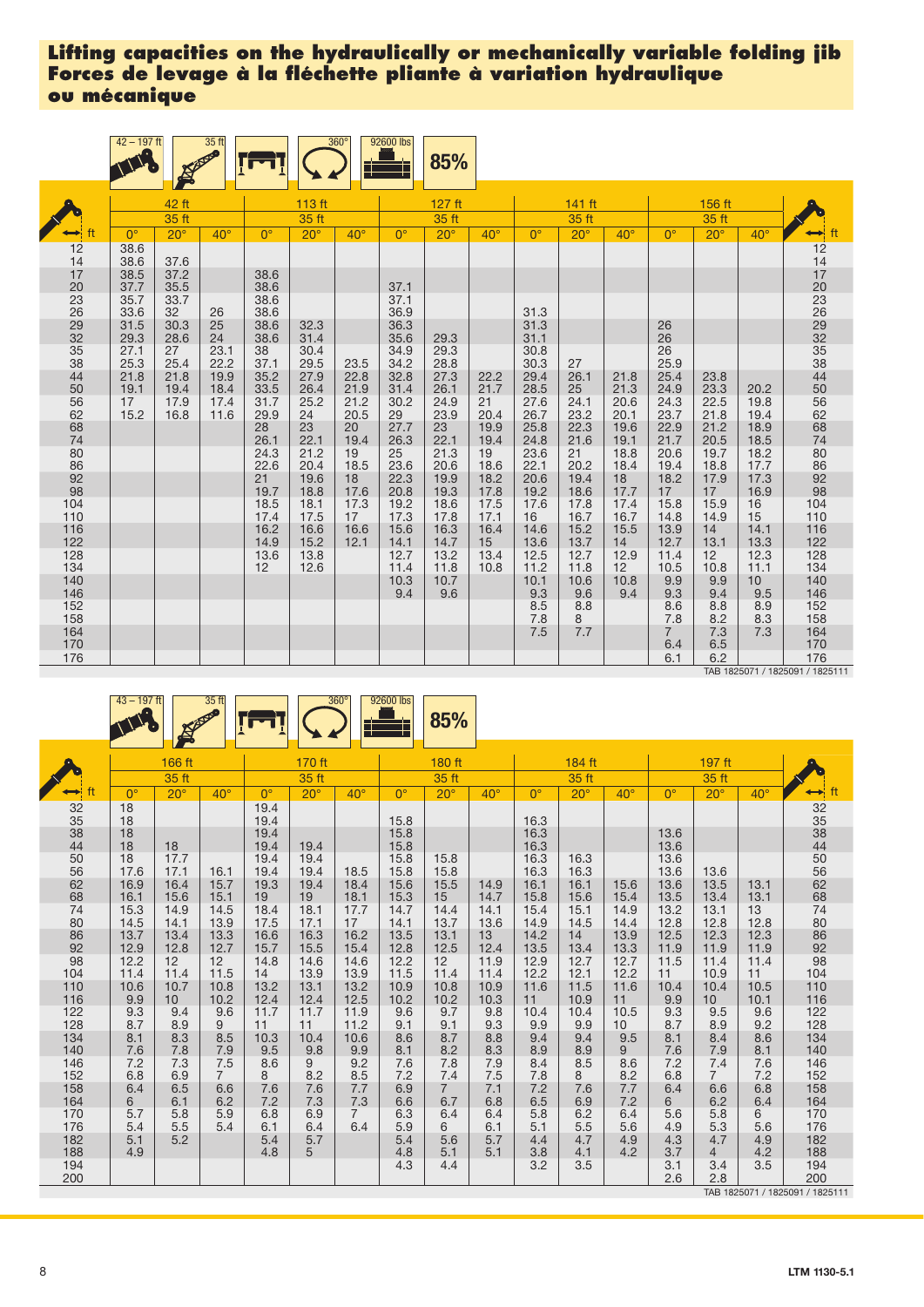|            | $42 - 197$ ft |              | 62 ft        |              |              |              | 360 <sup>°</sup> | 92600 lbs      |            | 85%         |                |              |                |            |                |                 |              |            |                                        |
|------------|---------------|--------------|--------------|--------------|--------------|--------------|------------------|----------------|------------|-------------|----------------|--------------|----------------|------------|----------------|-----------------|--------------|------------|----------------------------------------|
|            |               | 42 ft        |              |              | 99 ft        |              |                  | 113 ft         |            |             | 127 ft         |              |                | 141 ft     |                |                 | 156 ft       |            |                                        |
|            |               | $62$ ft      |              |              | 62 ft        |              |                  | 62 ft          |            |             | 62 ft          |              |                | 62 ft      |                |                 | 62 ft        |            |                                        |
|            | $0^{\circ}$   | $20^\circ$   | $40^{\circ}$ | $0^{\circ}$  | $20^{\circ}$ | $40^{\circ}$ | $0^{\circ}$      | $20^\circ$     | $40^\circ$ | $0^{\circ}$ | $20^{\circ}$   | $40^{\circ}$ | $0^{\circ}$    | $20^\circ$ | $40^\circ$     | $0^{\circ}$     | $20^{\circ}$ | $40^\circ$ | ft                                     |
| 14         | 17.2          |              |              |              |              |              |                  |                |            |             |                |              |                |            |                |                 |              |            | 14                                     |
| 17         | 17.1          |              |              | 14.2         |              |              |                  |                |            |             |                |              |                |            |                |                 |              |            | 17                                     |
| 20         | 16.5          |              |              | 14.2         |              |              | 13.3             |                |            |             |                |              |                |            |                |                 |              |            | 20                                     |
| 23         | 15.9          |              |              | 14           |              |              | 13.3             |                |            |             |                |              |                |            |                |                 |              |            | 23                                     |
| 26         | 15.4          |              |              | 13.9         |              |              | 13.3             |                |            | 12.4        |                |              |                |            |                |                 |              |            | 26                                     |
| 29         | 14.8          | 11.6         |              | 13.6         |              |              | 13.2             |                |            | 12.4        |                |              | 11.9           |            |                |                 |              |            | 29                                     |
| 32         | 14.2          | 11.6         |              | 13.4         |              |              | 13               |                |            | 12.3        |                |              | 11.8           |            |                | 11.6            |              |            | 32                                     |
| 35<br>38   | 13.6<br>13.1  | 11.3<br>10.9 |              | 13.2<br>12.9 |              |              | 12.8<br>12.6     |                |            | 12.2<br>12  |                |              | 11.7<br>11.6   |            |                | 11.6<br>11.6    |              |            | 35                                     |
| 44         | 12.1          | 10.2         |              | 12.4         | 10.2         |              | 12.2             | 9.9            |            | 11.7        |                |              | 11.3           |            |                | 11.3            |              |            | 38<br>44                               |
| 50         | 11.2          | 9.7          | 8.7          | 11.9         | 9.9          |              | 11.8             | 9.8            |            | 11.3        | 9.6            |              | 11             | 9.6        |                | 11.1            |              |            | 50                                     |
| 56         | 10.5          | 9.2          | 8.4          | 11.5         | 9.6          | 8.3          | 11.4             | 9.6            |            | 11          | 9.5            |              | 10.8           | 9.4        |                | 10.8            | 9.4          |            | 56                                     |
| 62         | 9.8           | 8.9          | 8.2          | 11.1         | 9.3          | 8.3          | 11               | 9.3            | 8          | 10.7        | 9.3            | 8            | 10.5           | 9.2        |                | 10.5            | 9.3          |            | 62                                     |
| 68         | 9             | 8.6          | 8            | 10.6         | 9.1          | 8.2          | 10.6             | 9.1            | 8          | 10.4        | 9.1            | 8            | 10.2           | 9          | 8              | 10.2            | 9.1          | 8          | 68                                     |
| 74         | 8.3           | 8.3          | 7.9          | 10.2         | 8.9          | 8            | 10.3             | 8.9            | 8          | 10.1        | 8.9            | 8            | 9.9            | 8.8        | 8              | 10 <sup>1</sup> | 8.9          | 8          | 74                                     |
| 80         | 7.7           | 8.1          | 7.9          | 9.8          | 8.7          | 7.9          | 9.9              | 8.7            | 7.9        | 9.8         | 8.7            | 7.9          | 9.7            | 8.7        | 7.9            | 9.8             | 8.7          | 7.9        | 80                                     |
| 86         | 7.1           | 7.9          |              | 9.4          | 8.5          | 7.8          | 9.6              | 8.5            | 7.8        | 9.6         | 8.5            | 7.8          | 9.5            | 8.5        | 7.8            | 9.6             | 8.6          | 7.8        | 86                                     |
| 92         |               |              |              | 9.1          | 8.3          | 7.8          | 9.3              | 8.4            | 7.8        | 9.3         | 8.4            | 7.8          | 9.2            | 8.4        | 7.8            | 9.4             | 8.4          | 7.8        | 92                                     |
| 98         |               |              |              | 8.8          | 8.2          | 7.8          | 9                | 8.2            | 7.7        | 9.1         | 8.2            | 7.7          | 9.1            | 8.2        | 7.7            | 9.2             | 8.3          | 7.7        | 98                                     |
| 104        |               |              |              | 8.5          | 8            | 7.7          | 8.7              | 8.1            | 7.7        | 8.8         | 8.1            | 7.7          | 8.9            | 8.1        | 7.7            | 9               | 8.2          | 7.7        | 104                                    |
| 110        |               |              |              | 8.1          | 8            | 7.7          | 8.4              | 8              | 7.7        | 8.6         | 8              | 7.7          | 8.7            | 8          | 7.7            | 8.8             | 8.1          | 7.7        | 110                                    |
| 116        |               |              |              | 7.7<br>7.4   | 7.8          | 7.7          | 8.1              | 7.9<br>7.9     | 7.7        | 8.3         | 7.9            | 7.7<br>7.7   | 8.5<br>8.3     | 7.9        | 7.7<br>7.7     | 8.7<br>8.5      | 8<br>7.9     | 7.6        | 116                                    |
| 122<br>128 |               |              |              | 7.1          | 7.7<br>7.5   | 7.7<br>7.7   | 7.8<br>7.5       | 7.7            | 7.7<br>7.7 | 8.1<br>7.8  | 7.8<br>7.7     | 7.7          | 8              | 7.9<br>7.8 | 7.7            | 8.3             | 7.9          | 7.6<br>7.6 | 122<br>128                             |
| 134        |               |              |              | 6.8          | 7.3          | 7.4          | 7.2              | 7.6            | 7.7        | 7.5         | 7.6            | 7.6          | 7.8            | 7.6        | 7.6            | 8.1             | 7.8          | 7.6        | 134                                    |
| 140        |               |              |              | 6.5          | 6.9          |              | 6.9              | 7.4            | 7.6        | 7.2         | 7.4            | 7.5          | 7.5            | 7.5        | 7.5            | 7.9             | 7.7          | 7.6        | 140                                    |
| 146        |               |              |              | 6.3          |              |              | 6.7              | 7.2            | 7.4        | 6.9         | $\overline{7}$ | 7.2          | 7.3            | 7.3        | 7.4            | 7.7             | 7.6          | 7.6        | 146                                    |
| 152        |               |              |              |              |              |              | 6.5              | $\overline{7}$ |            | 6.6         | 6.7            | 6.9          | $\overline{7}$ | 7.1        | 7.3            | 7.5             | 7.5          | 7.6        | 152                                    |
| 158        |               |              |              |              |              |              | 6.3              | 6.8            |            | 6.3         | 6.4            | 6.6          | 6.8            | 6.8        | $\overline{7}$ | 7.2             | 7.4          | 7.5        | 158                                    |
| 164        |               |              |              |              |              |              | 6.1              | 6.6            |            | 6           | 6.1            | 6.3          | 6.5            | 6.6        | 6.7            | $\overline{7}$  | 7.2          | 7.4        | 164                                    |
| 170        |               |              |              |              |              |              |                  |                |            | 5.7         | 5.9            |              | 6.2            | 6.3        | 6.5            | 6.7             | 6.9          | 7.1        | 170                                    |
| 176        |               |              |              |              |              |              |                  |                |            | 5.5         | 5.6            |              | 6              | 6.1        | 6.3            | 6.5             | 6.6          | 6.8        | 176                                    |
| 182        |               |              |              |              |              |              |                  |                |            |             |                |              | 5.8            | 5.9        |                | 5.9             | 6.3          | 6.5        | 182                                    |
| 188        |               |              |              |              |              |              |                  |                |            |             |                |              | 5.6            | 5.7        |                | 5.3             | 5.8          | 5.9        | 188                                    |
| 194        |               |              |              |              |              |              |                  |                |            |             |                |              |                |            |                | 4.8             | 5.1          |            | 194<br>TAB 1825071 / 1825091 / 1825111 |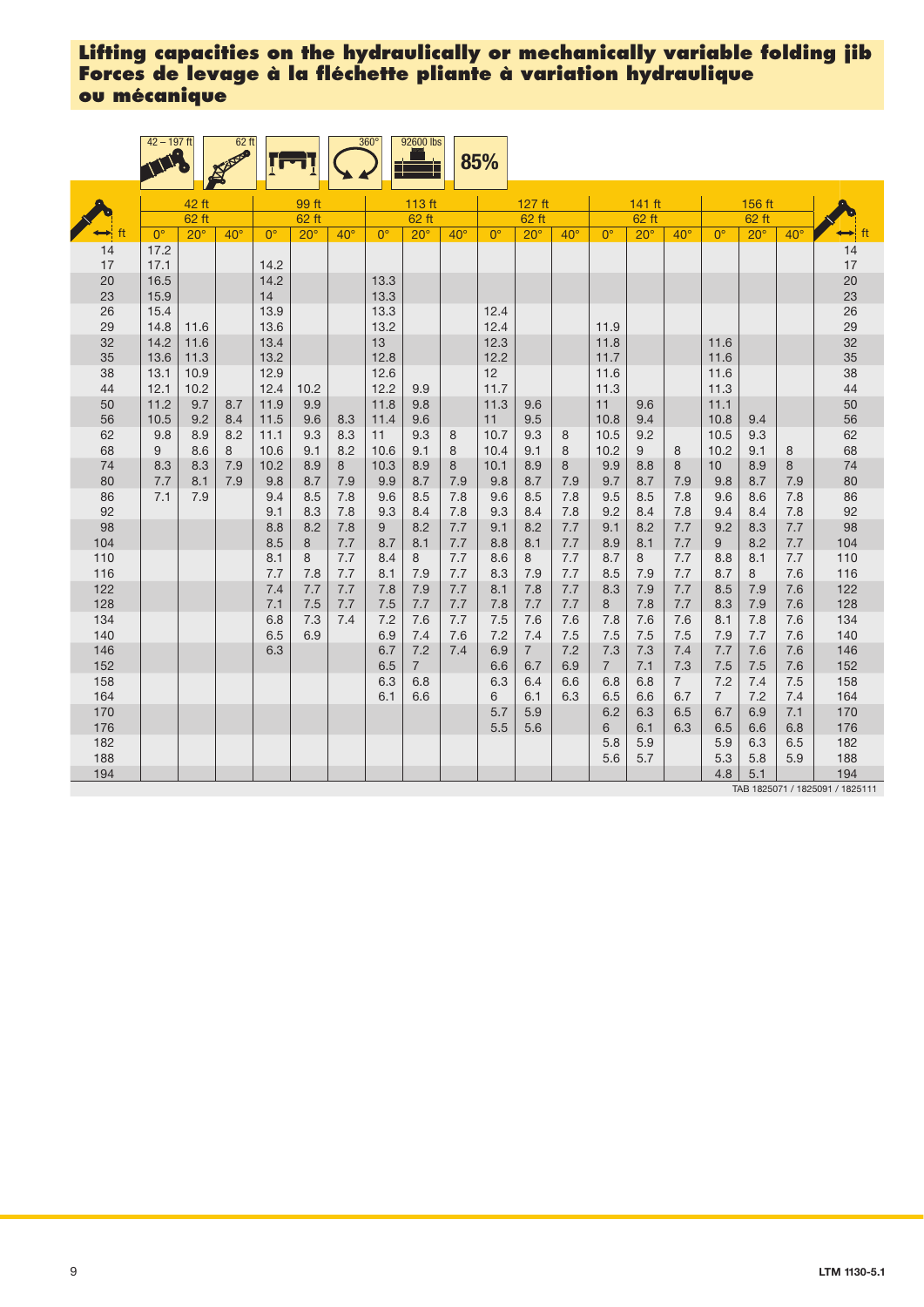|            | $42 - 197$ ft  |                 | $62$ ft      |              |                 | $360^\circ$  | 92600 lbs   | 85%             |                       |                |                       |                |             |                 |              |            |
|------------|----------------|-----------------|--------------|--------------|-----------------|--------------|-------------|-----------------|-----------------------|----------------|-----------------------|----------------|-------------|-----------------|--------------|------------|
|            |                | 166 ft<br>62 ft |              |              | 170 ft<br>62 ft |              |             | 180 ft<br>62 ft |                       |                | 184 ft<br>62 ft       |                |             | 197 ft<br>62 ft |              |            |
|            | $0^{\circ}$    | $20^{\circ}$    | $40^{\circ}$ | $0^{\circ}$  | $20^\circ$      | $40^{\circ}$ | $0^{\circ}$ | $20^{\circ}$    | $40^{\circ}$          | $0^{\circ}$    | $20^\circ$            | $40^{\circ}$   | $0^{\circ}$ | $20^\circ$      | $40^{\circ}$ | ft<br>⇔    |
| 35<br>38   | 9.9<br>9.9     |                 |              | 10.7<br>10.7 |                 |              | 9.2         |                 |                       | 9.5            |                       |                |             |                 |              | 35<br>38   |
| 44<br>50   | 9.9<br>9.8     |                 |              | 10.5<br>10.4 |                 |              | 9.2<br>9.2  |                 |                       | 9.4<br>9.3     |                       |                | 8.5<br>8.4  |                 |              | 44<br>50   |
| 56<br>62   | 9.6<br>9.5     | 8.5<br>8.5      |              | 10.2<br>10   | 9.2<br>9.1      |              | 9.1<br>9    | 8.4             |                       | 9.2<br>9.1     | 8.5                   |                | 8.3<br>8.3  |                 |              | 56<br>62   |
| 68<br>74   | 9.3<br>9.1     | 8.5<br>8.5      | 7.8          | 9.8<br>9.6   | 8.9<br>8.8      | 7.8          | 8.9<br>8.8  | 8.4<br>8.3      |                       | 9<br>8.8       | 8.4<br>8.3            |                | 8.2<br>8.2  | 7.8<br>7.8      |              | 68<br>74   |
| 80         | 9              | 8.4             | 7.8          | 9.4          | 8.6             | 7.8          | 8.7         | 8.2             | 7.5                   | 8.7            | 8.2                   | 7.7            | 8.1         | 7.8             | 7.5          | 80         |
| 86         | 8.9            | 8.3             | 7.7          | 9.2          | 8.5             | 7.8          | 8.5         | 8.1             | 7.5                   | 8.6            | 8.1                   | 7.6            | 8           | 7.7             |              | 86         |
| 92         | 8.7            | 8.2             | 7.7          | 9.1          | 8.3             | 7.7          | 8.4         | 8               | 7.5                   | 8.5            | 8                     | 7.6            | 7.9         | 7.7             | 7.5          | 92         |
| 98         | 8.6            | 8               | 7.6          | 8.9          | 8.2             | 7.7          | 8.3         | 7.9             | 7.5                   | 8.4            | 7.9                   | 7.5            | 7.8         | 7.6             | 7.4          | 98         |
| 104        | 8.5            | 8               | 7.6          | 8.8          | 8.1             | 7.7          | 8.2         | 7.8             | 7.5                   | 8.3            | 7.8                   | 7.5            | 7.8         | 7.5             | 7.4          | 104        |
| 110        | 8.3            | 7.9             | 7.6          | 8.6          | 8               | 7.6          | 8.1         | 7.8             | 7.5                   | 8.1            | 7.8                   | 7.5            | 7.7         | 7.5             | 7.4          | 110        |
| 116        | 8.1            | 7.8             | 7.6          | 8.5          | 7.9             | 7.6          | 8           | 7.7             | 7.5                   | 8.1            | 7.7                   | 7.5            | 7.6         | 7.4             | 7.4          | 116        |
| 122        | 7.8            | 7.7             | 7.6          | 8.4          | 7.8             | 7.6          | 7.8         | 7.6             | 7.5                   | 7.9            | 7.7                   | 7.5            | 7.6         | 7.4             | 7.4          | 122        |
| 128        | 7.6            | 7.5             | 7.6          | 8.3          | 7.8             | 7.6          | 7.6         | 7.6             | 7.5                   | 7.8            | 7.6                   | 7.5            | 7.4         | 7.3             | 7.4          | 128        |
| 134        | 7.3            | 7.4             | 7.5          | 8.1          | 7.7             | 7.6          | 7.4         | 7.5             | 7.4                   | 7.6            | 7.5                   | 7.5            | 7.2         | 7.2             | 7.3          | 134        |
| 140        | $\overline{7}$ | 7.2             | 7.3          | 7.9          | 7.7             | 7.5          | 7.1         | 7.2             | 7.4                   | 7.5            | 7.4                   | 7.5            | 6.9         | 7.1             | 7.2          | 140        |
| 146        | 6.7            | 6.9             | 7.1          | 7.7          | 7.6             | 7.5          | 6.9         | $\overline{7}$  | 7.2                   | 7.3            | 7.2                   | 7.4            | 6.6         | $\overline{7}$  | 7.1          | 146        |
| 152        | 6.3            | 6.6             | 6.9          | 7.5          | 7.4             | 7.5          | 6.5         | 6.7             | 6.9                   | $\overline{7}$ | $\overline{7}$        | 7.2            | 6.3         | 6.6             | 6.9          | 152        |
| 158        | 6              | 6.3             | 6.5          | 7.2          | 7.3             | 7.5          | 6.3         | 6.5             | 6.7                   | 6.7            | 6.9                   | $\overline{7}$ | 6           | 6.3             | 6.6          | 158        |
| 164        | 5.6            | 5.9             | 6.1          | 6.8          | 7.1             | 7.3          | 6           | 6.2             | 6.4                   | 6.5            | 6.6                   | 6.8            | 5.7         | 6               | 6.3          | 164        |
| 170        | 5.3            | 5.6             | 5.8          | 6.2          | 6.9             | 7.1          | 5.7         | 5.9             | 6.1                   | 6.2            | 6.4                   | 6.6            | 5.4         | 5.7             | 6            | 170        |
| 176        | 5.1            | 5.3             | 5.4          | 5.9          | 6.3             | 6.6          | 5.4         | 5.6             | 5.8                   | 5.7            | 6.1                   | 6.3            | 5.1         | 5.4             | 5.7          | 176        |
| 182        | 4.8            | 5               | 5.1          | 5.6          | 5.8             | 6            | 5.1         | 5.3             | 5.5                   | 5.1            | 5.8                   | 6              | 4.7         | 5.1             | 5.4          | 182        |
| 188        | 4.5            | 4.7             | 4.8          | 5.4          | 5.5             | 5.6          | 4.9         | 5.1             | 5.2                   | 4.5            | 5.3                   | 5.6            | 4.3         | 4.8             | 5            | 188        |
| 194        | 4.3            | 4.4             | 4.5          | 4.9          | 5.2             | 5.4          | 4.7         | 4.8             | 5                     | $\overline{4}$ | 4.6                   | 5              | 3.8         | 4.4             | 4.7          | 194        |
| 200<br>210 | 4              | 4.2             |              | 4.4<br>3.6   | 4.9             |              | 4.3<br>3.5  | 4.6<br>3.9      | 4.7<br>$\overline{4}$ | 3.4<br>2.6     | $\overline{4}$<br>3.1 | 4.3<br>3.2     | 3.2<br>2.4  | 3.9<br>3        | 4.2<br>3.2   | 200<br>210 |

TAB 1825071 / 1825091 / 1825111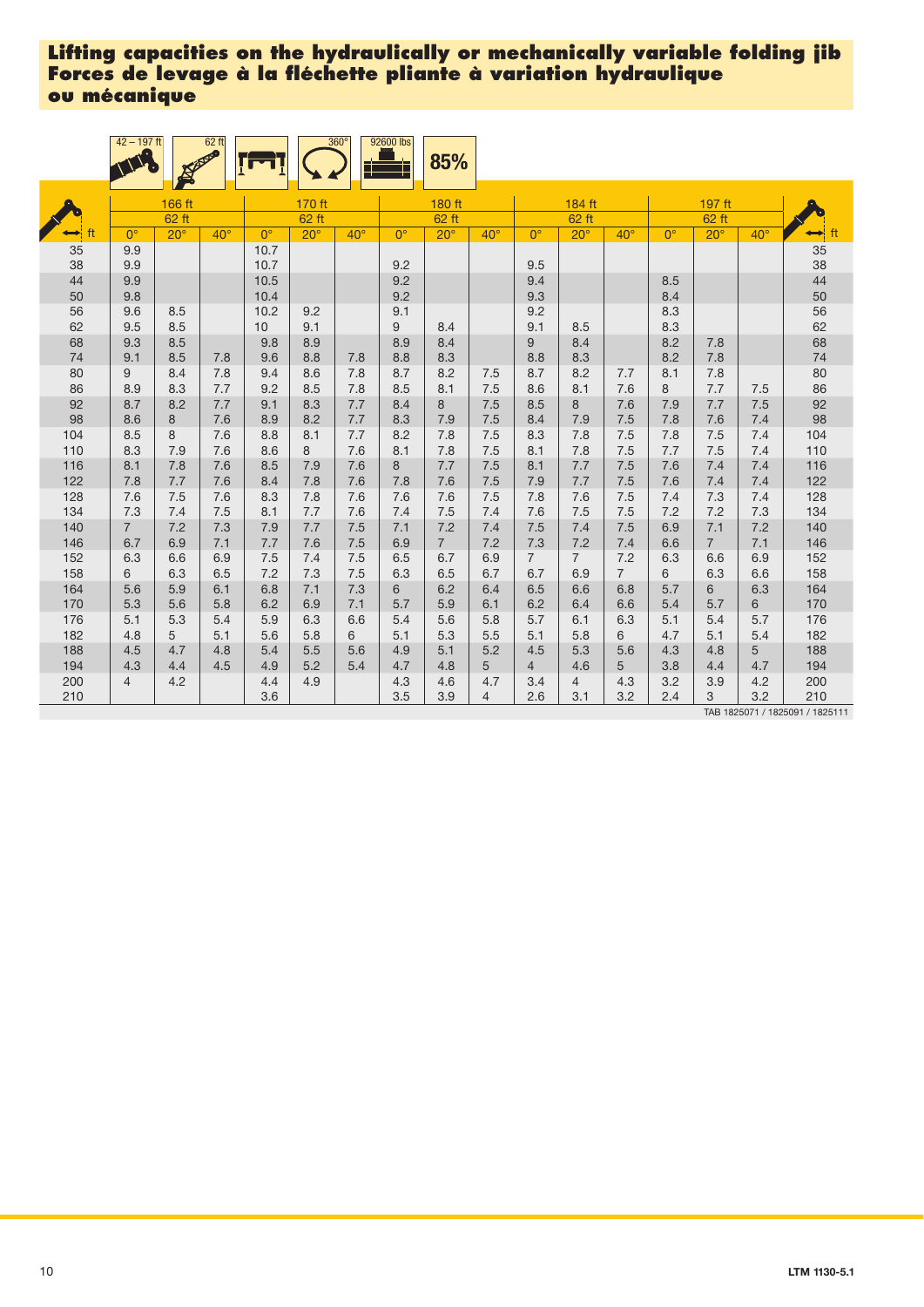|          | $42 - 197$ ft |              | 35 ft      |              |              | $360^\circ$  | 14600 lbs    | 85%          |              |              |              |              |              |               |                |                     |
|----------|---------------|--------------|------------|--------------|--------------|--------------|--------------|--------------|--------------|--------------|--------------|--------------|--------------|---------------|----------------|---------------------|
|          |               | 42 ft        |            |              | 113 ft       |              |              | $127$ ft     |              |              | $141$ ft     |              |              | 156 ft        |                |                     |
|          |               | 35 ft        |            |              | 35 ft        |              |              | 35 ft        |              |              | 35 ft        |              |              | 35 ft         |                |                     |
| ft       | $0^{\circ}$   | $20^{\circ}$ | $40^\circ$ | $0^{\circ}$  | $20^\circ$   | $40^{\circ}$ | $0^{\circ}$  | $20^{\circ}$ | $40^\circ$   | $0^{\circ}$  | $20^{\circ}$ | $40^{\circ}$ | $0^{\circ}$  | $20^\circ$    | $40^{\circ}$   | ft<br>$\rightarrow$ |
| 12       | 38.5          |              |            |              |              |              |              |              |              |              |              |              |              |               |                | 12                  |
| 14       | 38            | 34.2         |            |              |              |              |              |              |              |              |              |              |              |               |                | 14                  |
| 17       | 36.3          | 33.9         |            | 38.6         |              |              |              |              |              |              |              |              |              |               |                | 17                  |
| 20       | 34.3          | 32.2         |            | 38.6         |              |              | 33.7         |              |              |              |              |              |              |               |                | 20                  |
| 23       | 32.4          | 30.6         |            | 38.5         |              |              | 33.7         |              |              |              |              |              |              |               |                | 23                  |
| 26       | 30.6          | 29.1         | 23.7       | 37.5         |              |              | 33.6         |              |              | 28.4         |              |              |              |               |                | 26                  |
| 29       | 28.6          | 27.5         | 22.8       | 36.6         | 29.3         |              | 33           |              |              | 28.4         |              |              | 23.6         |               |                | 29                  |
| 32       | 26.6          | 26           | 21.8       | 35.6         | 28.5         |              | 32.4         | 26.7         |              | 28.3         |              |              | 23.6         |               |                | 32                  |
| 35       | 24.7          | 24.6         | 21         | 34.7         | 27.7         |              | 31.5         | 26.6         |              | 28           |              |              | 23.6         |               |                | 35                  |
| 38       | 23            | 23.1         | 20.2       | 32.2         | 26.8         | 21.4         | 29.5         | 26.2         |              | 27           | 24.6         |              | 23.5         |               |                | 38                  |
| 44       | 19.9          | 19.8         | 18.1       | 26.2         | 25.4         | 20.7         | 24.4         | 24.7         | 20.2         | 23.5         | 23.4         | 19.8         | 21.6         | 21.6          |                | 44                  |
| 50       | 17.4          | 17.6         | 16.7       | 21.3         | 23           | 19.9         | 21.5         | 21.7         | 19.8         | 20.7         | 20.7         | 19.3         | 19.4         | 20            | 18.3           | 50                  |
| 56       | 15.4          | 16.3         | 15.9       | 17.5         | 19.6         | 19.2         | 19           | 18.9         | 18.7<br>16.8 | 17.9         | 18.6         | 18.2         | 16.7         | 17.8          | 17.7           | 56                  |
| 62<br>68 | 13.8          | 15.3         | 10.7       | 14.5<br>12.1 | 16.3<br>13.7 | 17.6<br>15   | 16.1<br>13.7 | 17.1<br>15.1 | 15.1         | 15.1<br>12.7 | 16.6<br>14.2 | 16.5<br>14.8 | 13.9<br>11.7 | 15.6<br>13.2  | 16.2<br>14.3   | 62<br>68            |
| 74       |               |              |            | 10           | 11.4         | 12.6         | 11.7         | 12.9         | 14           | 10.7         | 12           | 13.2         | 9.7          | 11.2          | 12.4           | 74                  |
| 80       |               |              |            | 8.2          | 9.5          | 10.5         | 9.9          | 11           | 12           | 9            | 10.2         | 11.2         | 8.1          | 9.4           | 10.5           | 80                  |
| 86       |               |              |            | 6.8          | 7.9          | 8.7          | 8.4          | 9.4          | 10.3         | 7.6          | 8.7          | 9.6          | 6.7          | 7.9           | 8.8            | 86                  |
| 92       |               |              |            | 5.5          | 6.5          | 7.2          | 7.2          | 8            | 8.7          | 6.4          | 7.3          | 8.1          | 5.5          | 6.5           | 7.4            | 92                  |
| 98       |               |              |            | 4.4          | 5.2          | 5.8          | 6.1          | 6.9          | 7.5          | 5.3          | 6.2          | 6.8          | 4.4          | 5.4           | 6.1            | 98                  |
| 104      |               |              |            | 3.3          | 4.1          | 4.6          | 5            | 5.8          | 6.3          | 4.3          | 5.1          | 5.7          | 3.5          | 4.3           | 5              | 104                 |
| 110      |               |              |            |              | 3.1          | 3.5          | 4.1          | 4.8          | 5.2          | 3.5          | 4.2          | 4.7          |              | 3.4           | $\overline{4}$ | 110                 |
| 116      |               |              |            |              |              |              | 3.3          | 3.9          | 4.2          |              | 3.4          | 3.8          |              |               | 3.1            | 116                 |
| 122      |               |              |            |              |              |              |              | 3.1          | 3.3          |              |              | 3            |              |               |                | 122                 |
|          |               |              |            |              |              |              |              |              |              |              |              |              |              | $TAD$ 4000400 |                |                     |

TAB 1820122 / 1820142 / 1820162

|          | $42 - 197$ ft | <b>RECORD</b>   | 35 ft      |                |                 | $360^\circ$<br>__ | 14600 lbs   | 85%             |            |             |                 |            |             |                 |            |          |
|----------|---------------|-----------------|------------|----------------|-----------------|-------------------|-------------|-----------------|------------|-------------|-----------------|------------|-------------|-----------------|------------|----------|
|          |               | 166 ft<br>35 ft |            |                | 170 ft<br>35 ft |                   |             | 180 ft<br>35 ft |            |             | 184 ft<br>35 ft |            |             | 197 ft<br>35 ft |            |          |
| ft       | $0^{\circ}$   | $20^\circ$      | $40^\circ$ | $0^{\circ}$    | $20^\circ$      | $40^\circ$        | $0^{\circ}$ | $20^\circ$      | $40^\circ$ | $0^{\circ}$ | $20^\circ$      | $40^\circ$ | $0^{\circ}$ | $20^{\circ}$    | $40^\circ$ |          |
| 32<br>35 | 16.3<br>16.3  |                 |            | 18.1<br>18.1   |                 |                   | 14.3        |                 |            |             |                 |            |             |                 |            | 32<br>35 |
| 38       | 16.3          |                 |            | 18.1           |                 |                   | 14.3        |                 |            | 14.8        |                 |            |             |                 |            | 38       |
| 44       | 16.3          | 16.3            |            | 18.1           | 18.1            |                   | 14.3        |                 |            | 14.8        |                 |            | 12.4        |                 |            | 44       |
| 50       | 16.3          | 16.1            |            | 17.3           | 17.8            |                   | 14.3        | 14.3            |            | 14.8        |                 |            | 12.4        |                 |            | 50       |
| 56       | 15.5          | 15.5            | 14.6       | 15.2           | 16.6            | 16.1              | 13.9        | 14.3            |            | 14.8        | 14.8            |            | 12.4        |                 |            | 56       |
| 62       | 13.6          | 14.6            | 14.3       | 12.7           | 14.5            | 15.3              | 12.3        | 13.6            | 13.5       | 13.4        | 14.5            |            | 12          | 12.4            |            | 62       |
| 68       | 11.3          | 12.9            | 13.5       | 10.5           | 12.1            | 13.5              | 10.2        | 11.8            | 12.9       | 11.1        | 13              | 13.1       | 10.6        | 11.8            | 11.9       | 68       |
| 74       | 9.4           | 10.9            | 12.1       | 8.6            | 10.1            | 11.4              | 8.4         | 9.9             | 11.1       | 8.9         | 10.7            | 12.2       | 8.5         | 10.3            | 11.3       | 74       |
| 80       | 7.8           | 9.1             | 10.2       | $\overline{7}$ | 8.4             | 9.5               | 6.8         | 8.2             | 9.3        | 7.2         | 8.8             | 10.1       | 6.8         | 8.4             | 9.8        | 80       |
| 86       | 6.5           | 7.6             | 8.6        | 5.7            | 6.9             | 7.9               | 5.5         | 6.7             | 7.8        | 5.6         | 7.1             | 8.3        | 5.3         | 6.8             | 8          | 86       |
| 92       | 5.2           | 6.3             | 7.2        | 4.5            | 5.6             | 6.5               | 4.3         | 5.4             | 6.4        |             | 5.6             | 6.7        |             | 5.3             | 6.5        | 92       |
| 98       | 4.2           | 5.2             | 6          | 3.4            | 4.5             | 5.3               | 3.3         | 4.3             | 5.2        |             | 4.4             | 5.4        |             |                 | 5.1        | 98       |
| 104      | 3.3           | 4.2             | 4.9        |                | 3.5             | 4.2               |             | 3.3             | 4.1        |             | 3.3             | 4.2        |             |                 | 3.9        | 104      |
| 110      |               | 3.3             | 3.9        |                |                 | 3.2               |             |                 | 3.1        |             |                 | 3.1        |             |                 |            | 110      |
| 116      |               |                 | 3          |                |                 |                   |             |                 |            |             |                 |            |             |                 |            | 116      |

TAB 1820122 / 1820142 / 1820162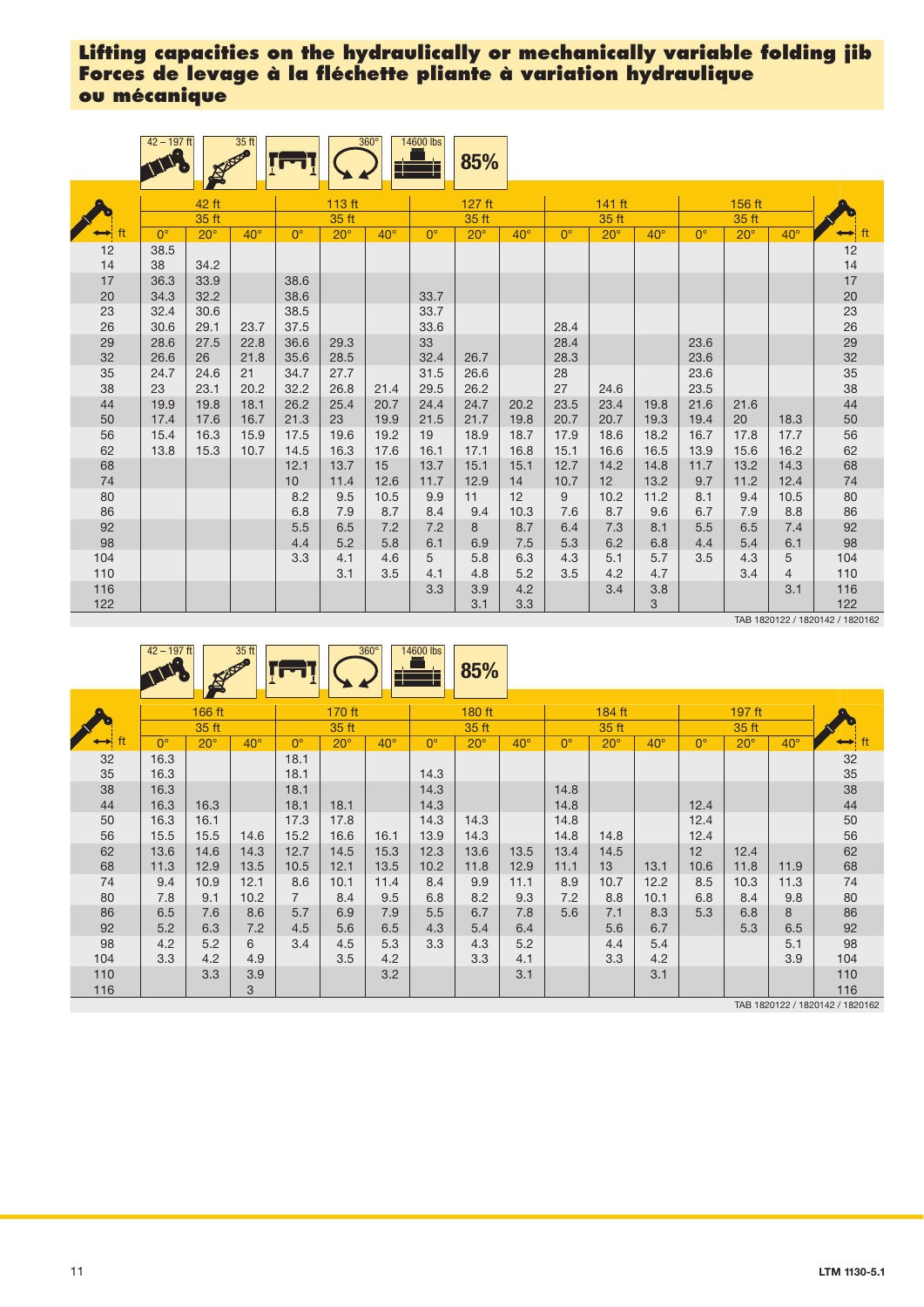|            | $42 - 197$ ft         |              | $62$ ft<br>P |                     |            |                       | $360^\circ$            | 14600 lbs  |                                  | 85%          |            |                                  |              |                       |                                  |                     |            |                       |                |
|------------|-----------------------|--------------|--------------|---------------------|------------|-----------------------|------------------------|------------|----------------------------------|--------------|------------|----------------------------------|--------------|-----------------------|----------------------------------|---------------------|------------|-----------------------|----------------|
|            |                       | 42 ft        |              |                     | 99 ft      |                       |                        | 113 ft     |                                  |              | 127 ft     |                                  |              | 141 ft                |                                  |                     | 156 ft     |                       |                |
|            |                       | 62 ft        |              |                     | 62 ft      |                       |                        | 62 ft      |                                  |              | 62 ft      |                                  |              | 62 ft                 |                                  |                     | 62 ft      |                       |                |
|            | $0^{\circ}$           | $20^\circ$   | $40^\circ$   | $0^{\circ}$         | $20^\circ$ | $40^{\circ}$          | $0^{\circ}$            | $20^\circ$ | $40^\circ$                       | $0^{\circ}$  | $20^\circ$ | $40^{\circ}$                     | $0^{\circ}$  | $20^{\circ}$          | $40^{\circ}$                     | $0^{\circ}$         | $20^\circ$ | $40^\circ$            | ft<br>⊷        |
| 14<br>17   | 15.6<br>15.5          |              |              | 12.9                |            |                       |                        |            |                                  |              |            |                                  |              |                       |                                  |                     |            |                       | 14<br>17       |
| 20<br>23   | 15<br>14.5            |              |              | 12.9<br>12.8        |            |                       | 12.1<br>12.1           |            |                                  |              |            |                                  |              |                       |                                  |                     |            |                       | 20<br>23       |
| 26<br>29   | 14<br>13.4            | 10.6         |              | 12.6<br>12.4        |            |                       | 12.1<br>12             |            |                                  | 11.2<br>11.2 |            |                                  | 10.9         |                       |                                  |                     |            |                       | 26             |
| 32<br>35   | 12.9<br>12.4          | 10.5<br>10.2 |              | 12.2<br>12          |            |                       | 11.8<br>11.6           |            |                                  | 11.2<br>11.1 |            |                                  | 10.8<br>10.6 |                       |                                  | 10.6<br>10.6        |            |                       | 29<br>32<br>35 |
| 38<br>44   | 11.9<br>11            | 9.9<br>9.3   |              | 11.7<br>11.3        | 9.3        |                       | 11.5<br>11.1           | 9          |                                  | 10.9<br>10.6 |            |                                  | 10.5<br>10.3 |                       |                                  | 10.5<br>10.3        |            |                       | 38<br>44       |
| 50<br>56   | 10.2<br>9.5           | 8.8<br>8.4   | 7.9<br>7.7   | 10.9<br>10.5        | 9<br>8.7   | 7.6                   | 10.7<br>10.3           | 8.9<br>8.7 |                                  | 10.3<br>10   | 8.8<br>8.6 |                                  | 10<br>9.8    | 8.7<br>8.6            |                                  | 10.1<br>9.8         | 8.6        |                       | 50<br>56       |
| 62<br>68   | 8.9<br>8.2            | 8.1<br>7.8   | 7.5<br>7.3   | 10.1<br>9.7         | 8.5<br>8.2 | 7.5<br>7.4            | 10 <sup>1</sup><br>9.7 | 8.5<br>8.3 | 7.3<br>7.3                       | 9.7<br>9.4   | 8.4<br>8.2 | 7.3<br>7.3                       | 9.5<br>9.2   | 8.4<br>8.2            | 7.3                              | 9.6<br>9.3          | 8.5<br>8.3 | 7.3                   | 62<br>68       |
| 74<br>80   | 7.6<br>$\overline{7}$ | 7.6<br>7.4   | 7.2<br>7.1   | 9.3<br>8.9          | 8<br>7.9   | 7.3<br>7.2            | 9.3<br>9               | 8.1<br>7.9 | 7.3<br>7.2                       | 9.2<br>8.9   | 8<br>7.9   | 7.3<br>7.2                       | 9<br>8.8     | 8<br>7.9              | 7.3<br>7.2                       | 9<br>8.3            | 8.1<br>8   | 7.3<br>7.2            | 74<br>80       |
| 86<br>92   | 6.4                   | 7.2          |              | 8.6<br>8.2          | 7.7<br>7.6 | 7.1<br>7.1            | 8.7<br>8.4             | 7.7<br>7.6 | 7.1<br>7.1                       | 8.6<br>8     | 7.7<br>7.6 | 7.1<br>7.1                       | 8.4<br>7.1   | 7.7<br>7.6            | 7.1<br>7.1                       | 7.2<br>6            | 7.8<br>7.5 | 7.1<br>7.1            | 86<br>92       |
| 98<br>104  |                       |              |              | 8<br>$\overline{7}$ | 7.4<br>7.3 | 7.1<br>$\overline{7}$ | 7.8<br>6.8             | 7.5<br>7.4 | $\overline{7}$<br>$\overline{7}$ | 6.9<br>5.9   | 7.5<br>7.2 | $\overline{7}$<br>$\overline{7}$ | 6.1<br>5.1   | 7.5<br>6.6            | $\overline{7}$<br>$\overline{7}$ | 5<br>$\overline{4}$ | 6.7<br>5.6 | $\overline{7}$<br>6.9 | 98<br>104      |
| 110<br>116 |                       |              |              | 6.1<br>5.2          | 6.9<br>6.1 | $\overline{7}$<br>6.6 | 5.8<br>5               | 6.8<br>6   | $\overline{7}$<br>6.6            | 5<br>4.3     | 6.3<br>5.4 | $\overline{7}$<br>6.3            | 4.3<br>3.5   | 5.6<br>4.8            | 6.6<br>5.8                       | 3.2                 | 4.7<br>3.8 | 6<br>5                | 110<br>116     |
| 122<br>128 |                       |              |              | 4.5<br>3.8          | 5.3<br>4.5 | 5.8<br>4.8            | 4.2<br>3.5             | 5.1<br>4.3 | 5.8<br>4.9                       | 3.6<br>2.9   | 4.6<br>3.8 | 5.4<br>4.5                       | 2.8          | $\overline{4}$<br>3.3 | 4.9<br>4.1                       |                     | 3.1        | 4.1<br>3.3            | 122<br>128     |
| 134<br>140 |                       |              |              | 3.2<br>2.7          | 3.8<br>3.1 | 4                     | 2.9                    | 3.6<br>3   | 4.1<br>3.3                       |              | 3.1        | 3.7<br>3                         |              |                       | 3.3                              |                     |            |                       | 134<br>140     |
| 146        |                       |              |              | 2.2                 |            |                       |                        |            | 2.6                              |              |            |                                  |              |                       |                                  |                     |            |                       | 146            |

TAB 1820122 / 1820142 / 1820162

|     | $42 - 197$ ft |                 | $62$ ft        |                  |                 | $360^\circ$<br>── | 14600 lbs        | 85%             |            |             |                 |              |                |                 |              |     |
|-----|---------------|-----------------|----------------|------------------|-----------------|-------------------|------------------|-----------------|------------|-------------|-----------------|--------------|----------------|-----------------|--------------|-----|
|     |               | 166 ft<br>62 ft |                |                  | 170 ft<br>62 ft |                   |                  | 180 ft<br>62 ft |            |             | 184 ft<br>62 ft |              |                | 197 ft<br>62 ft |              |     |
|     | $0^{\circ}$   | $20^\circ$      | $40^{\circ}$   | $\Omega^{\circ}$ | $20^\circ$      | $40^{\circ}$      | $\Omega^{\circ}$ | $20^\circ$      | $40^\circ$ | $0^{\circ}$ | $20^\circ$      | $40^{\circ}$ | $0^{\circ}$    | $20^{\circ}$    | $40^{\circ}$ |     |
| 35  | 9             |                 |                | 9.7              |                 |                   |                  |                 |            |             |                 |              |                |                 |              | 35  |
| 38  | 9             |                 |                | 9.7              |                 |                   | 8.4              |                 |            | 8.6         |                 |              |                |                 |              | 38  |
| 44  | 9             |                 |                | 9.6              |                 |                   | 8.4              |                 |            | 8.5         |                 |              | 7.7            |                 |              | 44  |
| 50  | 8.9           |                 |                | 9.4              |                 |                   | 8.4              |                 |            | 8.4         |                 |              | 7.7            |                 |              | 50  |
| 56  | 8.8           | 7.7             |                | 9.2              | 8.3             |                   | 8.3              |                 |            | 8.3         |                 |              | 7.6            |                 |              | 56  |
| 62  | 8.6           | 7.7             |                | 9.1              | 8.3             |                   | 8.2              | 7.7             |            | 8.2         | 7.7             |              | 7.5            |                 |              | 62  |
| 68  | 8.5           | 7.7             |                | 8.8              | 8.1             |                   | 8.1              | 7.6             |            | 8.1         | 7.7             |              | 7.5            | 7.1             |              | 68  |
| 74  | 8.3           | 7.7             | 7.1            | 8.3              | 8               | 7.1               | 7.9              | 7.5             |            | 7.6         | 7.6             |              | $\overline{7}$ | 7.1             |              | 74  |
| 80  | 8             | 7.6             | 7.1            | 7.5              | 7.8             | 7.1               | 7.2              | 7.4             | 6.8        | 6.1         | 7.5             | 6.9          | 5.7            | 7.1             |              | 80  |
| 86  | 6.9           | 7.5             | $\overline{7}$ | 6.2              | 7.5             | 7.1               | 5.9              | 7.3             | 6.8        | 4.8         | 7.2             | 6.9          | 4.5            | 6.9             | 6.8          | 86  |
| 92  | 5.7           | 7.4             | $\overline{7}$ | 5                | $\overline{7}$  | $\overline{7}$    | 4.8              | 6.8             | 6.8        |             | 5.9             | 6.9          |                | 5.6             | 6.8          | 92  |
| 98  | 4.7           | 6.5             | 6.9            | 4                | 5.9             | $\overline{7}$    | 3.8              | 5.7             | 6.8        |             | 4.8             | 6.5          |                | 4.4             | 6.2          | 98  |
| 104 | 3.8           | 5.4             | 6.7            | 3.1              | 4.8             | 6.2               |                  | 4.6             | 6.1        |             | 3.7             | 5.4          |                | 3.4             | 5.1          | 104 |
| 110 | 2.9           | 4.5             | 5.8            |                  | 3.9             | 5.2               |                  | 3.7             | 5.1        |             |                 | 4.3          |                |                 | 4.1          | 110 |
| 116 |               | 3.6             | 4.8            |                  | 3               | 4.3               |                  | 2.9             | 4.1        |             |                 | 3.3          |                |                 | 3.1          | 116 |
| 122 |               | 2.9             | 3.9            |                  |                 | 3.4               |                  |                 | 3.3        |             |                 |              |                |                 |              | 122 |
| 128 |               |                 | 3.2            |                  |                 |                   |                  |                 |            |             |                 |              |                |                 |              | 128 |

TAB 1820122 / 1820142 / 1820162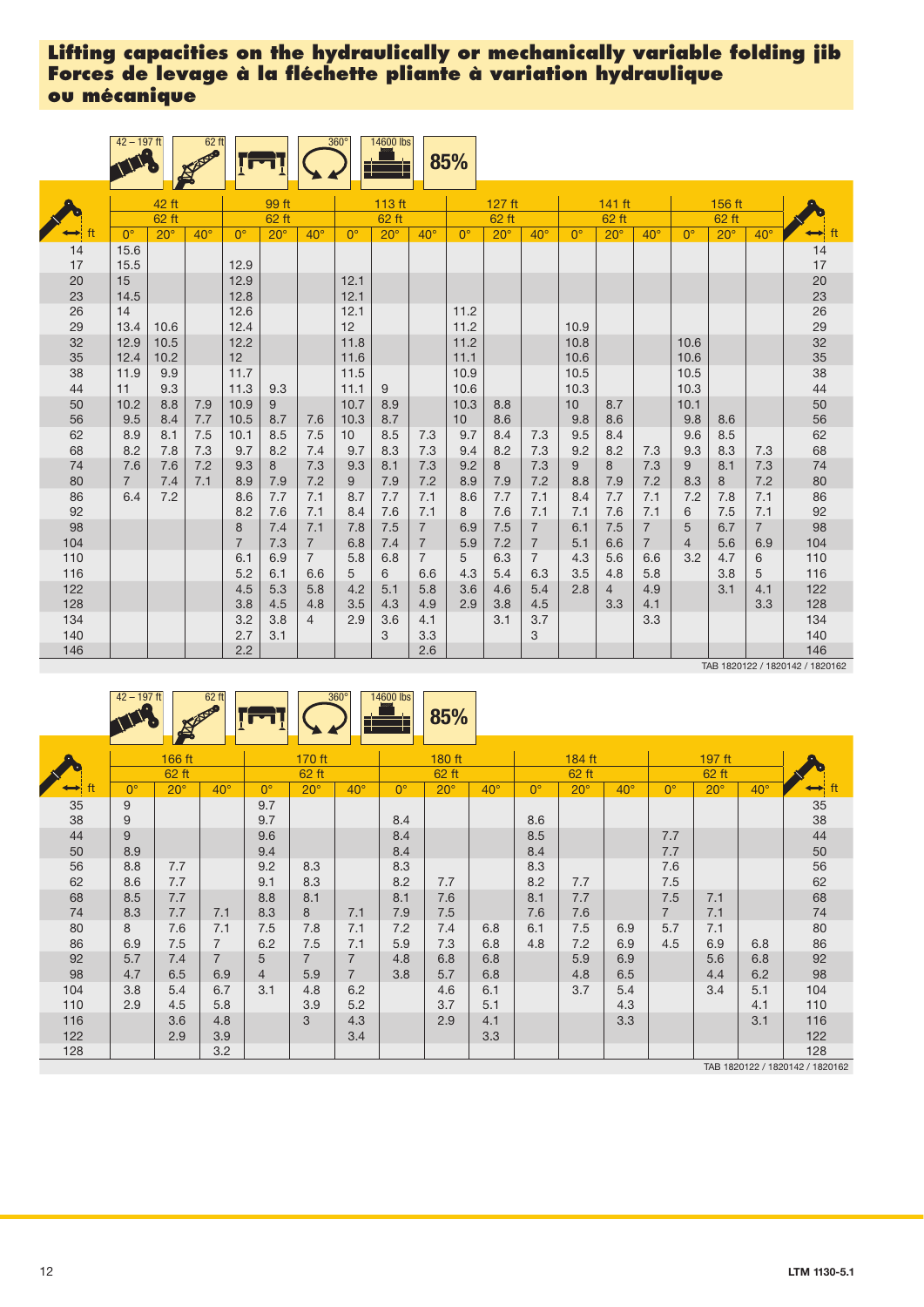## **Lifting heights Hauteurs de levage**

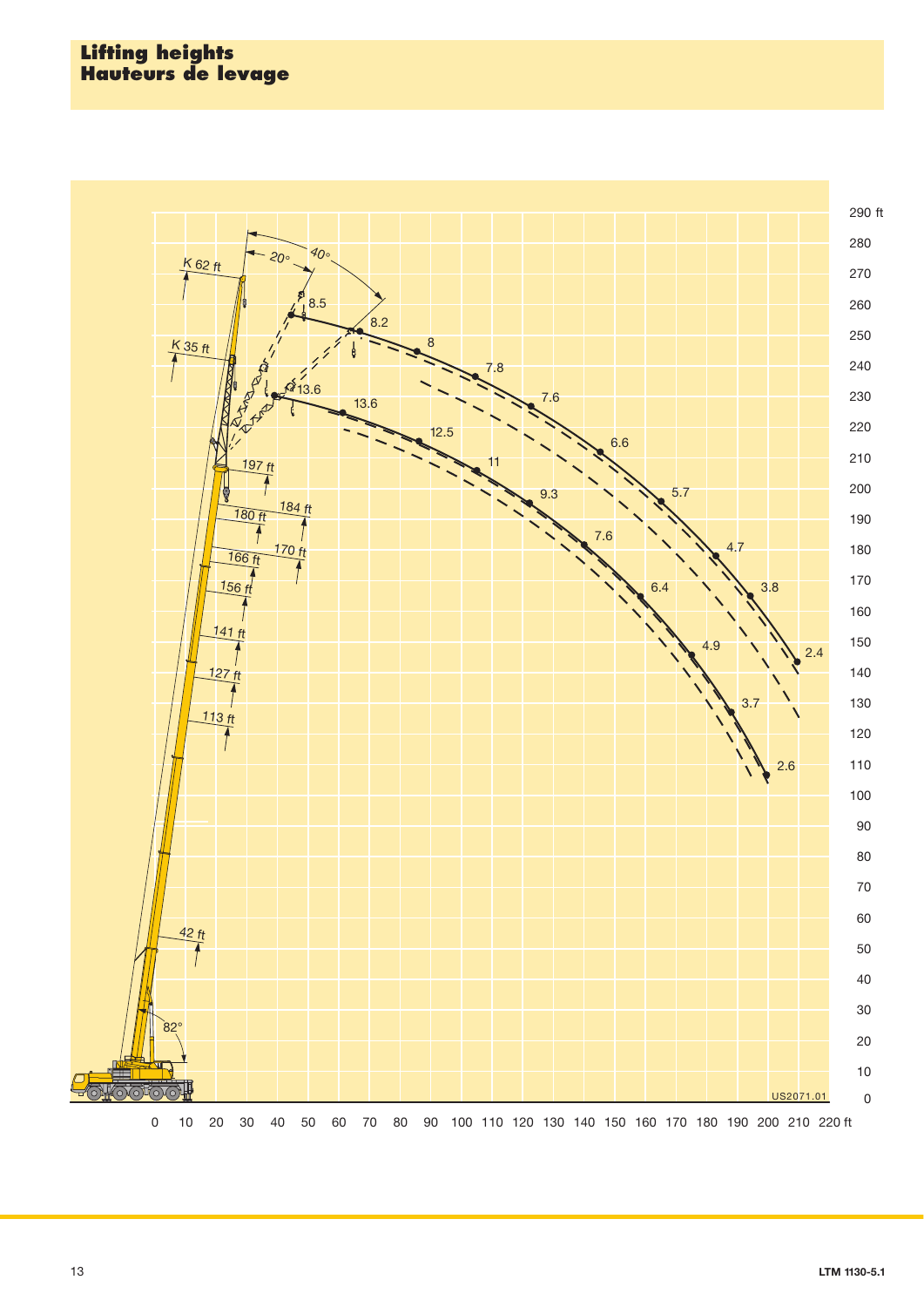**Forces de levage à la fléchette pliante à variation hydraulique ou mécanique avec télescope rallongé**

|            | $42 - 197$ ft  |                 |              | 23 <sub>ft</sub> |                | 35 ft       |                |                |                | 360°            | 92600 lbs      |              | 85%           |                |              |                |                  |              |                |                |              |                                 |
|------------|----------------|-----------------|--------------|------------------|----------------|-------------|----------------|----------------|----------------|-----------------|----------------|--------------|---------------|----------------|--------------|----------------|------------------|--------------|----------------|----------------|--------------|---------------------------------|
|            |                | $42$ ft + 23 ft |              |                  | 156 ft + 23 ft |             |                | 166 ft + 23 ft |                |                 | 170 ft + 23 ft |              |               | 180 ft + 23 ft |              |                | $184$ ft + 23 ft |              |                | 197 ft + 23 ft |              |                                 |
|            |                | 35 ft           |              |                  | 35 ft          |             |                | 35 ft          |                |                 | 35 ft          |              |               | 35 ft          |              |                | 35 ft            |              |                | 35 ft          |              |                                 |
|            | $0^{\circ}$    | $20^{\circ}$    | $40^{\circ}$ | $0^{\circ}$      | $20^{\circ}$   | $40^\circ$  | $0^{\circ}$    | $20^\circ$     | $40^{\circ}$   | $0^{\circ}$     | $20^\circ$     | $40^{\circ}$ | $0^{\circ}$   | $20^{\circ}$   | $40^{\circ}$ | $0^{\circ}$    | $20^\circ$       | $40^{\circ}$ | $0^{\circ}$    | $20^\circ$     | $40^{\circ}$ | ft                              |
| 12         | 14.6           |                 |              |                  |                |             |                |                |                |                 |                |              |               |                |              |                |                  |              |                |                |              | 12                              |
| 14         | 14.5           |                 |              |                  |                |             |                |                |                |                 |                |              |               |                |              |                |                  |              |                |                |              | 14                              |
| 17         | 14.4           | 14.6            |              |                  |                |             |                |                |                |                 |                |              |               |                |              |                |                  |              |                |                |              | 17                              |
| 20         | 14.3<br>14.1   | 14.5            |              |                  |                |             |                |                |                |                 |                |              |               |                |              |                |                  |              |                |                |              | 20<br>23                        |
| 23<br>26   | 13.6           | 14.4<br>13.9    |              |                  |                |             |                |                |                |                 |                |              |               |                |              |                |                  |              |                |                |              | 26                              |
| 29         | 13.1           | 13.2            | 13.3         |                  |                |             |                |                |                |                 |                |              |               |                |              |                |                  |              |                |                |              | 29                              |
| 32         | 12.6           | 12.5            | 12.8         | 14.6             |                |             |                |                |                |                 |                |              |               |                |              |                |                  |              |                |                |              | 32                              |
| 35         | 12             | 11.9            | 12.1         | 14.6             |                |             | 12.1           |                |                | 12.6            |                |              |               |                |              |                |                  |              |                |                |              | 35                              |
| 38         | 11.4           | 11.4            | 11.4         | 14.5             |                |             | 12.1           |                |                | 12.6            |                |              | 10.7          |                |              | 11.2           |                  |              |                |                |              | 38                              |
| 44         | 10.2           | 10.3            | 10.4         | 14.4             |                |             | 12.1           |                |                | 12.6            |                |              | 10.7          |                |              | 11.2           |                  |              | 9.5            |                |              | 44                              |
| 50         | 9              | 9.4             | 9.5          | 14.3             | 13.8           |             | 12.1           | 12.1           |                | 12.6            | 12.6           |              | 10.7          |                |              | 11.1           |                  |              | 9.4            |                |              | 50                              |
| 56         | 7.9            | 8.5             | 8.8          | 14.1             | 13.4           | 12.4        | 12.1           | 12             |                | 12.6            | 12.6           |              | 10.7          | 10.7           |              | 11.1           | 11.2             |              | 9.4            | 9.5            |              | 56                              |
| 62         | $\overline{7}$ | 7.7             | 8.1          | 13.8             | 12.8           | 12.1        | 12.1           | 11.7           | 10.7           | 12.5            | 12.3           | 11.2         | 10.7          | 10.7           | 10.2         | 11.1           | 11.2             | 10.7         | 9.4            | 9.5            |              | 62                              |
| 68         | 6.3            | 6.8             | 7.3          | 13.3             | 12.2           | 11.5        | 11.9           | 11.2           | 10.6           | 12.3            | 11.8           | $11.1$       | 10.7          | 10.6           | 10.1         | 11             | 11               | 10.6         | 9.4            | 9.5            | 9.2          | 68                              |
| 74         | 5.6            | 6               | 6.3          | 12.7             | 11.7           | 11          | 11.5           | 10.8           | 10.2           | 12              | 11.4           | 10.8         | $10.6$   10.3 |                | 9.9          | 10.9           | 10.7             | 10.3         | 9.4            | 9.4            | 9.2          | 74                              |
| 80         | 4.9            | 5.3             | 5.6          | 12.2             | 11.2           | 10.6        | 11.1           | 10.3           | 9.9            | 11.7            | 11             | 10.4         | 10.4          | 10             | 9.6          | 10.7           | 10.4             | 10           | 9.3            | 9.3            | 9.2          | 80                              |
| 86<br>92   | 4.5            |                 |              | 11.7<br>11.1     | 10.7<br>10.3   | 10.1<br>9.8 | 10.6<br>10.1   | 9.9<br>9.5     | 9.5<br>9.2     | 11.3<br>10.9    | 10.5<br>10.1   | 10<br>9.7    | 10.1<br>9.7   | 9.7<br>9.3     | 9.3<br>9.1   | 10.6<br>10.3   | 10.1<br>9.7      | 9.7<br>9.4   | 9.1<br>9       | 9.2<br>8.9     | 9<br>8.7     | 86<br>92                        |
| 98         |                |                 |              | 10.6             | 9.9            | 9.5         | 9.6            | 9.2            | 8.9            | 10.4            | 9.8            | 9.3          | 9.4           | 9              | 8.8          | 9.9            | 9.4              | 9.1          | 8.8            | 8.7            | 8.5          | 98                              |
| 104        |                |                 |              | 10               | 9.5            | 9.2         | 9.1            | 8.9            | 8.7            | 10 <sup>1</sup> | 9.4            | 9.1          | 9             | 8.7            | 8.6          | 9.5            | 9.2              | 8.9          | 8.6            | 8.5            | 8.3          | 104                             |
| 110        |                |                 |              | 9.4              | 9.1            | 8.8         | 8.7            | 8.6            | 8.4            | 9.5             | 9.1            | 8.8          | 8.6           | 8.5            | 8.3          | 9.1            | 8.9              | 8.7          | 8.3            | 8.2            | 8.1          | 110                             |
| 116        |                |                 |              | 8.9              | 8.7            | 8.6         | 8.3            | 8.2            | 8.2            | 9               | 8.7            | 8.6          | 8.2           | 8.2            | 8.1          | 8.7            | 8.6              | 8.5          | 8              | 7.9            | 7.9          | 116                             |
| 122        |                |                 |              | 8.3              | 8.3            | 8.3         | 7.9            | 7.9            | 7.9            | 8.5             | 8.4            | 8.3          | 7.9           | 7.9            | 7.9          | 8.4            | 8.4              | 8.3          | 7.7            | 7.7            | 7.7          | 122                             |
| 128        |                |                 |              | 7.9              | 7.9            | 8           | 7.4            | 7.5            | 7.6            | 8.1             | 8.1            | 8            | 7.5           | 7.6            | 7.6          | 8              | 8.1              | 8            | 7.4            | 7.4            | 7.4          | 128                             |
| 134        |                |                 |              | 7.5              | 7.6            | 7.7         | $\overline{7}$ | 7.2            | 7.3            | 7.7             | 7.7            | 7.8          | 7.2           | 7.3            | 7.4          | 7.7            | 7.7              | 7.8          | $\overline{7}$ | 7.1            | 7.2          | 134                             |
| 140        |                |                 |              | 7.1              | 7.2            | 7.3         | 6.7            | 6.8            | $\overline{7}$ | 7.3             | 7.4            | 7.5          | 6.9           | $7^{\circ}$    | 7.1          | 7.3            | 7.4              | 7.5          | 6.7            | 6.8            | 6.9          | 140                             |
| 146        |                |                 |              | 6.7              | 6.8            | 6.9         | 6.3            | 6.5            | 6.6            | $\overline{7}$  | 7.1            | 7.2          | 6.5           | 6.7            | 6.8          | $\overline{7}$ | 7.1              | 7.2          | 6.3            | 6.5            | 6.6          | 146                             |
| 152<br>158 |                |                 |              | 6.3<br>6         | 6.4<br>6.1     | 6.5<br>6.2  | 5.9            | 6.1<br>5.7     | 6.2<br>5.9     | 6.6<br>6.3      | 6.7<br>6.4     | 6.8<br>6.5   | 6.2<br>5.9    | 6.3<br>6       | 6.5<br>6.2   | 6.7<br>6.4     | 6.8<br>6.5       | 6.9<br>6.6   | 6<br>5.6       | 6.2<br>5.8     | 6.3<br>6     | 152<br>158                      |
| 164        |                |                 |              | 5.7              | 5.8            | 5.9         | 5.6<br>5.3     | 5.4            | 5.5            | 6               | 6.1            | 6.2          | 5.6           | 5.7            | 5.8          | 6.1            | 6.2              | 6.3          | 5.3            | 5.5            | 5.7          | 164                             |
| 170        |                |                 |              | 5.4              | 5.5            | 5.5         | 5              | 5.1            | 5.2            | 5.8             | 5.8            | 5.9          | 5.3           | 5.4            | 5.5          | 5.5            | 5.9              | 6            | 5              | 5.2            | 5.4          | 170                             |
| 176        |                |                 |              | 5.1              | 5.2            | 5.2         | 4.7            | 4.8            | 4.9            | 5.5             | 5.6            | 5.6          | 5.1           | 5.1            | 5.2          | 4.9            | 5.3              | 5.6          | 4.6            | 4.9            | 5            | 176                             |
| 182        |                |                 |              | 4.9              | 4.9            | 5           | 4.4            | 4.5            | 4.5            | 5.2             | 5.3            | 5.4          | 4.8           | 4.9            | 5            | 4.3            | 4.7              | 5            | $\overline{4}$ | 4.4            | 4.7          | 182                             |
| 188        |                |                 |              | 4.6              | 4.7            |             | 4.1            | 4.2            | 4.2            | 4.7             | 5              | 5            | 4.5           | 4.6            | 4.7          | 3.7            | 4.1              | 4.3          | 3.5            | 3.9            | 4.1          | 188                             |
| 194        |                |                 |              | 4.4              | 4.5            |             | 3.9            | 4              | 4              | 4.1             | 4.4            | 4.5          | 4.1           | 4.3            | 4.4          | 3.1            | 3.5              | 3.6          | 2.9            | 3.3            | 3.5          | 194                             |
| 200        |                |                 |              |                  |                |             |                |                |                | 3.6             | 3.8            |              | 3.5           | 3.8            | 3.9          | 2.6            | 2.9              | 3            |                | 2.8            | 3            | 200                             |
| 210        |                |                 |              |                  |                |             |                |                |                |                 |                |              | 2.7           | 2.9            |              |                |                  |              |                |                |              | 210                             |
|            |                |                 |              |                  |                |             |                |                |                |                 |                |              |               |                |              |                |                  |              |                |                |              | TAB 1825131 / 1825151 / 1825171 |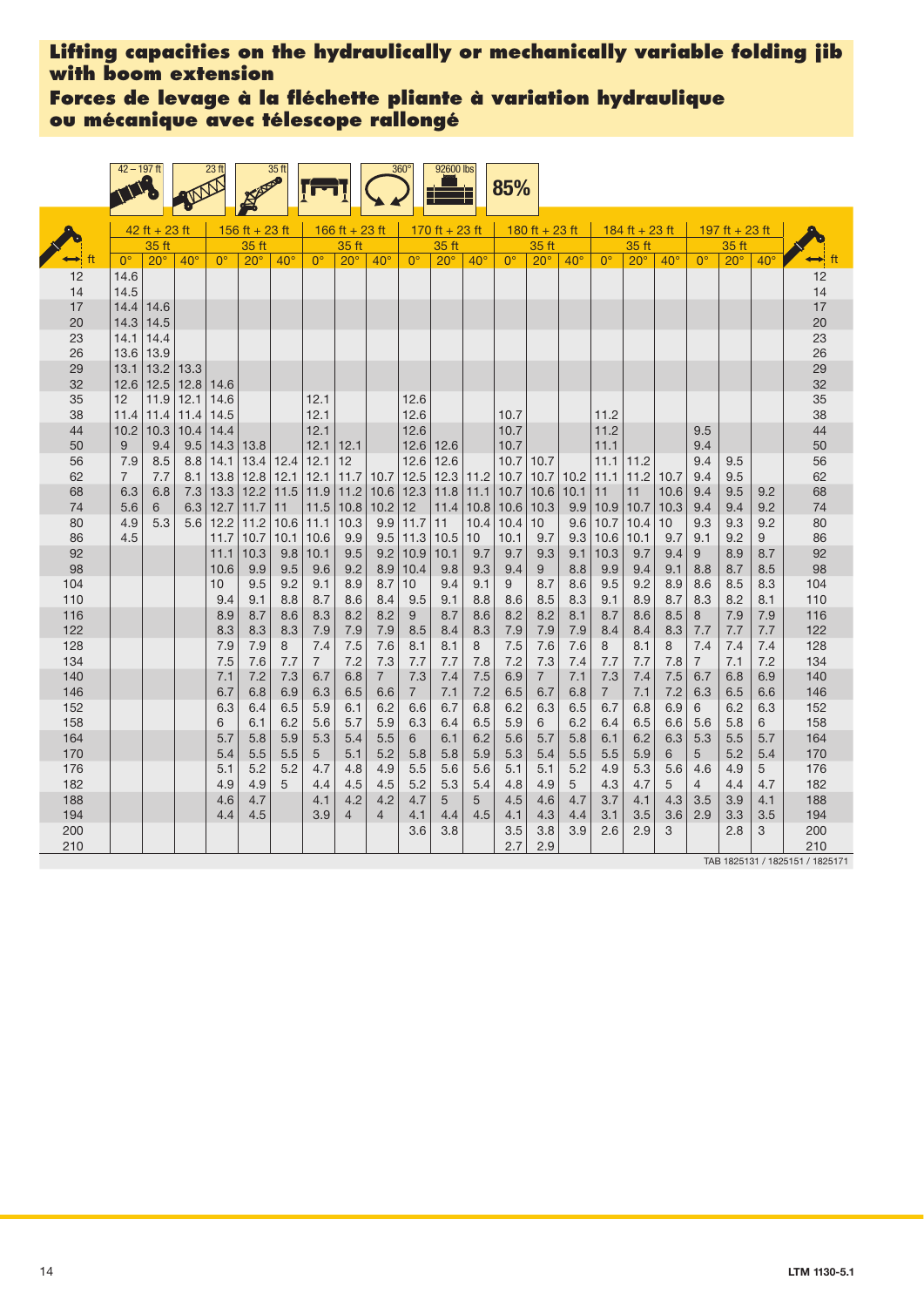**Forces de levage à la fléchette pliante à variation hydraulique ou mécanique avec télescope rallongé**

|            | $42 - 194$ ft<br><b>NEWS</b> |                 |                | 23 <sub>ft</sub>      |                  | 62 ft          |                  |                       |              | 360°             | 92600 lbs      |                | 85%              |                                  |            |                       |                  |            |                  |                |                |            |
|------------|------------------------------|-----------------|----------------|-----------------------|------------------|----------------|------------------|-----------------------|--------------|------------------|----------------|----------------|------------------|----------------------------------|------------|-----------------------|------------------|------------|------------------|----------------|----------------|------------|
|            |                              | $42$ ft + 23 ft |                |                       | 156 ft $+ 23$ ft |                |                  | 166 ft + 23 ft        |              |                  | 170 ft + 23 ft |                |                  | $180$ ft + 23 ft                 |            |                       | $184$ ft + 23 ft |            |                  | 194 ft + 23 ft |                |            |
|            |                              | 62 ft           |                |                       | 62 ft            |                |                  | 62 ft                 |              |                  | 62 ft          |                |                  | 62 ft                            |            |                       | 62 ft            |            |                  | 62 ft          |                |            |
|            | $0^{\circ}$                  | $20^\circ$      | $40^\circ$     | $0^{\circ}$           | $20^{\circ}$     | $40^{\circ}$   | $\Omega^{\circ}$ | $20^\circ$            | $40^{\circ}$ | $\Omega^{\circ}$ | $20^\circ$     | $40^\circ$     | $\Omega^{\circ}$ | $20^\circ$                       | $40^\circ$ | $\Omega^{\circ}$      | $20^\circ$       | $40^\circ$ | $\Omega^{\circ}$ | $20^\circ$     | $40^{\circ}$   | ft         |
| 14<br>17   | 9.2<br>9.2                   |                 |                |                       |                  |                |                  |                       |              |                  |                |                |                  |                                  |            |                       |                  |            |                  |                |                | 14<br>17   |
| 20         | 9.1                          |                 |                |                       |                  |                |                  |                       |              |                  |                |                |                  |                                  |            |                       |                  |            |                  |                |                | 20         |
| 23         | 9.1                          |                 |                |                       |                  |                |                  |                       |              |                  |                |                |                  |                                  |            |                       |                  |            |                  |                |                | 23         |
| 26         | 9                            |                 |                |                       |                  |                |                  |                       |              |                  |                |                |                  |                                  |            |                       |                  |            |                  |                |                | 26         |
| 29         | 8.9                          |                 |                |                       |                  |                |                  |                       |              |                  |                |                |                  |                                  |            |                       |                  |            |                  |                |                | 29         |
| 32<br>35   | 8.8<br>8.7                   |                 |                |                       |                  |                |                  |                       |              |                  |                |                |                  |                                  |            |                       |                  |            |                  |                |                | 32<br>35   |
| 38         | 8.6                          | 8.5<br>8.5      |                | 9                     |                  |                |                  |                       |              |                  |                |                |                  |                                  |            |                       |                  |            |                  |                |                | 38         |
| 44         | 8.2                          | 8.2             |                | 9                     |                  |                | 7.8              |                       |              | 8                |                |                | 7.3              |                                  |            | 7.5                   |                  |            |                  |                |                | 44         |
| 50         | 7.7                          | 7.7             | 7.5            | 9                     |                  |                | 7.8              |                       |              | 8                |                |                | 7.3              |                                  |            | 7.5                   |                  |            | 6.6              |                |                | 50         |
| 56         | 7.2                          | 7.2             | 7.3            | 9                     |                  |                | 7.8              |                       |              | 8                |                |                | 7.3              |                                  |            | 7.5                   |                  |            | 6.6              |                |                | 56         |
| 62         | 6.7                          | 6.8             | $\overline{7}$ | 8.9                   | 8.3              |                | 7.8              |                       |              | 8                |                |                | 7.3              |                                  |            | 7.5                   |                  |            | 6.6              |                |                | 62         |
| 68<br>74   | 6.2<br>5.8                   | 6.3<br>5.9      | 6.5<br>6.1     | 8.8<br>8.7            | 8.3<br>8.2       |                | 7.8<br>7.8       | 7.8<br>7.7            |              | 8<br>8           | 7.8<br>7.8     |                | 7.3<br>7.3       | $\overline{7}$<br>$\overline{7}$ |            | 7.4<br>7.4            | 7.3<br>7.3       |            | 6.6<br>6.6       | 6.3            |                | 68<br>74   |
| 80         | 5.3                          | 5.6             | 5.8            | 8.5                   | 8                | 7.3            | 7.8              | 7.5                   | 6.8          | 8                | 7.7            | 7              | 7.3              | $\overline{7}$                   |            | 7.4                   | 7.3              |            | 6.6              | 6.3            |                | 80         |
| 86         | 4.9                          | 5.3             | 5.5            | 8.4                   | 7.7              | 7.3            | 7.7              | 7.3                   | 6.8          | 8                | 7.6            | $\overline{7}$ | 7.3              | $\overline{7}$                   | 6.6        | 7.3                   | 7.3              | 6.8        | 6.6              | 6.3            |                | 86         |
| 92         | 4.4                          | 4.9             | 5.2            | 8.1                   | 7.4              | $\overline{7}$ | 7.6              | $\overline{7}$        | 6.7          | 7.9              | 7.3            | 6.9            | 7.2              | 6.9                              | 6.5        | 7.3                   | 7.1              | 6.8        | 6.5              | 6.3            |                | 92         |
| 98         | $\overline{4}$               | 4.6             | 4.9            | 7.8                   | 7.1              | 6.8            | 7.3              | 6.8                   | 6.5          | 7.7              | 7.1            | 6.7            | 7.1              | 6.7                              | 6.4        | 7.2                   | 6.9              | 6.6        | 6.5              | 6.3            | 6.1            | 98         |
| 104        | 3.6                          | 4               | 4.3            | 7.5                   | 6.9              | 6.6            | 7.1              | 6.6                   | 6.3          | 7.5              | 6.9            | 6.5            | 6.9              | 6.5                              | 6.2        | 7.1                   | 6.7              | 6.4        | 6.5              | 6.3            | 6              | 104<br>110 |
| 110<br>116 | 3.3<br>3                     | 3.6<br>3.2      | 4.2            | 7.2<br>$\overline{7}$ | 6.7<br>6.5       | 6.4<br>6.2     | 6.9<br>6.6       | 6.4<br>6.2            | 6.1<br>6     | 7.2<br>6.9       | 6.6<br>6.4     | 6.4<br>6.2     | 6.8<br>6.6       | 6.3<br>6.1                       | 6.1<br>5.9 | $\overline{7}$<br>6.8 | 6.5<br>6.3       | 6.3<br>6.1 | 6.4<br>6.3       | 6.1<br>5.9     | 5.9<br>5.8     | 116        |
| 122        |                              |                 |                | 6.7                   | 6.3              | 6.1            | 6.4              | 6                     | 5.8          | 6.7              | 6.2            | 6              | 6.3              | 5.9                              | 5.7        | 6.6                   | 6.1              | 5.9        | 6.1              | 5.8            | 5.6            | 122        |
| 128        |                              |                 |                | 6.5                   | 6.1              | 5.9            | 6.2              | 5.8                   | 5.7          | 6.5              | 6.1            | 5.9            | 6.1              | 5.8                              | 5.6        | 6.4                   | 6                | 5.8        | 6                | 5.7            | 5.5            | 128        |
| 134        |                              |                 |                | 6.3                   | 5.9              | 5.7            | 6                | 5.6                   | 5.5          | 6.3              | 5.9            | 5.7            | 5.9              | 5.6                              | 5.5        | 6.2                   | 5.8              | 5.7        | 5.8              | 5.5            | 5.4            | 134        |
| 140        |                              |                 |                | 6.1                   | 5.7              | 5.6            | 5.8              | 5.5                   | 5.4          | 6.1              | 5.7            | 5.6            | 5.8              | 5.5                              | 5.4        | 6                     | 5.7              | 5.6        | 5.7              | 5.4            | 5.3            | 140        |
| 146<br>152 |                              |                 |                | 5.8<br>5.6            | 5.6<br>5.4       | 5.5<br>5.3     | 5.6<br>5.4       | 5.3<br>5.2            | 5.3<br>5.1   | 5.9<br>5.7       | 5.6<br>5.4     | 5.5<br>5.3     | 5.6<br>5.4       | 5.3<br>5.2                       | 5.2<br>5.1 | 5.9<br>5.7            | 5.5<br>5.4       | 5.4<br>5.3 | 5.5<br>5.3       | 5.3<br>5.1     | 5.2<br>5.1     | 146<br>152 |
| 158        |                              |                 |                | 5.3                   | 5.2              | 5.2            | 5.1              | 5.1                   | 5            | 5.5              | 5.3            | 5.3            | 5.3              | 5.1                              | 5          | 5.5                   | 5.3              | 5.2        | 5.1              | 5              | 5              | 158        |
| 164        |                              |                 |                | 5.1                   | 5.1              | 5.1            | 4.9              | 4.9                   | 4.9          | 5.3              | 5.1            | 5.1            | 5                | 4.9                              | 4.9        | 5.4                   | 5.2              | 5.1        | 4.9              | 4.9            | 4.9            | 164        |
| 170        |                              |                 |                | 4.9                   | 4.9              | 5              | 4.6              | 4.7                   | 4.7          | 5.1              | 5              | 5              | 4.8              | 4.8                              | 4.8        | 5.1                   | 5                | 5          | 4.7              | 4.7            | 4.8            | 170        |
| 176        |                              |                 |                | 4.6                   | 4.8              | 4.9            | 4.3              | 4.5                   | 4.6          | 4.9              | 4.8            | 4.9            | 4.6              | 4.7                              | 4.7        | 4.9                   | 4.9              | 4.9        | 4.6              | 4.6            | 4.7            | 176        |
| 182        |                              |                 |                | 4.4                   | 4.6              | 4.7            | $\overline{4}$   | 4.2                   | 4.4          | 4.6              | 4.7            | 4.8            | 4.3              | 4.5                              | 4.6        | 4.6                   | 4.7              | 4.8        | 4.4              | 4.5            | 4.6            | 182        |
| 188<br>194 |                              |                 |                | 4.2<br>3.9            | 4.3<br>4.1       | 4.4<br>4.2     | 3.8<br>3.6       | $\overline{4}$<br>3.8 | 4.2<br>3.9   | 4.4<br>4.2       | 4.5<br>4.3     | 4.6<br>4.5     | 4.1<br>3.9       | 4.2<br>$\overline{4}$            | 4.4<br>4.2 | 4.2<br>3.6            | 4.6<br>4.3       | 4.7<br>4.5 | 3.9<br>3.5       | 4.3<br>4.1     | 4.5<br>4.3     | 188<br>194 |
| 200        |                              |                 |                | 3.7                   | 3.8              | $\overline{4}$ | 3.3              | 3.6                   | 3.7          | $\overline{4}$   | 4.2            | 4.3            | 3.7              | 3.8                              | 4          | 3.2                   | 3.8              | 4.2        | 3                | 3.7            | $\overline{4}$ | 200        |
| 210        |                              |                 |                | 3.4                   | 3.5              |                | 3                | 3.2                   | 3.2          | 3.4              | 3.8            | 3.9            | 3.2              | 3.5                              | 3.6        | 2.4                   | 3                | 3.3        | 2.3              | 2.9            | 3.2            | 210        |
| 220        |                              |                 |                |                       |                  |                | 2.7              | 2.8                   |              | 2.6              | 3              |                | 2.5              | 3                                | 3.1        |                       |                  |            |                  |                |                | 220        |
| 230        |                              |                 |                |                       |                  |                | 2.4              |                       |              |                  | 2.2            |                |                  | 2.2                              | 2.2        |                       |                  |            |                  |                |                | 230        |

TAB 1825131 / 1825151 / 1825171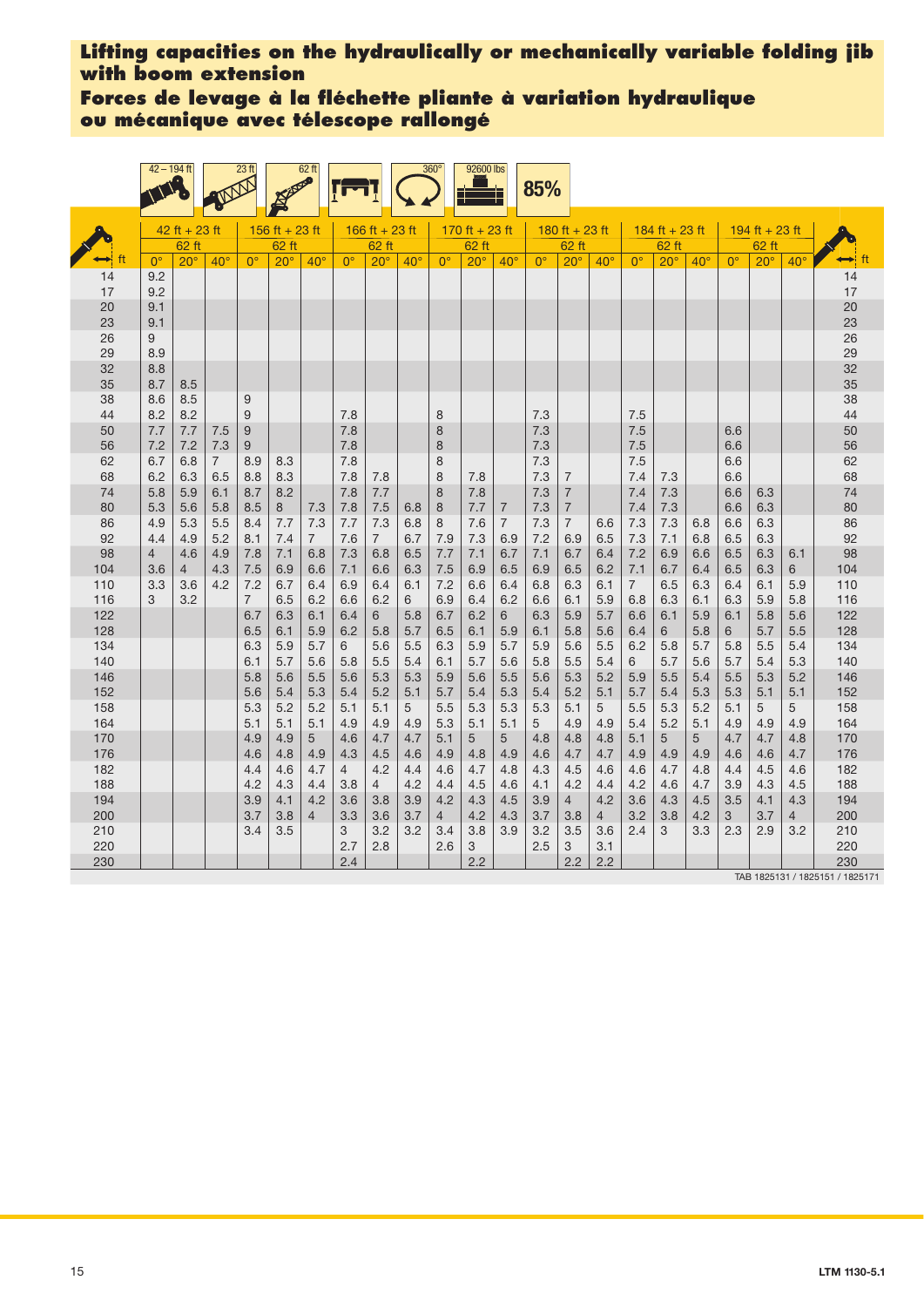**Forces de levage à la fléchette pliante à variation hydraulique ou mécanique avec télescope rallongé**

|     | $42 - 197$ ft |                 |            | 23 <sub>ft</sub> |                | 35 ft       |             |                |              | $360^\circ$ | 14600 lbs      |                | 85%         |                |              |             |                |                |             |                |              |          |
|-----|---------------|-----------------|------------|------------------|----------------|-------------|-------------|----------------|--------------|-------------|----------------|----------------|-------------|----------------|--------------|-------------|----------------|----------------|-------------|----------------|--------------|----------|
|     |               | $42$ ft + 23 ft |            |                  | 156 ft + 23 ft |             |             | 166 ft + 23 ft |              |             | 170 ft + 23 ft |                |             | 180 ft + 23 ft |              |             | 184 ft + 23 ft |                |             | 197 ft + 23 ft |              |          |
|     |               | 35 ft           |            |                  | 35 ft          |             |             | 35 ft          |              |             | 35 ft          |                |             | 35 ft          |              |             | 35 ft          |                |             | 35 ft          |              |          |
|     | $0^{\circ}$   | $20^\circ$      | $40^\circ$ | $0^{\circ}$      | $20^\circ$     | $40^\circ$  | $0^{\circ}$ | $20^\circ$     | $40^{\circ}$ | $\theta$    | $20^\circ$     | $40^\circ$     | $0^{\circ}$ | $20^\circ$     | $40^{\circ}$ | $0^{\circ}$ | $20^\circ$     | $40^\circ$     | $0^{\circ}$ | $20^\circ$     | $40^{\circ}$ |          |
| 12  | 13.2          |                 |            |                  |                |             |             |                |              |             |                |                |             |                |              |             |                |                |             |                |              | 12       |
| 14  | 13.2          |                 |            |                  |                |             |             |                |              |             |                |                |             |                |              |             |                |                |             |                |              | 14       |
| 17  | 13.1          | 13.2            |            |                  |                |             |             |                |              |             |                |                |             |                |              |             |                |                |             |                |              | 17       |
| 20  | 13            | 13.2            |            |                  |                |             |             |                |              |             |                |                |             |                |              |             |                |                |             |                |              | 20       |
| 23  | 12.8          | 13.1            |            |                  |                |             |             |                |              |             |                |                |             |                |              |             |                |                |             |                |              | 23       |
| 26  | 12.4          | 12.6            |            |                  |                |             |             |                |              |             |                |                |             |                |              |             |                |                |             |                |              | 26       |
| 29  | 11.9          | 12              | 12.1       |                  |                |             |             |                |              |             |                |                |             |                |              |             |                |                |             |                |              | 29<br>32 |
| 32  | 11.4          | 11.4            | 11.6 13.2  |                  |                |             |             |                |              |             |                |                |             |                |              |             |                |                |             |                |              |          |
| 35  | 10.9          | 10.9            | 11         | 13.2             |                |             | 11          |                |              | 11.5        |                |                |             |                |              |             |                |                |             |                |              | 35       |
| 38  | 10.4          | 10.3            | 10.4       | 13.2             |                |             | 11          |                |              | 11.5        |                |                | 9.7         |                |              | 10.1        |                |                |             |                |              | 38       |
| 44  | 9.3           | 9.4             | 9.5        | 13.1             |                |             | 11          |                |              | 11.5        |                |                | 9.7         |                |              | 10.1        |                |                | 8.6         |                |              | 44       |
| 50  | 8.2           | 8.6             | 8.7        | 13               | 12.5           |             | 11          | 11             |              | 11.5        | 11.5           |                | 9.7         |                |              | 10.1        |                |                | 8.6         |                |              | 50       |
| 56  | 7.2           | 7.8             | 8          | 12.8             |                | $12.2$ 11.2 | 11          | 10.9           |              | 11.5        | 11.4           |                | 9.7         | 9.7            |              | 10.1        | 10.1           |                | 8.6         | 8.6            |              | 56       |
| 62  | 6.4           | $\overline{7}$  | 7.4        | 12.4             | 11.7           | 11          | 11          | 10.6           | 9.7          | 11.2        | 11.2           | 10.1           | 9.7         | 9.7            | 9.3          | 9.7         | 10.1           | 9.7            | 8.6         | 8.6            |              | 62       |
| 68  | 5.7           | 6.2             | 6.6        | 11.2             | 11.1           | 10.5        | 10.4        | 10.2           | 9.6          | 10          | 10.7           | 10.1           | 9.2         | 9.6            | 9.2          | 8.5         | 9.7            | 9.6            | 7.9         | 8.6            | 8.4          | 68       |
| 74  | 5.1           | 5.5             | 5.8        | 9.3              | 10.4           | 10          | 9           | 9.7            | 9.3          | 8.2         | 9.7            | 9.8            | 7.9         | 9.1            | 9            | 6.8         | 8.4            | 9.2            | 6.4         | 8              | 8.3          | 74       |
| 80  | 4.5           | 4.8             | 5.1        | 7.8              | 9.1            | 9.5         | 7.4         | 8.8            | 8.9          | 6.7         | 8.1            | 9.2            | 6.4         | 7.8            | 8.6          | 5.3         | 6.8            | 8              | 4.9         | 6.4            | 7.7          | 80       |
| 86  | 4.1           |                 |            | 6.4              | 7.6            | 8.6         | 6.1         | 7.3            | 8.3          | 5.3         | 6.6            | 7.6            | 5.1         | 6.4            | 7.4          |             | 5.4            | 6.5            |             | 5              | 6.2          | 86       |
| 92  |               |                 |            | 5.2              | 6.3            | 7.2         | 4.9         | 6              | 6.9          | 4.2         | 5.3            | 6.3            |             | 5.1            | 6.1          |             |                | 5.2            |             |                | 4.9          | 92       |
| 98  |               |                 |            | 4.1              | 5.1            | 5.9         | 3.9         | 4.9            | 5.7          | 3.1         | 4.2            | 5.1            |             | $\overline{4}$ | 4.9          |             |                | $\overline{4}$ |             |                | 3.7          | 98       |
| 104 |               |                 |            | 3.2              | 4.1            | 4.9         |             | 3.9            | 4.7          |             | 3.2            | $\overline{4}$ |             | 3.1            | 3.9          |             |                |                |             |                |              | 104      |
| 110 |               |                 |            |                  | 3.2            | 3.9         |             | 3              | 3.7          |             |                | 3.1            |             |                | 2.9          |             |                |                |             |                |              | 110      |
| 116 |               |                 |            |                  |                | 3           |             |                |              |             |                |                |             |                |              |             |                |                |             |                |              | 116      |

TAB 1820242 / 1820262 / 1820282

|          |                       |                 |            |             |                |            |             |                |            |                |                |              | 85%         |                |              |             |                  |              |             |                  |              |                                 |
|----------|-----------------------|-----------------|------------|-------------|----------------|------------|-------------|----------------|------------|----------------|----------------|--------------|-------------|----------------|--------------|-------------|------------------|--------------|-------------|------------------|--------------|---------------------------------|
|          |                       |                 |            |             |                |            |             |                |            |                |                |              |             |                |              |             |                  |              |             |                  |              |                                 |
|          |                       | $42$ ft + 23 ft |            |             | 156 ft + 23 ft |            |             | 166 ft + 23 ft |            |                | 170 ft + 23 ft |              |             | 180 ft + 23 ft |              |             | $184$ ft + 23 ft |              |             | $194$ ft + 23 ft |              |                                 |
|          |                       | 62 ft           |            |             | 62 ft          |            |             | 62 ft          |            |                | 62 ft          |              |             | 62 ft          |              |             | 62 ft            |              |             | 62 ft            |              |                                 |
|          | $0^{\circ}$           | $20^\circ$      | $40^\circ$ | $0^{\circ}$ | $20^{\circ}$   | $40^\circ$ | $0^{\circ}$ | $20^\circ$     | $40^\circ$ | $0^{\circ}$    | $20^{\circ}$   | $40^{\circ}$ | $0^{\circ}$ | $20^{\circ}$   | $40^{\circ}$ | $0^{\circ}$ | $20^\circ$       | $40^{\circ}$ | $0^{\circ}$ | $20^{\circ}$     | $40^{\circ}$ |                                 |
| 14       | 8.4                   |                 |            |             |                |            |             |                |            |                |                |              |             |                |              |             |                  |              |             |                  |              | 14                              |
| 17       | 8.4                   |                 |            |             |                |            |             |                |            |                |                |              |             |                |              |             |                  |              |             |                  |              | $17$                            |
| 20       | 8.3                   |                 |            |             |                |            |             |                |            |                |                |              |             |                |              |             |                  |              |             |                  |              | $\frac{20}{23}$                 |
| 23       | 8.2                   |                 |            |             |                |            |             |                |            |                |                |              |             |                |              |             |                  |              |             |                  |              |                                 |
| 26       | 8.2                   |                 |            |             |                |            |             |                |            |                |                |              |             |                |              |             |                  |              |             |                  |              | 26<br>29                        |
| 29       | 8.1                   |                 |            |             |                |            |             |                |            |                |                |              |             |                |              |             |                  |              |             |                  |              |                                 |
| 32       | 8                     |                 |            |             |                |            |             |                |            |                |                |              |             |                |              |             |                  |              |             |                  |              | 32<br>35                        |
| 35<br>38 | 7.9<br>7.8            | 7.7             |            | 8.2         |                |            |             |                |            |                |                |              |             |                |              |             |                  |              |             |                  |              | 38                              |
| 44       |                       | 7.7<br>7.5      |            | 8.2         |                |            | 7.1         |                |            |                |                |              | 6.6         |                |              |             |                  |              |             |                  |              | 44                              |
| 50       | 7.4<br>$\overline{7}$ | $\overline{7}$  | 6.8        | 8.2         |                |            | 7.1         |                |            | 7.3<br>7.3     |                |              | 6.6         |                |              | 6.8<br>6.8  |                  |              | 6           |                  |              | 50                              |
| 56       | 6.5                   |                 | 6.7        | 8.1         |                |            | 7.1         |                |            | 7.3            |                |              |             |                |              | 6.8         |                  |              |             |                  |              | 56                              |
| 62       | 6.1                   | 6.6<br>6.1      | 6.3        | 8.1         | 7.5            |            | 7.1         |                |            | 7.3            |                |              | 6.6<br>6.6  |                |              | 6.8         |                  |              | 6<br>6      |                  |              | 62                              |
| 68       | 5.7                   | 5.7             | 5.9        | 8           | 7.5            |            | 7.1         | 7.1            |            | 7.3            | 7.1            |              | 6.6         | 6.4            |              | 6.8         | 6.6              |              | 6           |                  |              | 68                              |
| 74       | 5.3                   | 5.4             | 5.6        | 7.9         | 7.4            |            | 7.1         | $\overline{7}$ |            | 7.3            | 7.1            |              | 6.6         | 6.4            |              | 6.5         | 6.6              |              | 5.9         | 5.7              |              | 74                              |
| 80       | 4.9                   | 5.1             | 5.2        | 7.6         | 7.2            | 6.6        | 7           | 6.8            | 6.2        | $\overline{7}$ | $\overline{7}$ | 6.4          | 6.4         | 6.4            |              | 5.7         | 6.6              |              | 5.4         | 5.7              |              | 80                              |
| 86       | 4.4                   | 4.8             | 5          | 6.7         | $\overline{7}$ | 6.6        | 6.4         | 6.6            | 6.2        | 5.7            | 6.9            | 6.4          | 5.4         | 6.4            | 6            | 4.4         | 6.5              | 6.2          |             | 5.7              |              | 86                              |
| 92       | $\overline{4}$        | 4.5             | 4.7        | 5.6         | 6.7            | 6.4        | 5.3         | 6.4            | 6.1        | 4.6            | 6.6            | 6.3          | 4.3         | 6.2            | 6            |             | 5.5              | 6.2          |             | 5.3              |              | 92                              |
| 98       | 3.6                   | 4.1             | 4.4        | 4.6         | 6.3            | 6.2        | 4.2         | 6              | 5.9        | 3.6            | 5.5            | 6.1          | 3.3         | 5.3            | 5.8          |             | 4.4              | 6            |             | 4.2              | 5.5          | 98                              |
| 104      | 3.3                   | 3.7             | 3.9        | 3.6         | 5.3            | 6          | 3.3         | 5.1            | 5.7        |                | 4.5            | 5.9          |             | 4.2            | 5.7          |             | 3.4              | 5.1          |             | 3.2              | 4.8          | 104                             |
| 110      | 3                     | 3.2             | 3.8        |             | 4.4            | 5.6        |             | 4.1            | 5.3        |                | 3.6            | 5            |             | 3.3            | 4.8          |             |                  | 4.1          |             |                  | 3.9          | 110                             |
| 116      | 2.7                   | 3               |            |             | 3.6            | 4.8        |             | 3.3            | 4.6        |                |                | 4            |             |                | 3.9          |             |                  | 3.1          |             |                  | 3            | 116                             |
| 122      |                       |                 |            |             | 2.8            | 3.9        |             |                | 3.7        |                |                | 3.2          |             |                | 3            |             |                  |              |             |                  |              | 122                             |
| 128      |                       |                 |            |             |                | 3.1        |             |                | 2.9        |                |                |              |             |                |              |             |                  |              |             |                  |              | 128                             |
|          |                       |                 |            |             |                |            |             |                |            |                |                |              |             |                |              |             |                  |              |             |                  |              | TAB 1820242 / 1820262 / 1820282 |

42 – 197 ft | 23 ft | 62 ft | 360° | 14600 lbs

 $23 \text{ ft}$  62 ft  $\sim$  1 360 $^{\circ}$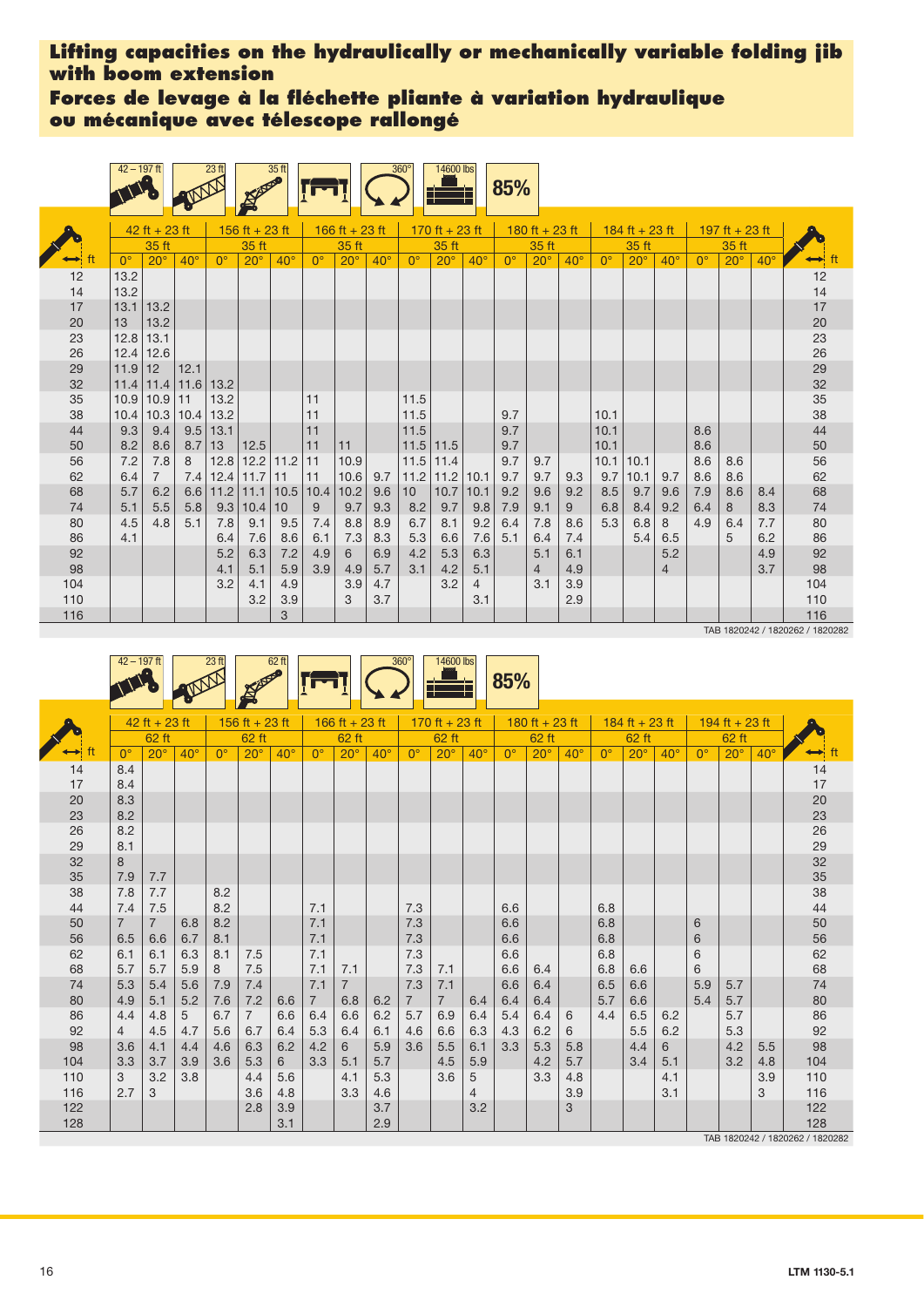#### **Lifting heights Hauteurs de levage**

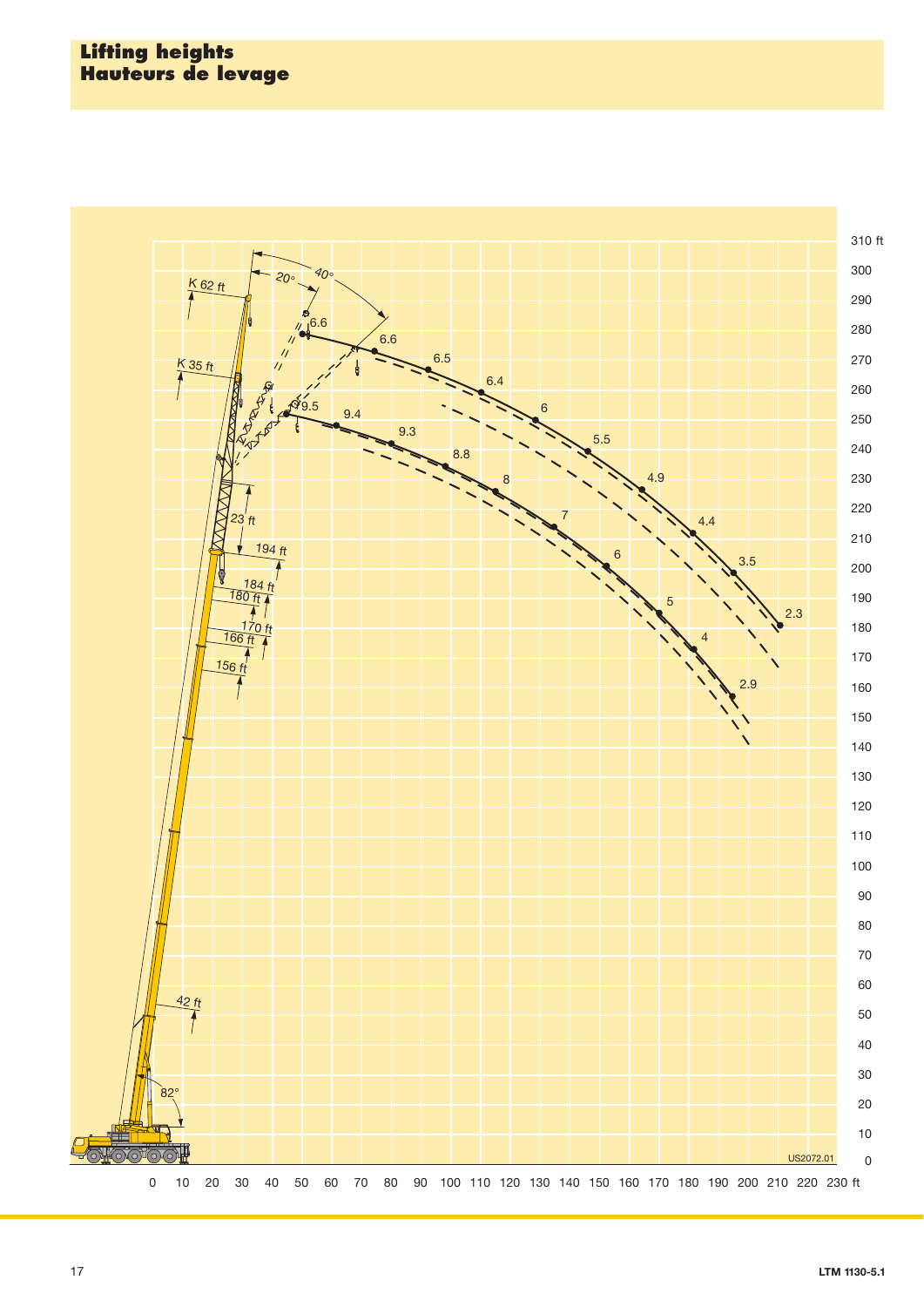**Forces de levage à la fléchette pliante à variation hydraulique ou mécanique avec télescope rallongé**

|            | $42 - 194$ ft |               |                       | 46 ft       |                | 35 ft          |                |                |              | $360^\circ$ | 92600 lbs      |              | 85%             |                |              |             |                |              |             |                |              |                                        |
|------------|---------------|---------------|-----------------------|-------------|----------------|----------------|----------------|----------------|--------------|-------------|----------------|--------------|-----------------|----------------|--------------|-------------|----------------|--------------|-------------|----------------|--------------|----------------------------------------|
|            |               | 42 ft + 46 ft |                       |             | 156 ft + 46 ft |                |                | 166 ft + 46 ft |              |             | 170 ft + 46 ft |              |                 | 180 ft + 46 ft |              |             | 184 ft + 46 ft |              |             | 194 ft + 46 ft |              |                                        |
|            |               | 35 ft         |                       |             | 35 ft          |                |                | 35 ft          |              |             | 35 ft          |              |                 | 35 ft          |              |             | 35 ft          |              |             | 35 ft          |              |                                        |
|            | $0^{\circ}$   | $20^\circ$    | $40^{\circ}$          | $0^{\circ}$ | $20^{\circ}$   | $40^{\circ}$   | $0^{\circ}$    | $20^\circ$     | $40^{\circ}$ | $0^{\circ}$ | $20^\circ$     | $40^{\circ}$ | $0^{\circ}$     | $20^{\circ}$   | $40^{\circ}$ | $0^{\circ}$ | $20^\circ$     | $40^{\circ}$ | $0^{\circ}$ | $20^\circ$     | $40^{\circ}$ | ft                                     |
| 14         | 9.7           |               |                       |             |                |                |                |                |              |             |                |              |                 |                |              |             |                |              |             |                |              | 14                                     |
| 17<br>20   | 9.7<br>9.7    |               |                       |             |                |                |                |                |              |             |                |              |                 |                |              |             |                |              |             |                |              | 17<br>20                               |
| 23         | 9.7           |               |                       |             |                |                |                |                |              |             |                |              |                 |                |              |             |                |              |             |                |              | 23                                     |
| 26         | 9.6           | 9.7           |                       |             |                |                |                |                |              |             |                |              |                 |                |              |             |                |              |             |                |              | 26                                     |
| 29         | 9.4           | 9.6           |                       |             |                |                |                |                |              |             |                |              |                 |                |              |             |                |              |             |                |              | 29                                     |
| 32         | 9.2           | 9.4           | 9                     |             |                |                |                |                |              |             |                |              |                 |                |              |             |                |              |             |                |              | 32                                     |
| 35         | 8.9           | 9.1           | 9                     |             |                |                |                |                |              |             |                |              |                 |                |              |             |                |              |             |                |              | 35                                     |
| 38         | 8.5           | 8.7           | 8.8                   | 9.7         |                |                |                |                |              |             |                |              |                 |                |              |             |                |              |             |                |              | 38                                     |
| 44         | 7.9           | 8             | 8.2                   | 9.7         |                |                | 8.3            |                |              | 8.5         |                |              | 7.3             |                |              | 7.5         |                |              |             |                |              | 44                                     |
| 50<br>56   | 7.3<br>6.7    | 7.4<br>6.8    | 7.5<br>$\overline{7}$ | 9.7<br>9.6  | 9.7<br>9.5     |                | 8.3<br>8.3     | 8.3            |              | 8.5<br>8.5  | 8.5            |              | 7.3<br>7.3      | 7.3            |              | 7.5<br>7.5  |                |              | 6.6<br>6.6  |                |              | 50<br>56                               |
| 62         | 6.2           | 6.3           | 6.4                   | 9.4         | 9.2            | 8.7            | 8.3            | 8.3            | 8            | 8.5         | 8.5            | 8.3          | 7.3             | 7.3            |              | 7.5         | 7.5            |              | 6.6         | 6.6            |              | 62                                     |
| 68         | 5.8           | 5.9           | 6                     | 9.2         | 8.8            | 8.6            | 8.2            | 8.1            | 7.9          | 8.5         | 8.4            | 8.2          | 7.3             | 7.3            | 7.3          | 7.5         | 7.5            | 7.5          | 6.6         | 6.6            |              | 68                                     |
| 74         | 5.3           | 5.4           | 5.6                   | 8.8         | 8.5            | 8.2            | 8.1            | 7.9            | 7.7          | 8.3         | 8.2            | 8            | 7.3             | 7.3            | 7.3          | 7.5         | 7.5            | 7.5          | 6.5         | 6.6            | 6.6          | 74                                     |
| 80         | 4.8           | 5             | 5.2                   | 8.5         | 8.1            | 7.9            | 7.8            | 7.6            | 7.4          | 8.1         | 7.9            | 7.7          | 7.3             | 7.2            | 7.2          | 7.4         | 7.4            | 7.4          | 6.5         | 6.6            | 6.6          | 80                                     |
| 86         | 4.3           | 4.6           | 4.8                   | 8.1         | 7.8            | 7.6            | 7.5            | 7.3            | 7.1          | 7.9         | 7.6            | 7.4          | 7.2             | $\overline{7}$ | 6.9          | 7.3         | 7.3            | 7.2          | 6.5         | 6.5            | 6.5          | 86                                     |
| 92         | 3.9           | 4.1           | 4.4                   | 7.8         | 7.4            | 7.3            | 7.3            | $\overline{7}$ | 6.9          | 7.7         | 7.3            | 7.2          | $7\overline{ }$ | 6.8            | 6.7          | 7.2         | 7.1            | 6.9          | 6.4         | 6.5            | 6.5          | 92                                     |
| 98         | 3.4           | 3.7           | 3.8                   | 7.5         | 7.1            | $\overline{7}$ | $\overline{7}$ | 6.7            | 6.6          | 7.4         | 7.1            | 6.9          | 6.8             | 6.6            | 6.5          | 7.1         | 6.9            | 6.7          | 6.3         | 6.3            | 6.3          | 98                                     |
| 104        | 3             | 3.2           | 3.5                   | 7.2         | 6.9            | 6.7            | 6.8            | 6.5            | 6.4          | 7.1         | 6.8            | 6.7          | 6.6             | 6.4            | 6.3          | 6.9         | 6.6            | 6.5          | 6.3         | 6.1            | 6.1          | 104                                    |
| 110<br>116 | 2.7           | 2.8           |                       | 6.9<br>6.6  | 6.6<br>6.4     | 6.5<br>6.3     | 6.5<br>6.2     | 6.3<br>6.1     | 6.1<br>5.9   | 6.9<br>6.6  | 6.6<br>6.4     | 6.4<br>6.2   | 6.4<br>6.2      | 6.1<br>6       | 6.1<br>5.9   | 6.7<br>6.5  | 6.4<br>6.2     | 6.3<br>6.1   | 6.1<br>6    | 6<br>5.8       | 5.9<br>5.7   | 110<br>116                             |
| 122        |               |               |                       | 6.4         | 6.1            | 6.1            | 6              | 5.8            | 5.8          | 6.4         | 6.1            | 6            | 6               | 5.8            | 5.7          | 6.2         | 6              | 5.9          | 5.8         | 5.6            | 5.6          | 122                                    |
| 128        |               |               |                       | 6.2         | 5.9            | 5.9            | 5.8            | 5.6            | 5.6          | 6.2         | 5.9            | 5.8          | 5.8             | 5.6            | 5.5          | 6           | 5.8            | 5.7          | 5.6         | 5.4            | 5.4          | 128                                    |
| 134        |               |               |                       | 5.9         | 5.7            | 5.7            | 5.6            | 5.4            | 5.4          | 5.9         | 5.7            | 5.7          | 5.6             | 5.4            | 5.4          | 5.8         | 5.6            | 5.6          | 5.5         | 5.3            | 5.3          | 134                                    |
| 140        |               |               |                       | 5.7         | 5.5            | 5.5            | 5.4            | 5.3            | 5.2          | 5.7         | 5.5            | 5.5          | 5.4             | 5.2            | 5.2          | 5.7         | 5.5            | 5.4          | 5.3         | 5.1            | 5.1          | 140                                    |
| 146        |               |               |                       | 5.4         | 5.3            | 5.3            | 5.2            | 5.1            | 5.1          | 5.5         | 5.4            | 5.3          | 5.2             | 5.1            | 5.1          | 5.5         | 5.3            | 5.3          | 5.1         | 5              | 5            | 146                                    |
| 152        |               |               |                       | 5.1         | 5.1            | 5.1            | 5              | 4.9            | 4.9          | 5.3         | 5.2            | 5.2          | 5               | 5              | 4.9          | 5.3         | 5.2            | 5.1          | 4.9         | 4.8            | 4.8          | 152                                    |
| 158        |               |               |                       | 4.9         | 4.9            | 4.9            | 4.7            | 4.7            | 4.7          | 5.1         | 5              | 5            | 4.9             | 4.8            | 4.8          | 5.1         | 5              | 5            | 4.7         | 4.7            | 4.7          | 158                                    |
| 164<br>170 |               |               |                       | 4.6<br>4.4  | 4.7            | 4.7<br>4.6     | 4.4            | 4.4<br>4.2     | 4.5          | 4.9<br>4.6  | 4.8<br>4.6     | 4.8<br>4.7   | 4.6<br>4.4      | 4.7<br>4.4     | 4.7          | 4.9         | 4.9            | 4.9          | 4.5         | 4.5<br>4.4     | 4.6          | 164<br>170                             |
| 176        |               |               |                       | 4.2         | 4.5<br>4.2     | 4.3            | 4.1<br>3.8     | 4              | 4.3<br>4     | 4.4         | 4.4            | 4.5          | 4.1             | 4.2            | 4.5<br>4.3   | 4.7<br>4.4  | 4.7<br>4.5     | 4.7<br>4.6   | 4.3<br>4.1  | 4.2            | 4.4<br>4.3   | 176                                    |
| 182        |               |               |                       | 3.9         | 4              | 4.1            | 3.6            | 3.7            | 3.8          | 4.2         | 4.2            | 4.3          | 3.9             | $\overline{4}$ | 4            | 3.9         | 4.3            | 4.4          | 3.7         | $\overline{4}$ | 4.1          | 182                                    |
| 188        |               |               |                       | 3.7         | 3.8            | 3.8            | 3.3            | 3.5            | 3.5          | 4           | 4              | 4.1          | 3.6             | 3.7            | 3.8          | 3.4         | 3.8            | 4            | 3.2         | 3.6            | 3.8          | 188                                    |
| 194        |               |               |                       | 3.5         | 3.5            | 3.6            | 3.1            | 3.2            | 3.3          | 3.7         | 3.8            | 3.9          | 3.4             | 3.5            | 3.6          | 2.9         | 3.3            | 3.5          | 2.7         | 3.1            | 3.3          | 194                                    |
| 200        |               |               |                       | 3.3         | 3.3            | 3.3            | 2.9            | 3              | 3            | 3.4         | 3.6            | 3.7          | 3.1             | 3.3            | 3.4          |             | 2.7            | 2.9          |             | 2.6            | 2.8          | 200                                    |
| 210        |               |               |                       | 2.9         | 3              |                | 2.5            | 2.6            | 2.6          | 2.5         | 2.8            | 2.9          | 2.4             | 2.7            | 2.9          |             |                |              |             |                |              | 210                                    |
| 220        |               |               |                       |             |                |                | 2.2            | 2.3            |              |             |                |              |                 |                |              |             |                |              |             |                |              | 220<br>TAB 1825191 / 1825211 / 1825231 |

18 **LTM 1130-**LTM 1130-5.1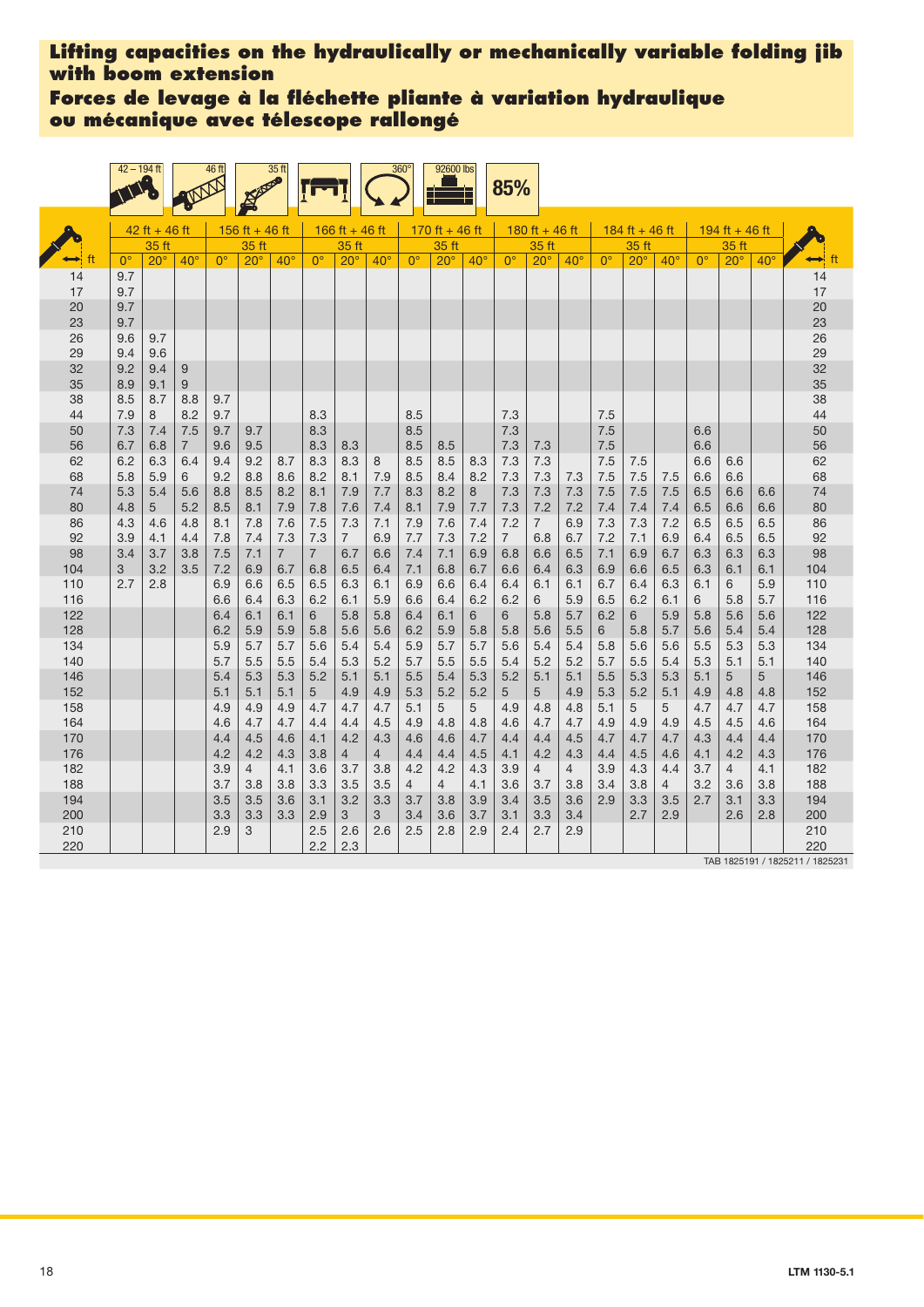**Forces de levage à la fléchette pliante à variation hydraulique ou mécanique avec télescope rallongé**

|            | $42 - 194$ ft |                 |                | 46 ft          |                | 62 ft          |                |                |                | 360°        | 92600 lbs      |              | 85%            |                |                       |                |                |            |             |                |                       |                                        |
|------------|---------------|-----------------|----------------|----------------|----------------|----------------|----------------|----------------|----------------|-------------|----------------|--------------|----------------|----------------|-----------------------|----------------|----------------|------------|-------------|----------------|-----------------------|----------------------------------------|
|            |               | $42$ ft + 46 ft |                |                | 156 ft + 46 ft |                |                | 166 ft + 46 ft |                |             | 170 ft + 46 ft |              |                | 180 ft + 46 ft |                       |                | 184 ft + 46 ft |            |             | 194 ft + 46 ft |                       |                                        |
|            |               | 62 ft           |                |                | 62 ft          |                |                | 62 ft          |                |             | 62 ft          |              |                | 62 ft          |                       |                | 62 ft          |            |             | 62 ft          |                       |                                        |
|            | $0^{\circ}$   | $20^\circ$      | $40^{\circ}$   | $0^{\circ}$    | $20^\circ$     | $40^{\circ}$   | $0^{\circ}$    | $20^\circ$     | $40^{\circ}$   | $0^{\circ}$ | $20^\circ$     | $40^{\circ}$ | $0^{\circ}$    | $20^\circ$     | $40^{\circ}$          | $0^{\circ}$    | $20^{\circ}$   | $40^\circ$ | $0^{\circ}$ | $20^{\circ}$   | $40^{\circ}$          | ft                                     |
| 17         | 6.6           |                 |                |                |                |                |                |                |                |             |                |              |                |                |                       |                |                |            |             |                |                       | 17                                     |
| 20         | 6.6           |                 |                |                |                |                |                |                |                |             |                |              |                |                |                       |                |                |            |             |                |                       | 20                                     |
| 23<br>26   | 6.6<br>6.6    |                 |                |                |                |                |                |                |                |             |                |              |                |                |                       |                |                |            |             |                |                       | 23<br>26                               |
| 29         | 6.6           |                 |                |                |                |                |                |                |                |             |                |              |                |                |                       |                |                |            |             |                |                       | 29                                     |
| 32         | 6.5           |                 |                |                |                |                |                |                |                |             |                |              |                |                |                       |                |                |            |             |                |                       | 32                                     |
| 35         | 6.5           |                 |                |                |                |                |                |                |                |             |                |              |                |                |                       |                |                |            |             |                |                       | 35                                     |
| 38         | 6.4           | 6.6             |                |                |                |                |                |                |                |             |                |              |                |                |                       |                |                |            |             |                |                       | 38                                     |
| 44         | 6.2           | 6.5             |                | 6.6            |                |                |                |                |                |             |                |              |                |                |                       |                |                |            |             |                |                       | 44                                     |
| 50         | 6             | 6.3             |                | 6.6            |                |                | 5.6            |                |                | 5.8         |                |              | 4.9            |                |                       | 5.1            |                |            |             |                |                       | 50                                     |
| 56         | 5.6           | 5.9             | 5.8            | 6.5            |                |                | 5.6            |                |                | 5.8         |                |              | 4.9            |                |                       | 5.1            |                |            | 4.4         |                |                       | 56                                     |
| 62         | 5.2           | 5.4             | 5.7            | 6.5            |                |                | 5.6            |                |                | 5.8         |                |              | 4.9            |                |                       | 5.1            |                |            | 4.4         |                |                       | 62                                     |
| 68         | 4.9           | 5               | 5.3            | 6.5            | 6.3            |                | 5.6            |                |                | 5.8         |                |              | 4.9            |                |                       | 5.1            |                |            | 4.4         |                |                       | 68                                     |
| 74         | 4.5           | 4.7             | 4.9            | 6.4            | 6.3            |                | 5.6            | 5.6            |                | 5.8         | 5.8            |              | 4.9            | 4.9            |                       | 5.1            | 5.1            |            | 4.4         |                |                       | 74                                     |
| 80         | 4.2           | 4.4             | 4.6            | 6.3            | 6.2            |                | 5.6            | 5.6            |                | 5.7         | 5.8            |              | 4.9            | 4.9            |                       | 5              | 5.1            |            | 4.4         | 4.4            |                       | 80                                     |
| 86         | 3.9           | 4.1             | 4.3            | 6.1            | 6              | 5.6            | 5.5            | 5.6            | 5.1            | 5.6         | 5.8            | 5.3          | 4.9            | 4.9            |                       | $\sqrt{5}$     | 5.1            |            | 4.3         | 4.4            |                       | 86                                     |
| 92         | 3.7           | 3.8             | $\overline{4}$ | 6              | 5.8            | 5.6            | 5.4            | 5.4            | 5.1            | 5.6         | 5.6            | 5.3          | 4.9            | 4.9            |                       | 5              | 5.1            |            | 4.3         | 4.4            |                       | 92                                     |
| 98         | 3.5           | 3.6             | 3.7            | 5.8            | 5.5            | 5.4            | 5.3            | 5.2            | 5.1            | 5.5         | 5.4            | 5.3          | 4.9            | 4.9            | 4.9                   | 4.9            | 5.1            | 5.1        | 4.3         | 4.4            |                       | 98                                     |
| 104        | 3.2           | 3.4             | 3.5            | 5.6            | 5.3            | 5.2            | 5.2            | 5              | 4.9            | 5.5         | 5.2            | 5.1          | 4.9            | 4.8            | 4.8                   | 4.9            | 5              | 4.9        | 4.3         | 4.4            | 4.4                   | 104                                    |
| 110        | 3             | 3.2             | 3.3            | 5.4            | 5.1            | 5              | 5.1            | 4.8            | 4.7            | 5.3         | 5              | 4.9          | 4.9            | 4.7            | 4.6                   | 4.9            | 4.8            | 4.8        | 4.3         | 4.4            | 4.4                   | 110                                    |
| 116        | 2.8           | 3               | 3.1            | 5.2            | 4.9            | 4.8            | 4.9            | 4.6            | 4.6            | 5.1         | 4.9            | 4.7          | 4.8            | 4.6            | 4.5                   | 4.8            | 4.7            | 4.6        | 4.3         | 4.3            | 4.3                   | 116                                    |
| 122<br>128 | 2.7           | 2.8             | 2.8            | 5              | 4.7            | 4.6            | 4.7            | 4.5            | 4.4            | 4.9         | 4.7            | 4.6          | 4.6            | 4.4            | 4.3                   | 4.7            | 4.6            | 4.5        | 4.2         | 4.2            | 4.2                   | 122<br>128                             |
| 134        | 2.5<br>2.4    | 2.6<br>2.4      | 2.5            | 4.7<br>4.6     | 4.5<br>4.4     | 4.5<br>4.3     | 4.5<br>4.3     | 4.3<br>4.1     | 4.2<br>4.1     | 4.7<br>4.6  | 4.5<br>4.3     | 4.4<br>4.3   | 4.4<br>4.3     | 4.2<br>4.1     | 4.2<br>$\overline{4}$ | 4.6<br>4.4     | 4.4<br>4.3     | 4.3<br>4.2 | 4.1<br>4    | 4.1<br>4       | 4.1<br>$\overline{4}$ | 134                                    |
| 140        |               |                 |                | 4.4            | 4.2            | 4.1            | 4.1            | $\overline{4}$ | $\overline{4}$ | 4.4         | 4.2            | 4.1          | 4.1            | $\overline{4}$ | 3.9                   | 4.3            | 4.1            | 4.1        | 3.9         | 3.8            | 3.8                   | 140                                    |
| 146        |               |                 |                | 4.2            | $\overline{4}$ | $\overline{4}$ | $\overline{4}$ | 3.8            | 3.8            | 4.2         | $\overline{4}$ | 4            | $\overline{4}$ | 3.8            | 3.8                   | 4.1            | 4              | 3.9        | 3.8         | 3.7            | 3.7                   | 146                                    |
| 152        |               |                 |                | 4.1            | 3.9            | 3.9            | 3.9            | 3.7            | 3.7            | 4.1         | 3.9            | 3.9          | 3.8            | 3.7            | 3.7                   | $\overline{4}$ | 3.9            | 3.8        | 3.7         | 3.6            | 3.6                   | 152                                    |
| 158        |               |                 |                | 3.9            | 3.8            | 3.8            | 3.7            | 3.6            | 3.6            | 3.9         | 3.8            | 3.8          | 3.7            | 3.6            | 3.6                   | 3.9            | 3.7            | 3.7        | 3.6         | 3.5            | 3.5                   | 158                                    |
| 164        |               |                 |                | 3.8            | 3.6            | 3.6            | 3.6            | 3.5            | 3.5            | 3.8         | 3.7            | 3.6          | 3.6            | 3.5            | 3.4                   | 3.8            | 3.6            | 3.6        | 3.5         | 3.4            | 3.4                   | 164                                    |
| 170        |               |                 |                | 3.6            | 3.5            | 3.5            | 3.4            | 3.4            | 3.4            | 3.7         | 3.5            | 3.5          | 3.5            | 3.4            | 3.4                   | 3.7            | 3.5            | 3.5        | 3.4         | 3.3            | 3.3                   | 170                                    |
| 176        |               |                 |                | 3.5            | 3.4            | 3.4            | 3.3            | 3.2            | 3.2            | 3.6         | 3.4            | 3.4          | 3.4            | 3.2            | 3.3                   | 3.5            | 3.4            | 3.4        | 3.3         | 3.2            | 3.2                   | 176                                    |
| 182        |               |                 |                | 3.4            | 3.3            | 3.3            | 3.1            | 3.1            | 3.2            | 3.4         | 3.3            | 3.3          | 3.2            | 3.2            | 3.2                   | 3.4            | 3.3            | 3.3        | 3.2         | 3.1            | 3.1                   | 182                                    |
| 188        |               |                 |                | 3.2            | 3.2            | 3.2            | 3              | 3              | 3              | 3.3         | 3.2            | 3.2          | 3.1            | 3              | 3.1                   | 3.3            | 3.2            | 3.2        | 3.1         | 3              | 3.1                   | 188                                    |
| 194        |               |                 |                | 3.1            | 3.1            | 3.1            | 2.8            | 2.9            | 2.9            | 3.2         | 3.1            | 3.2          | 2.9            | 2.9            | 3                     | 3              | 3.1            | 3.2        | 2.9         | 3              | 3                     | 194                                    |
| 200        |               |                 |                | 2.9            | 3              | 3              | 2.6            | 2.8            | 2.8            | 3.1         | 3              | 3.1          | 2.8            | 2.8            | 2.9                   | 2.7            | 3              | 3.1        | 2.5         | 2.9            | 2.9                   | 200                                    |
| 210        |               |                 |                | 2.6            | 2.7            | 2.7            | 2.3            | 2.5            | 2.6            | 2.8         | 2.9            | 3            | 2.5            | 2.6            | 2.7                   |                | 2.6            | 2.9        |             | 2.4            | 2.7                   | 210                                    |
| 220        |               |                 |                | 2.3            | 2.4            | 2.5            |                | 2.1            | 2.2            |             | 2.6            | 2.7          |                | 2.4            | 2.5                   |                |                |            |             |                |                       | 220                                    |
| 230        |               |                 |                | $\overline{2}$ | 2.1            | 2.2            |                |                |                |             |                | 2.2          |                |                | 2.2                   |                |                |            |             |                |                       | 230<br>TAB 1825191 / 1825211 / 1825231 |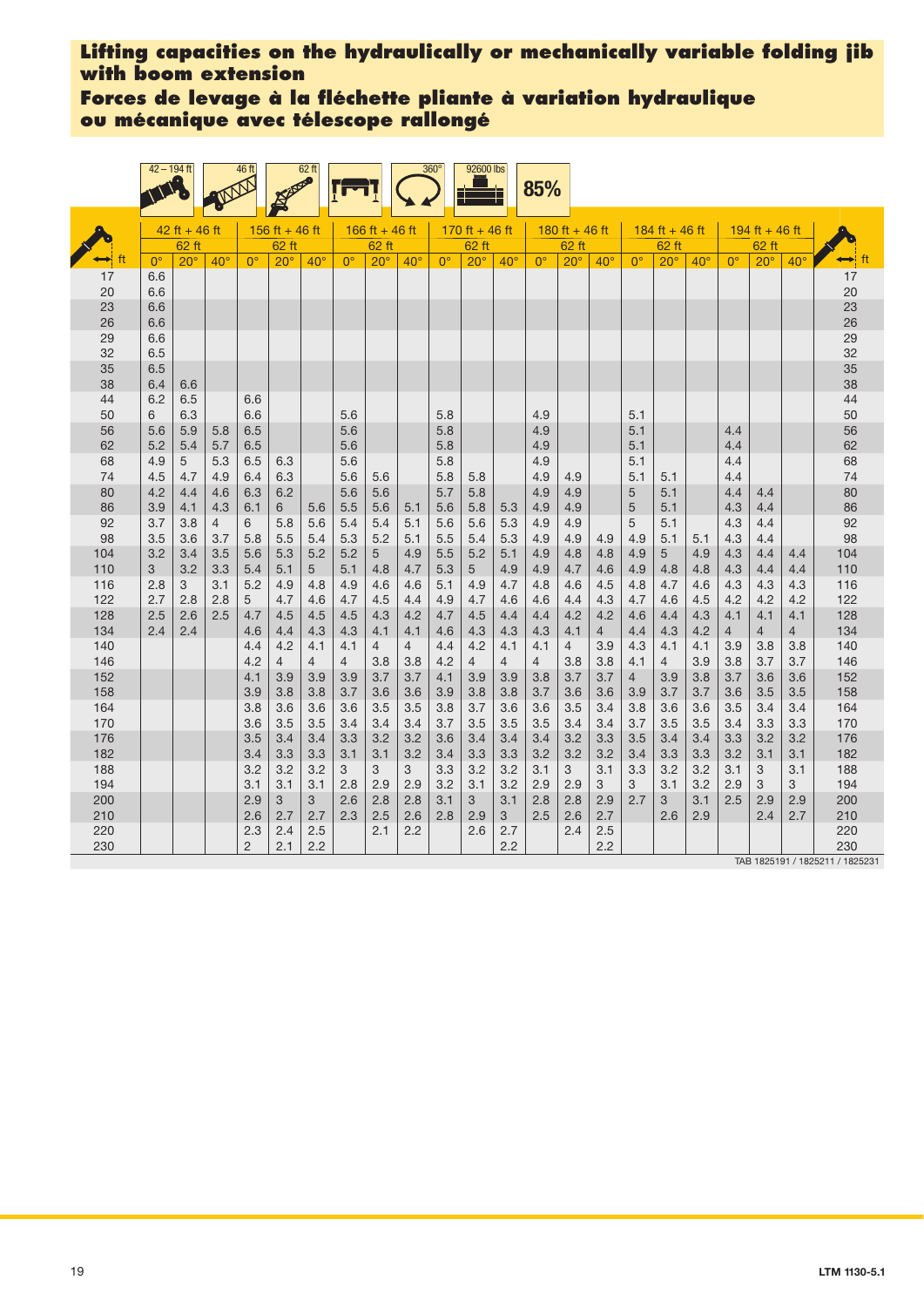**Forces de levage à la fléchette pliante à variation hydraulique ou mécanique avec télescope rallongé**

|     | $42 - 194$ ft |                 |            | 46 ft       |                | 35ft       |             |                |                | $360^\circ$      | 14600 lbs      |                | 85%         |                |            |             |                |              |             |                |              |          |
|-----|---------------|-----------------|------------|-------------|----------------|------------|-------------|----------------|----------------|------------------|----------------|----------------|-------------|----------------|------------|-------------|----------------|--------------|-------------|----------------|--------------|----------|
|     |               | $42$ ft + 46 ft |            |             | 156 ft + 46 ft |            |             | 166 ft + 46 ft |                |                  | 170 ft + 46 ft |                |             | 180 ft + 46 ft |            |             | 184 ft + 46 ft |              |             | 194 ft + 46 ft |              |          |
|     |               | 35 ft           |            |             | 35 ft          |            |             | 35 ft          |                |                  | 35 ft          |                |             | 35 ft          |            |             | 35 ft          |              |             | 35 ft          |              |          |
|     | $0^{\circ}$   | $20^\circ$      | $40^\circ$ | $0^{\circ}$ | $20^{\circ}$   | $40^\circ$ | $0^{\circ}$ | $20^\circ$     | $40^\circ$     | $\Omega^{\circ}$ | $20^\circ$     | $40^\circ$     | $0^{\circ}$ | $20^\circ$     | $40^\circ$ | $0^{\circ}$ | $20^\circ$     | $40^{\circ}$ | $0^{\circ}$ | $20^{\circ}$   | $40^{\circ}$ |          |
| 14  | 8.8           |                 |            |             |                |            |             |                |                |                  |                |                |             |                |            |             |                |              |             |                |              | 14       |
| 17  | 8.8           |                 |            |             |                |            |             |                |                |                  |                |                |             |                |            |             |                |              |             |                |              | 17       |
| 20  | 8.8           |                 |            |             |                |            |             |                |                |                  |                |                |             |                |            |             |                |              |             |                |              | 20       |
| 23  | 8.8           |                 |            |             |                |            |             |                |                |                  |                |                |             |                |            |             |                |              |             |                |              | 23       |
| 26  | 8.7           | 8.8             |            |             |                |            |             |                |                |                  |                |                |             |                |            |             |                |              |             |                |              | 26<br>29 |
| 29  | 8.6           | 8.8             |            |             |                |            |             |                |                |                  |                |                |             |                |            |             |                |              |             |                |              |          |
| 32  | 8.4           | 8.5             | 8.2        |             |                |            |             |                |                |                  |                |                |             |                |            |             |                |              |             |                |              | 32<br>35 |
| 35  | 8.1           | 8.2             | 8.2        |             |                |            |             |                |                |                  |                |                |             |                |            |             |                |              |             |                |              |          |
| 38  | 7.7           | 7.9             | 8          | 8.8         |                |            |             |                |                |                  |                |                |             |                |            |             |                |              |             |                |              | 38       |
| 44  | 7.2           | 7.3             | 7.5        | 8.8         |                |            | 7.5         |                |                | 7.7              |                |                | 6.6         |                |            | 6.8         |                |              |             |                |              | 44       |
| 50  | 6.6           | 6.7             | 6.9        | 8.8         | 8.8            |            | 7.5         |                |                | 7.7              |                |                | 6.6         |                |            | 6.8         |                |              | 6           |                |              | 50       |
| 56  | 6.1           | 6.2             | 6.3        | 8.7         | 8.7            |            | 7.5         | 7.5            |                | 7.7              | 7.7            |                | 6.6         | 6.6            |            | 6.8         |                |              | 6           |                |              | 56       |
| 62  | 5.7           | 5.7             | 5.9        | 8.6         | 8.4            | 7.9        | $7.5\,$     | 7.5            | 7.3            | 7.7              | 7.7            | 7.5            | 6.6         | 6.6            |            | 6.8         | 6.8            |              | 6           | 6              |              | 62       |
| 68  | 5.2           | 5.3             | 5.5        | 8.4         | 8              | 7.8        | 7.5         | 7.4            | 7.2            | 7.7              | 7.7            | 7.5            | 6.6         | 6.6            | 6.6        | 6.8         | 6.8            | 6.8          | 6           | 6              |              | 68       |
| 74  | 4.8           | 4.9             | 5.1        | 8           | 7.7            | 7.5        | 7.4         | 7.2            | $\overline{7}$ | 7.3              | 7.5            | 7.3            | 6.5         | 6.6            | 6.6        | 6.3         | 6.8            | 6.8          | 5.7         | 6              | 6            | 74       |
| 80  | 4.3           | 4.6             | 4.7        | 7.3         | 7.4            | 7.2        | 6.9         | 6.9            | 6.7            | 6.2              | 7.1            | $\overline{7}$ | 5.9         | 6.5            | 6.5        | 4.9         | 6.3            | 6.7          | 4.6         | 5.7            | 6            | 80       |
| 86  | 3.9           | 4.2             | 4.4        | 5.9         | $\overline{7}$ | 6.9        | 5.6         | 6.5            | 6.5            | 4.9              | 6.2            | 6.7            | 4.6         | 5.9            | 6.3        |             | 5              | 6.1          |             | 4.7            | 5.8          | 86       |
| 92  | 3.5           | 3.8             | 4          | 4.8         | 5.9            | 6.6        | 4.4         | 5.6            | 6.2            |                  | 5              | 6              |             | 4.7            | 5.7        |             |                | 4.8          |             |                | 4.6          | 92       |
| 98  | 3.1           | 3.3             | 3.5        | 3.7         | 4.8            | 5.6        | 3.4         | 4.5            | 5.3            |                  | 3.9            | 4.8            |             | 3.6            | 4.5        |             |                | 3.7          |             |                | 3.5          | 98       |
| 104 | 2.7           | 2.9             | 3.1        |             | 3.8            | 4.6        |             | 3.5            | 4.3            |                  |                | 3.7            |             |                | 3.5        |             |                |              |             |                |              | 104      |
| 110 | 2.4           | 2.5             |            |             |                | 3.6        |             |                | 3.4            |                  |                |                |             |                |            |             |                |              |             |                |              | 110      |

TAB 1820302 / 1820322 / 1820342



|               |             | $42$ ft + 46 ft |              |             | 156 ft + 46 ft |              |                      | 166 ft + 46 ft |            |                | 170 ft + 46 ft |              |             | 180 ft + 46 ft |              |             | 184 ft + 46 ft |              |                | 194 ft + 46 ft |                |                                 |
|---------------|-------------|-----------------|--------------|-------------|----------------|--------------|----------------------|----------------|------------|----------------|----------------|--------------|-------------|----------------|--------------|-------------|----------------|--------------|----------------|----------------|----------------|---------------------------------|
|               |             | 62 ft           |              |             | 62 ft          |              |                      | 62 ft          |            |                | 62 ft          |              |             | 62 ft          |              |             | 62 ft          |              |                | 62 ft          |                |                                 |
| $\rightarrow$ | $0^{\circ}$ | $20^\circ$      | $40^{\circ}$ | $0^{\circ}$ | $20^\circ$     | $40^{\circ}$ | $\mathbf{0}^{\circ}$ | $20^\circ$     | $40^\circ$ | $0^{\circ}$    | $20^\circ$     | $40^{\circ}$ | $0^{\circ}$ | $20^\circ$     | $40^{\circ}$ | $0^{\circ}$ | $20^\circ$     | $40^{\circ}$ | $0^{\circ}$    | $20^{\circ}$   | $40^{\circ}$   |                                 |
| 17            | 6           |                 |              |             |                |              |                      |                |            |                |                |              |             |                |              |             |                |              |                |                |                | 17                              |
| 20            | 6           |                 |              |             |                |              |                      |                |            |                |                |              |             |                |              |             |                |              |                |                |                | 20                              |
| 23            | 6           |                 |              |             |                |              |                      |                |            |                |                |              |             |                |              |             |                |              |                |                |                | 23                              |
| 26            | 6           |                 |              |             |                |              |                      |                |            |                |                |              |             |                |              |             |                |              |                |                |                | 26                              |
| 29            | 6           |                 |              |             |                |              |                      |                |            |                |                |              |             |                |              |             |                |              |                |                |                | 29                              |
| 32            | 5.9         |                 |              |             |                |              |                      |                |            |                |                |              |             |                |              |             |                |              |                |                |                | 32                              |
| 35            | 5.9         |                 |              |             |                |              |                      |                |            |                |                |              |             |                |              |             |                |              |                |                |                | 35                              |
| 38            | 5.8         | 6               |              |             |                |              |                      |                |            |                |                |              |             |                |              |             |                |              |                |                |                | 38                              |
| 44            | 5.6         | 5.9             |              | 6           |                |              |                      |                |            |                |                |              |             |                |              |             |                |              |                |                |                | 44                              |
| 50            | 5.4         | 5.7             |              | 6           |                |              | 5.1                  |                |            | 5.3            |                |              | 4.4         |                |              | 4.6         |                |              |                |                |                | 50                              |
| 56            | 5.1         | 5.3             | 5.3          | 5.9         |                |              | 5.1                  |                |            | 5.3            |                |              | 4.4         |                |              | 4.6         |                |              | $\overline{4}$ |                |                | 56                              |
| 62            | 4.8         | 4.9             | 5.1          | 5.9         |                |              | 5.1                  |                |            | 5.3            |                |              | 4.4         |                |              | 4.6         |                |              | $\overline{4}$ |                |                | 62                              |
| 68            | 4.4         | 4.6             | 4.8          | 5.9         | 5.7            |              | 5.1                  |                |            | 5.3            |                |              | 4.4         |                |              | 4.6         |                |              | $\overline{4}$ |                |                | 68                              |
| 74            | 4.1         | 4.3             | 4.5          | 5.8         | 5.7            |              | 5.1                  | 5.1            |            | 5.2            | 5.3            |              | 4.4         | 4.4            |              | 4.6         | 4.6            |              | $\overline{4}$ |                |                | 74                              |
| 80            | 3.8         | $\overline{4}$  | 4.2          | 5.7         | 5.7            |              | 5.1                  | 5.1            |            | 5.2            | 5.3            |              | 4.4         | 4.4            |              | 4.5         | 4.6            |              | 3.9            | $\overline{4}$ |                | 80                              |
| 86            | 3.6         | 3.7             | 3.9          | 5.5         | 5.5            | 5.1          | 5                    | 5.1            | 4.6        | 5              | 5.2            | 4.9          | 4.3         | 4.4            |              |             | 4.6            |              |                | $\overline{4}$ |                | 86                              |
| 92            | 3.4         | 3.5             | 3.6          | 5.1         | 5.2            | 5.1          | 4.7                  | 4.9            | 4.6        | $\overline{4}$ | 5.1            | 4.9          |             | 4.4            |              |             | 4.6            |              |                | $\overline{4}$ |                | 92                              |
| 98            | 3.1         | 3.2             | 3.4          | 4           | 5              | 4.9          | 3.7                  | 4.7            | 4.6        | 3.1            | 4.9            | 4.8          |             | 4.4            | 4.4          |             | 4              | 4.6          |                | 3.7            |                | 98                              |
| 104           | 2.9         | 3.1             | 3.2          | 3.1         | 4.8            | 4.7          |                      | 4.5            | 4.4        |                | 4.1            | 4.6          |             | 3.8            | 4.3          |             | 3              | 4.5          |                |                | $\overline{4}$ | 104                             |
| 110           | 2.7         | 2.9             | 3            |             | $\overline{4}$ | 4.5          |                      | 3.7            | 4.3        |                | 3.2            | 4.4          |             | 2.9            | 4.2          |             |                | 3.7          |                |                | 3.4            | 110                             |
| 116           | 2.6         | 2.7             | 2.8          |             | 3.2            | 4.2          |                      | 2.9            | 4          |                |                | 3.7          |             |                | 3.5          |             |                | 2.8          |                |                |                | 116                             |
| 122           | 2.4         | 2.5             | 2.6          |             |                | 3.6          |                      |                | 3.4        |                |                | 2.9          |             |                |              |             |                |              |                |                |                | 122                             |
| 128           | 2.3         | 2.4             | 2.3          |             |                | 2.8          |                      |                |            |                |                |              |             |                |              |             |                |              |                |                |                | 128                             |
| 134           | 2.2         | 2.2             |              |             |                |              |                      |                |            |                |                |              |             |                |              |             |                |              |                |                |                | 134                             |
|               |             |                 |              |             |                |              |                      |                |            |                |                |              |             |                |              |             |                |              |                |                |                | TAB 1820302 / 1820322 / 1820342 |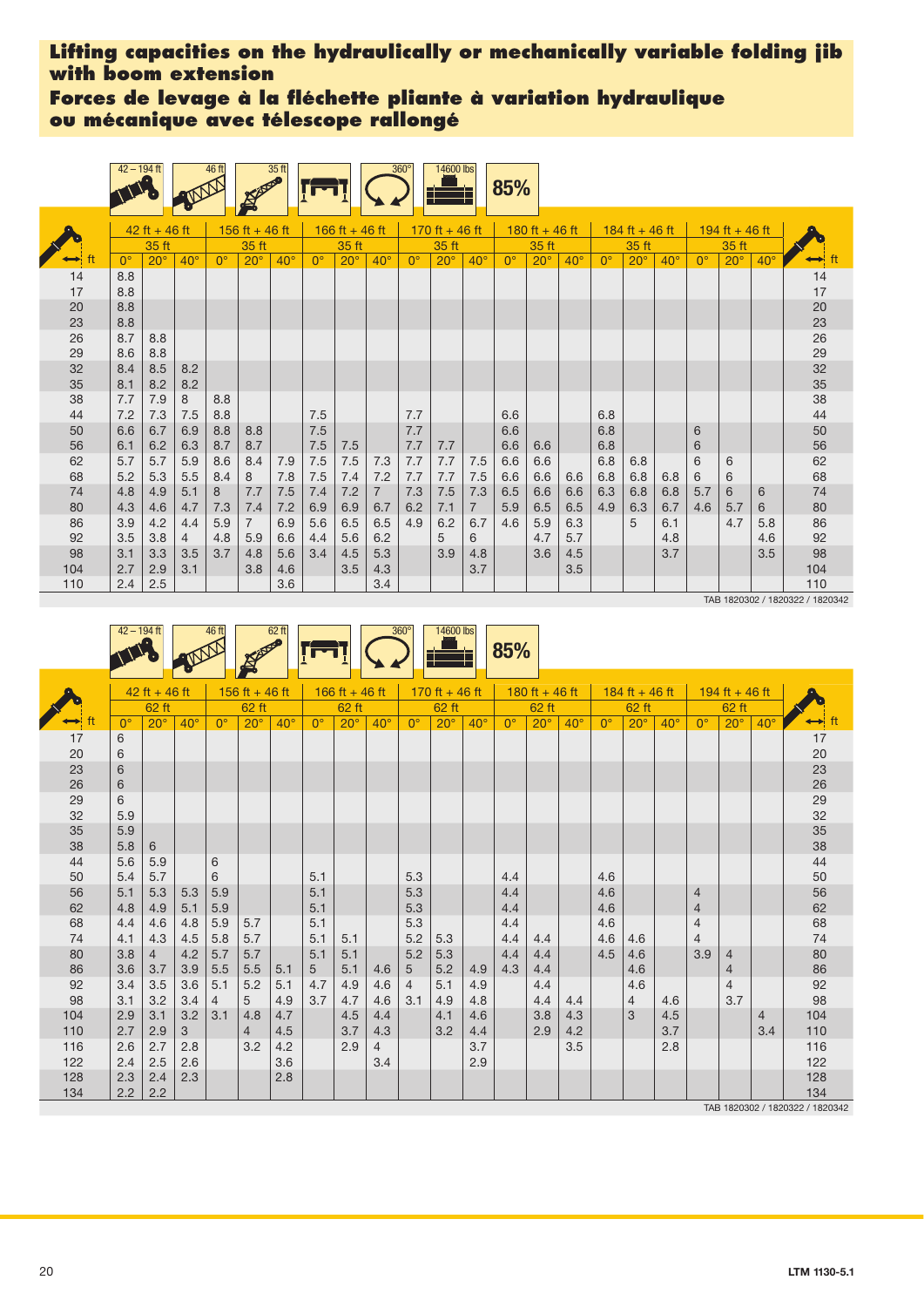#### **Lifting heights Hauteurs de levage**

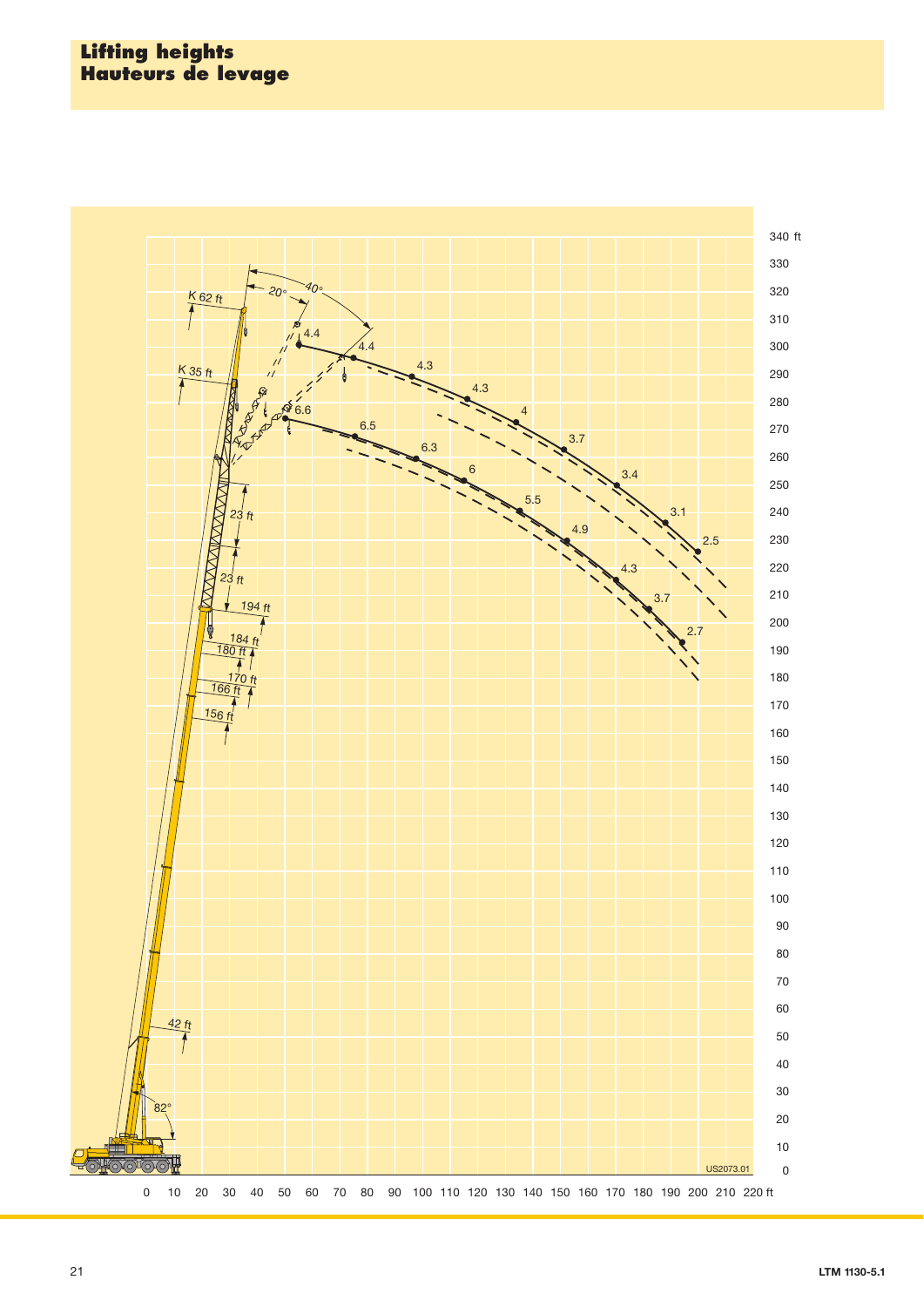



 $R_1 =$  All-wheel steering  $\cdot$  Direction toutes roues

|                     |        |        |      |       | Dimensions · Encombrement mm |        |              |              |              |
|---------------------|--------|--------|------|-------|------------------------------|--------|--------------|--------------|--------------|
| $\circledcirc$      |        |        | B    | C.    | ┕                            | -<br>- |              | G            |              |
|                     |        | $4"$ * |      |       |                              |        |              |              |              |
| 16.00 R 25          | 13'1'' | 12'10" | 9'   | 7'7'' | 6'9''                        | 12'4'' | $22^{\circ}$ | $14^{\circ}$ | $26^{\circ}$ |
| 20.5 R 25           | 13'1'' | 12'10" | 9'4" | 7'7'' | 6'9''                        | 12'4"  | $22^{\circ}$ | $14^\circ$   | $26^{\circ}$ |
| * lowered · abaissé |        |        |      |       |                              |        |              |              |              |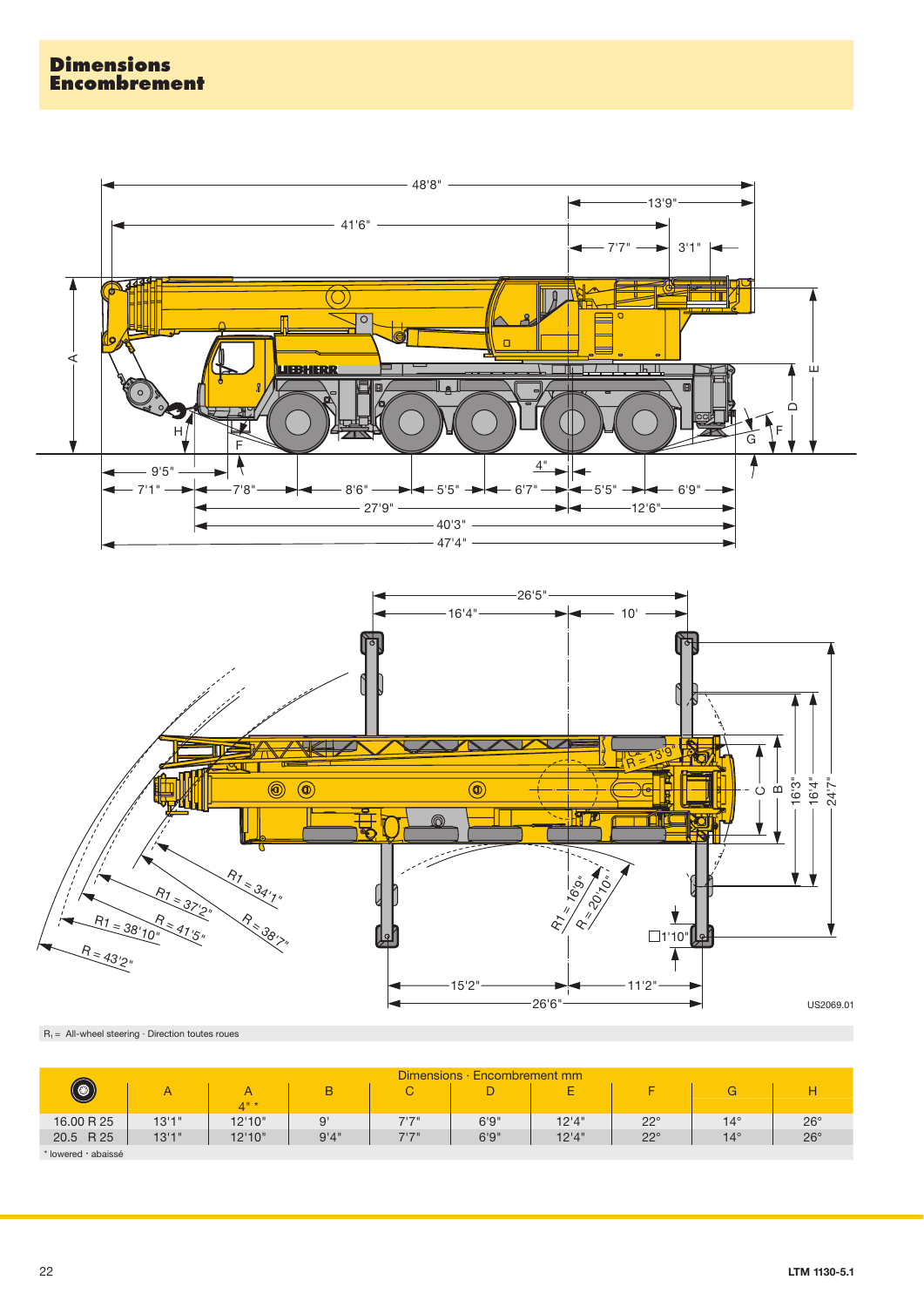| Ξ                                                                             |       |       |       |       |       |                         |
|-------------------------------------------------------------------------------|-------|-------|-------|-------|-------|-------------------------|
| Axle                                                                          |       |       |       |       |       | <b>Total weight lbs</b> |
| <b>Essieu</b>                                                                 |       |       | 3     | 4     | ь     | Poids total lbs         |
| Ibs                                                                           | 26400 | 26400 | 26400 | 26400 | 26400 | 1320001)                |
| <sup>1)</sup> with 19800 lbs counterweight $\cdot$ avec contrepoids 19800 lbs |       |       |       |       |       |                         |

|  | $\rightarrow$ with 19800 lbs counterweight $\cdot$ avec contrepoids 19800 lbs |  |
|--|-------------------------------------------------------------------------------|--|
|  |                                                                               |  |

| Load (kips)<br>Forces de levage kips | No. of sheaves<br><b>Poulies</b> | No. of lines<br><b>Brins</b> | <b>Weight lbs</b><br>Poids lbs |
|--------------------------------------|----------------------------------|------------------------------|--------------------------------|
| 242.5                                |                                  | 14                           | 2730                           |
| 198.8                                | 5                                | 11                           | 1980                           |
| 130                                  | З                                |                              | 1540                           |
| 57.5                                 |                                  | 3                            | 990                            |
| 19.4                                 | $\overline{\phantom{0}}$         |                              | 550                            |

## **Working speeds Vitesses**

| $(\circledast$          |              |                 |     | 3   |     | 5   | 6    |      | 8    | 9    | 10   |      | 12 <sub>1</sub> | <b>R1</b>                                  | <b>R2</b> |      |
|-------------------------|--------------|-----------------|-----|-----|-----|-----|------|------|------|------|------|------|-----------------|--------------------------------------------|-----------|------|
|                         | (mph)        | $1.2 -$<br>3.5  | 4.5 | 5.8 | 7.5 | 9.5 | 12.2 | 16.1 | 20.6 | 26.6 | 34.2 | 43.4 | 50              | $1.3 -$<br>3.8                             | 4.9       | 43 % |
| 16.00 R 25<br>20.5 R 25 | $\mathbf{E}$ | $0.53 -$<br>1.6 | ے   | 2.6 | 3.3 | 4.2 | 5.3  |      | 9    | 11.6 | 14.9 | 18.9 | 24.2            | $\begin{vmatrix} 0.57 - 1.7 \end{vmatrix}$ | 2.1       | 55 % |



| <b>Drive</b><br><b>Mécanismes</b>                          | infinitely variable<br>en continu                                                                          | Rope diameter / Rope length<br>Diamètre du câble / Longueur du câble | Max. single line pull<br>Effort au brin maxi. |
|------------------------------------------------------------|------------------------------------------------------------------------------------------------------------|----------------------------------------------------------------------|-----------------------------------------------|
| $\mathbb{E}$                                               | ft/min single line<br>$0 - 360$<br>ft/min au brin simple                                                   | 7/8" / 820 ft                                                        | 19400 lbs                                     |
| $\mathbb{R}$                                               | ft/min single line<br>$0 - 360$<br>ft/min au brin simple                                                   | 7/8" / 820 ft                                                        | 19400 lbs                                     |
| $\left( \begin{smallmatrix} 360 \end{smallmatrix} \right)$ | $0 - 1.5$ rpm                                                                                              |                                                                      |                                               |
|                                                            | approx. 65 seconds to reach 82° boom angle<br>env. 65 s jusqu'à 82°                                        |                                                                      |                                               |
|                                                            | approx. 511 seconds for boom extension from 42 ft $-$ 197 ft<br>env. 511 s pour passer de 42 ft $-$ 197 ft |                                                                      |                                               |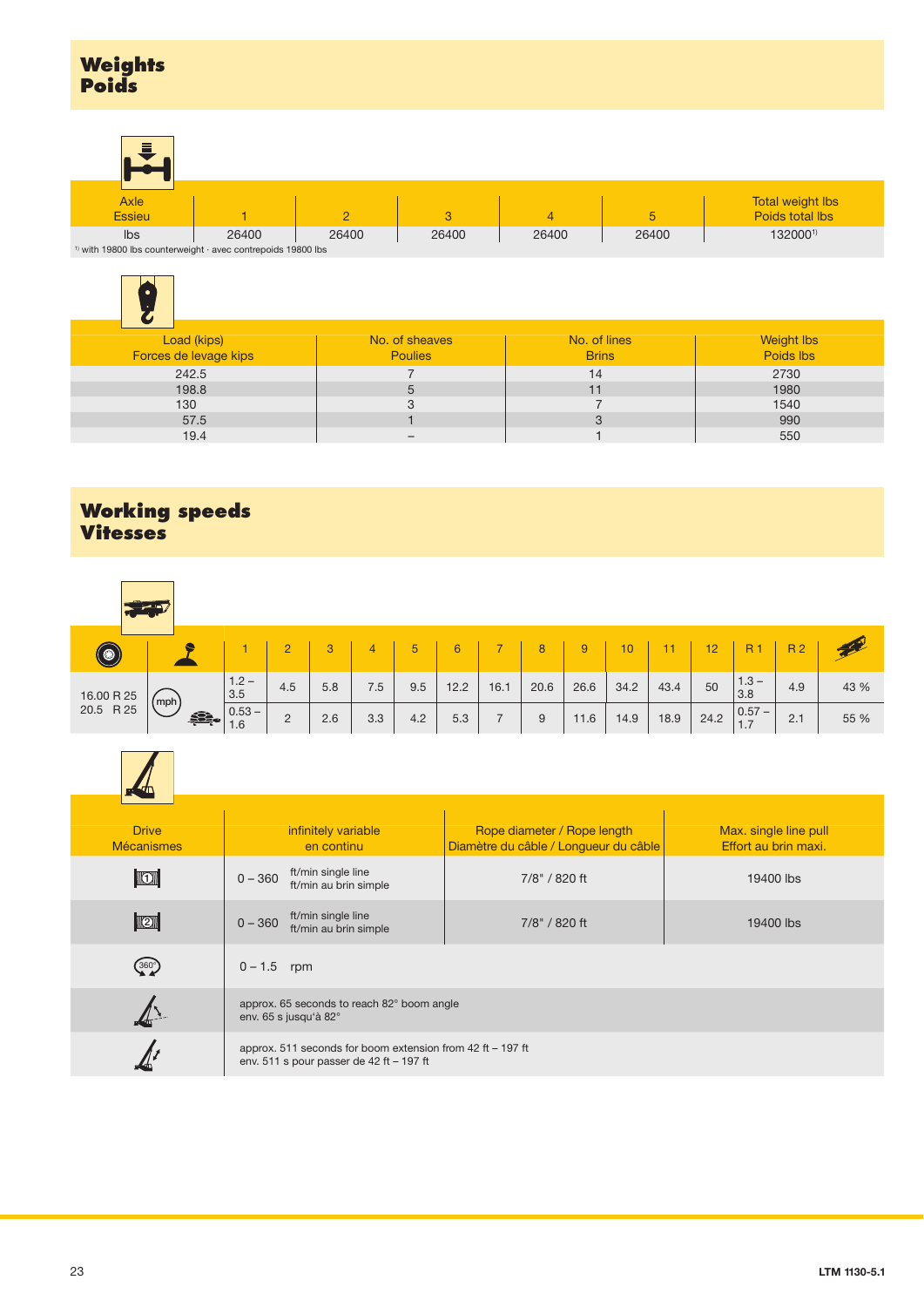## **Crane carrier**

| <b>Frame</b>             | Self-manufactured, weight-optimized and<br>torsion resistant box-type design of high-<br>tensile structural steel.                                                                                                                                                                                                                                                                                   |
|--------------------------|------------------------------------------------------------------------------------------------------------------------------------------------------------------------------------------------------------------------------------------------------------------------------------------------------------------------------------------------------------------------------------------------------|
| <b>Outriggers</b>        | 4-point supporting system, hydraulically<br>telescopable into horizontal and vertical<br>direction. Automatic levelling of crane.<br>Electronic inclination indicator.                                                                                                                                                                                                                               |
| <b>Engine</b>            | 6-cylinder Diesel, make Liebherr, type<br>D846 A7, watercooled, output 370 kW<br>(503 h.p.) at 1900 rpm, max. torque 1737 lbs-ft<br>at 1200 rpm - 1500 rpm. Exhaust emissions<br>acc. to 97/68/EG stage 3 and EPA/CARB Tier 3.<br>Fuel reservoir: 127 gallons.                                                                                                                                       |
| <b>Transmission</b>      | ZF 12-speed gear box with automatic control<br>system AS-TRONIC. ZF-intarder fitted directly<br>to the gear. Two-stage transfer case with<br>lockable transfer differential.                                                                                                                                                                                                                         |
| <b>Axles</b>             | Welded design, made of high-tensile fine grai-<br>ned steel. All axles steerable. Axles 2, 4 and 5<br>are planetary axles with differential locks.                                                                                                                                                                                                                                                   |
| <b>Suspension</b>        | All axles are mounted on hydropneumatic<br>suspension - "Niveaumatik suspension" and<br>are lockable hydraulically.                                                                                                                                                                                                                                                                                  |
| <b>Tyres</b>             | 10 tyres, size: 16.00 R 25.                                                                                                                                                                                                                                                                                                                                                                          |
| <b>Steering</b>          | ZF-servocom power steering, dual circuit sys-<br>tem with hydraulic servo system and auxiliary<br>pump system, driven by the axle. At road<br>displacement, axles 3, 4 and 5 electrohy-<br>draulically speed-dependent and from 18.6 mph,<br>axles 3 and 4 are fixed to straight displacement.<br>From 37.2 mph, axle 5 is fixed straight. Steering<br>according to EG directive 70/311 EWG.         |
| <b>Brakes</b>            | Service brake: all-wheel servo-air brake,<br>all axles are equipped with disc brakes, dual<br>circuit.<br>Parking brake: Spring brake actuator, acting<br>on the wheels of the 2 <sup>nd</sup> and 5 <sup>th</sup> axle.<br>Sustained-action brakes: Engine brake as<br>exhaust retarder with Liebherr additional<br>brake system ZBS. Intarder on gear.<br>Brakes acc. to EG directives 71/320 EWG. |
| Driver's cab             | Spacious, steel made, corrosion resistant<br>cab, cataphoretic dip-primed, on resilient<br>suspension with hydraulic shock absorbers,<br>sound and heat absorbing internal panelling<br>acc. to EG directive, safety glazing, operating<br>and control instruments, comfortably<br>equipped.                                                                                                         |
| <b>Electrical system</b> | Modern data bus technique, 24 Volt DC,<br>2 batteries of 170 Ah each, lighting acc. to<br>traffic regulations.                                                                                                                                                                                                                                                                                       |

## **Crane superstructure**

| <b>Frame</b>             | Self-manufactured, weight-optimized and<br>torsion resistant welded design of high-<br>tensile structural steel; linked by a triple-row<br>roller slewing rim to the carrier for continuous<br>rotation.                                                                                                        |
|--------------------------|-----------------------------------------------------------------------------------------------------------------------------------------------------------------------------------------------------------------------------------------------------------------------------------------------------------------|
| <b>Crane engine</b>      | 4-cylinder Diesel, make Liebherr, type<br>D934S A6, watercooled, output 145 kW<br>(197 h.p.) at 1800 rpm, max. torque 678 lbs-ft<br>at 1100 rpm - 1500 rpm. Exhaust emissions<br>acc. to 97/68/EG stage 3 and EPA/CARB Tier 3.<br>Fuel reservoir: 66 gallons.                                                   |
| <b>Crane drive</b>       | Diesel-hydraulic, with 2 axial piston variable<br>displacement pumps, with servo-control and<br>capacity control, 1 double gear pump, open<br>controlled oil circuits. Compact hydraulic drive<br>flanged to the Diesel engine. Drive assembly<br>completely enclosed for noise abatment.                       |
| Control                  | Electric "Load Sensing" control, simultaneous<br>operation of 4 working motions, 2 self-<br>centering hand control levers (joy-stick type).                                                                                                                                                                     |
| Hoist gear               | Axial piston fixed displacement motor,<br>Liebherr hoist drum with integrated planetary<br>gear and spring-loaded static brake.                                                                                                                                                                                 |
| Luffing gear             | 1 differential ram with pilot-controlled brake<br>valve.                                                                                                                                                                                                                                                        |
| Slewing gear             | Axial piston fixed displacement motor, plane-<br>tary gear, spring-loaded static brake. Slewing<br>gear inversible from released to locked as<br>standard feature.                                                                                                                                              |
| Crane cab                | All-steel construction, entirely galvanized,<br>powder coated, with safety glazing, operating<br>and control instruments, comfortably<br>equipped, cab tiltable backwards.                                                                                                                                      |
| <b>Safety devices</b>    | LICCON safe load indicator, test system,<br>hoist limit switch, safety valves to prevent<br>pipe and hose ruptures.                                                                                                                                                                                             |
| <b>Telescopic boom</b>   | Buckling and torsion resistant design of<br>high-tensile structural steel, oviform boom<br>profile, 1 base section and 5 telescopic<br>sections. All telescopic sections hydraulically<br>extendable independent of one another.<br>Rapid-cycle telescoping system "Telematik".<br>Boom length: 42 ft - 197 ft. |
| Counterweight            | 64600 lbs basic counterweight.                                                                                                                                                                                                                                                                                  |
| <b>Electrical system</b> | Modern data bus technique, 24 Volt DC,<br>2 batteries of 170 Ah each.                                                                                                                                                                                                                                           |

# **Additional equipment**

| Swing-away jib                      | 35 ft – 62 ft long, mountable to the<br>telescopic boom at 0°, 20° or 40°.<br>Hydraulic ram for operating the swing-away<br>jib from $0^\circ - 40^\circ$ (option). |
|-------------------------------------|---------------------------------------------------------------------------------------------------------------------------------------------------------------------|
| <b>Telescopic</b><br>boom extension | 23 ft $-$ 46 ft long lattice section, thus higher<br>pining point for swing-away jib.                                                                               |
| 2 <sup>nd</sup> hoist gear          | For two-hook operation or for operation with<br>swing-away jib if the hoist rope shall remain<br>reeved.                                                            |
| <b>Tyres</b>                        | 10 tyres, size 20.5 R 25.                                                                                                                                           |
| Drive 10 x 8                        | Additional drive of the 1 <sup>st</sup> axle.                                                                                                                       |
| <b>Additional</b><br>counterweight  | 28000 lbs for a total counterweight of<br>92600 lbs.                                                                                                                |
|                                     |                                                                                                                                                                     |

**Other items of equipment available on request.**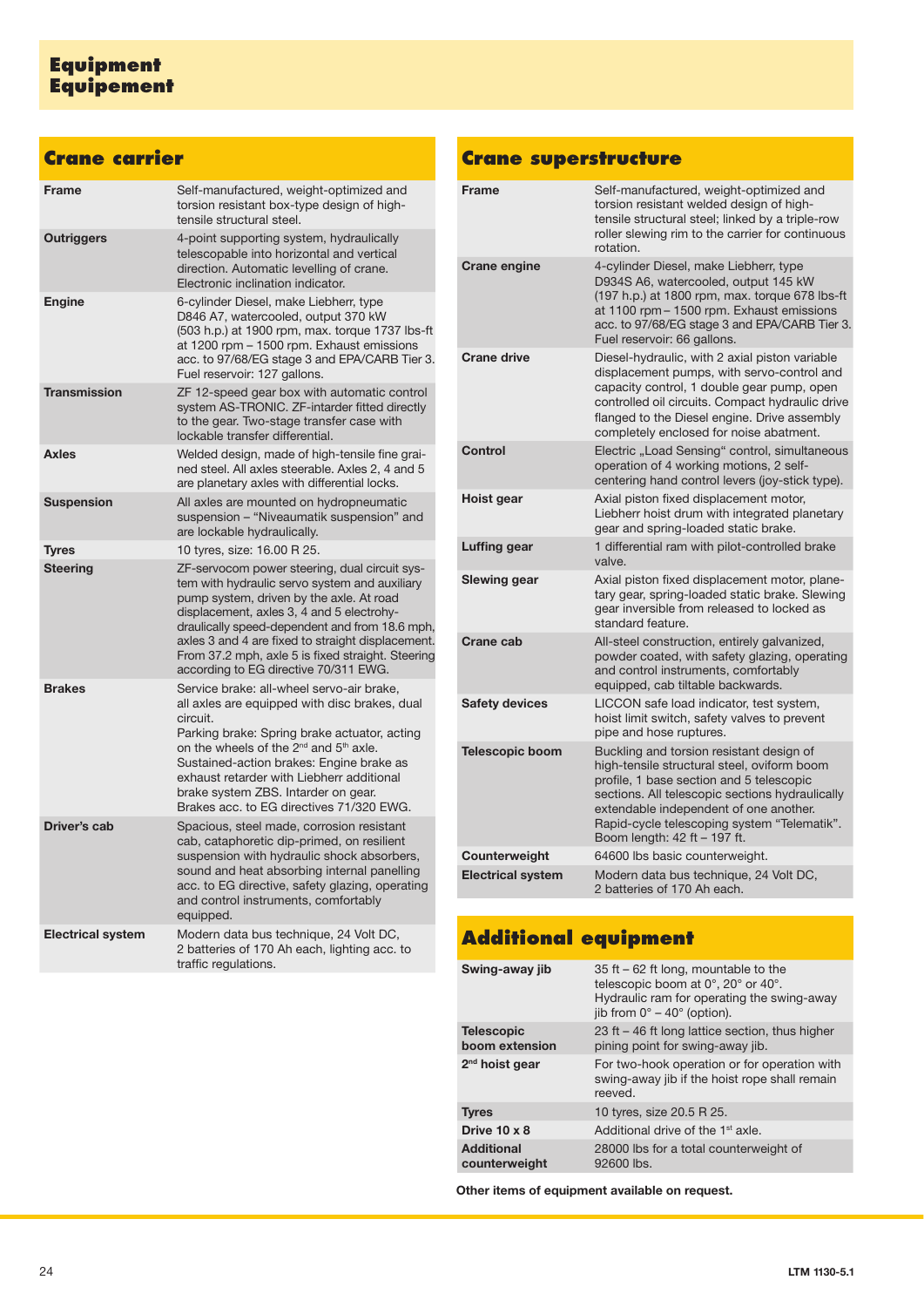## **Equipment Equipement**

#### **Châssis porteur** Cadre Construction en caisse résistante à la torsion et optimisée en poids réalisée par Liebherr en acier de construction à grain fin très rigide. **Calage Dispositif de calage horizontal et vertical en** 4 points, entièrement déployable hydrauliquement. Nivellement automatique du calage. Indicateurs électroniques d'inclinaison. **Moteur** Moteur diesel, 6 cylindres, fabriqué par Liebherr, de type D846 A7, à refroidissement par eau, de 370 kW (503 ch) à 1900 rpm, couple max. 1737 lbs-ft à 1200 rpm – 1500 rpm. Emissions des gaz d'échappement conformes aux directives 97/68/EG partie 3 et EPA/CARB Tier 3. Capacité du réservoir à carburant: 127 gallons. **Boîte de vitesse** Boîte de vitesses ZF à 12 rapports, mécanisme automatisé à commande AS-TRONIC. Ralentisseur hydrodynamique ZF directement accouplé à la boîte. Boîte de transfert à 2 étages avec blocage de différentiel. **Essieux** Construction soudée en acier haute résistance à grains fins pour l'ensemble des 5 essieux. Tous les essieux sont directeurs. Essieux 2, 4 et 5 planétaires avec blocage du différentiel. **Suspension** Suspension hydropneumatique «Niveaumatik» - sur tous les essieux. Chaque essieu peut être bloqué hydrauliquement. **Pneumatiques** 10 pneus de taille: 16.00 R 25. **Direction** Direction hydraulique ZF Servocom, à 2 circuits, assistée hydrauliquement, avec pompe auxiliaire entraînée par essieu. Lors de déplacements sur route, les essieux 3, 4 et 5 sont dirigés électrohydrauliquement en fonction de la vitesse, et à partir de 18.6 mph, les essieux 3 et 4 sont fixés en marche rectiligne. A partir d'env. 37.2 mph, l'essieu 5 est fixé en marche rectiligne. Direction conforme aux directives européennes 70/311 CE. **Freins** Freins de service: servofrein à air comprimé, tous les essieux sont munis de freins à disque, à 2 circuits. Frein à main: ressort accumulé agissant sur les roues des essieux 2 à 5. Freins continus: frein moteur par clapet sur échappement avec système de ralentissement Liebherr ZBS. Ralentisseur hydrodynamique accouplé à la boîte de vitesses. Freins conformes aux directives européennes 71/320 CE. **Cabine du conducteur** Cabine spacieuse en tôle d'acier traitement anti-corrosion par bain de cataphorèse, avec suspension élastique et amortisseurs hydrauliques, revêtement intérieur avec isolation phonique et thermique selon les directives européennes, glaces de sécurité, appareils de commande et de contrôle, équipement confortable.

**Installation électrique** Technique moderne de transmission de données par BUS de données, courant continu 24 Volts, 2 batteries de 170 Ah chacune, éclairage conforme au code de la route.

#### **Partie tournante**

**Cadre** Construction soudée résistante à la torsion et optimisée en poids réalisée par Liebherr en acier de construction à grain fin très rigide. Couronne d'orientation à rouleaux à 3 rangées permettant une rotation illimitée sert de pièce de liaison avec le châssis de la grue.

| <b>Moteur</b>                     | Moteur diesel Liebherr, 4 cylindres, de type<br>D934S A6, à refroidissement par eau, de 145 kW<br>(197 ch) à 1800 rpm, couple max. 678 lbs-ft<br>à 1100 rpm - 1500 rpm. Emissions des gaz<br>d'échappement conformes aux directives<br>97/68/EG partie 3 et EPA/CARB Tier 3.<br>Capacité du réservoir à carburant: 66 gallons.                            |
|-----------------------------------|-----------------------------------------------------------------------------------------------------------------------------------------------------------------------------------------------------------------------------------------------------------------------------------------------------------------------------------------------------------|
| <b>Entraînement</b><br>de la grue | Diesel hydraulique avec 2 pompes à débit<br>variable à pistons axiaux, servocommande et<br>régulation de la puissance, 1 double pompe à<br>engrenages, circuits hydrauliques ouverts<br>et régulés. Entraînement hydraulique compact,<br>accouplé directement au moteur Diesel,<br>mécanisme d'entraînement total fermé<br>pour une bonne insonorisation. |
| Commande                          | Direction électrique "Load Sensing",<br>4 mouvements de travail dirigeable<br>simultanément, deux leviers de commande à<br>4 positions et à autocentrage.                                                                                                                                                                                                 |
| Mécanisme de<br>levage            | Moteur à cylindrée constante et à pistons<br>axiaux. Treuil de marque Liebherr équipé d'un<br>engrenage planétaire et d'un frein d'arrêt<br>commandé par ressort.                                                                                                                                                                                         |
| <b>Mécanisme</b><br>de relevage   | 1 vérin différentiel avec clapet de frein<br>commandé.                                                                                                                                                                                                                                                                                                    |
| Dispositif de<br>rotation         | Moteur à cylindrée constante à pistons<br>axiaux, réducteur planétaire, frein d'arrêt<br>commandé par ressort. Commutation en<br>série du mécanisme d'orientation: ouvert et<br>en orientation freinée automatiquement.                                                                                                                                   |
| Cabine du grutier                 | Construction en tôle d'acier entièrement zin-<br>guée avec peinture par poudrage et cuisson<br>au four, avec glaces de sécurité, appareils de<br>commande et de contrôle, équipement<br>confortable. Cabine inclinable vers l'arrière.                                                                                                                    |
| Dispositif de<br>sécurité         | Contrôleur de charge, «LICCON», système<br>test, limitation de la course pour le levage,<br>soupape de sûreté contre la rupture de tubes<br>et de tuyaux.                                                                                                                                                                                                 |
| Flèche télescopique               | Flèche télescopique en acier à haute résis-<br>tance à grains fins, à profil ovale, 1 élément<br>de base et 5 éléments télescopiques. Tous<br>les éléments télescopables indépendamment<br>les uns des autres. Système de télescopage<br>séquentiel rapide, «Telematik». Longueur de<br>flèche: 42 ft - 197 ft.                                           |
| <b>Contrepoids</b>                | Plaque de base 64600 lbs.                                                                                                                                                                                                                                                                                                                                 |
| <b>Installation</b><br>électrique | Technique moderne de transmission de<br>données. Courant continu 24 Volts,<br>2 batteries de 170 Ah chacune.                                                                                                                                                                                                                                              |

### **Equipement supplémentaire**

| Fléchette pliante                 | Longueur: 35 ft – 62 ft, montable sous un<br>angle de 0°, 20° ou 40°.<br>Vérin hydraulique pour le relevage de la<br>fléchette pliante de $0^\circ$ à 40 $^\circ$ (en option). |
|-----------------------------------|--------------------------------------------------------------------------------------------------------------------------------------------------------------------------------|
| Rallonge flèche<br>télescopique   | Elément en treillis de 23 ft - 46 ft, de cette<br>manière point d'articulation plus haute pour<br>la flèche pliante.                                                           |
| 2ème mécanisme<br>de levage       | Pour l'utilisation du deuxième crochet, ou bien<br>pour une utilisation avec fléchette pliante lors-<br>que le câble de levage principal rest mouflé.                          |
| <b>Pneumatiques</b>               | 10 pneus. Taille: 20.5 R 25.                                                                                                                                                   |
| Entraînement 10 x 8               | Essieu 1 est entraîné additionnellement.                                                                                                                                       |
| <b>Contrepoids</b><br>additionnel | 28000 lbs pour un contrepoids total de<br>92600 lbs.                                                                                                                           |
|                                   |                                                                                                                                                                                |

**Autres équipements supplémentaires sur demande.**